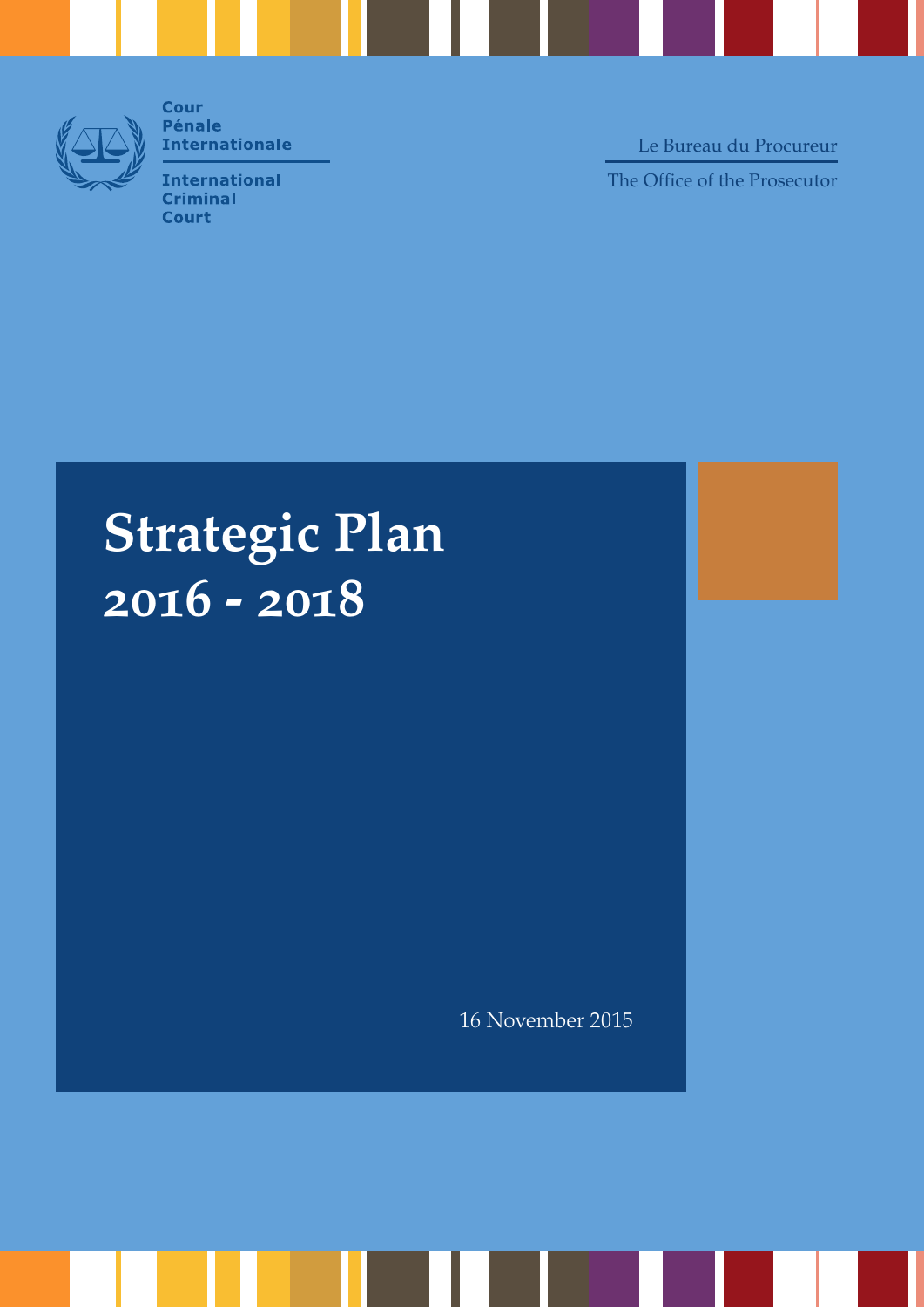**International Criminal Court**

**Office of the Prosecutor**

**Strategic Plan | 2016 - 2018**

**16 November 2015**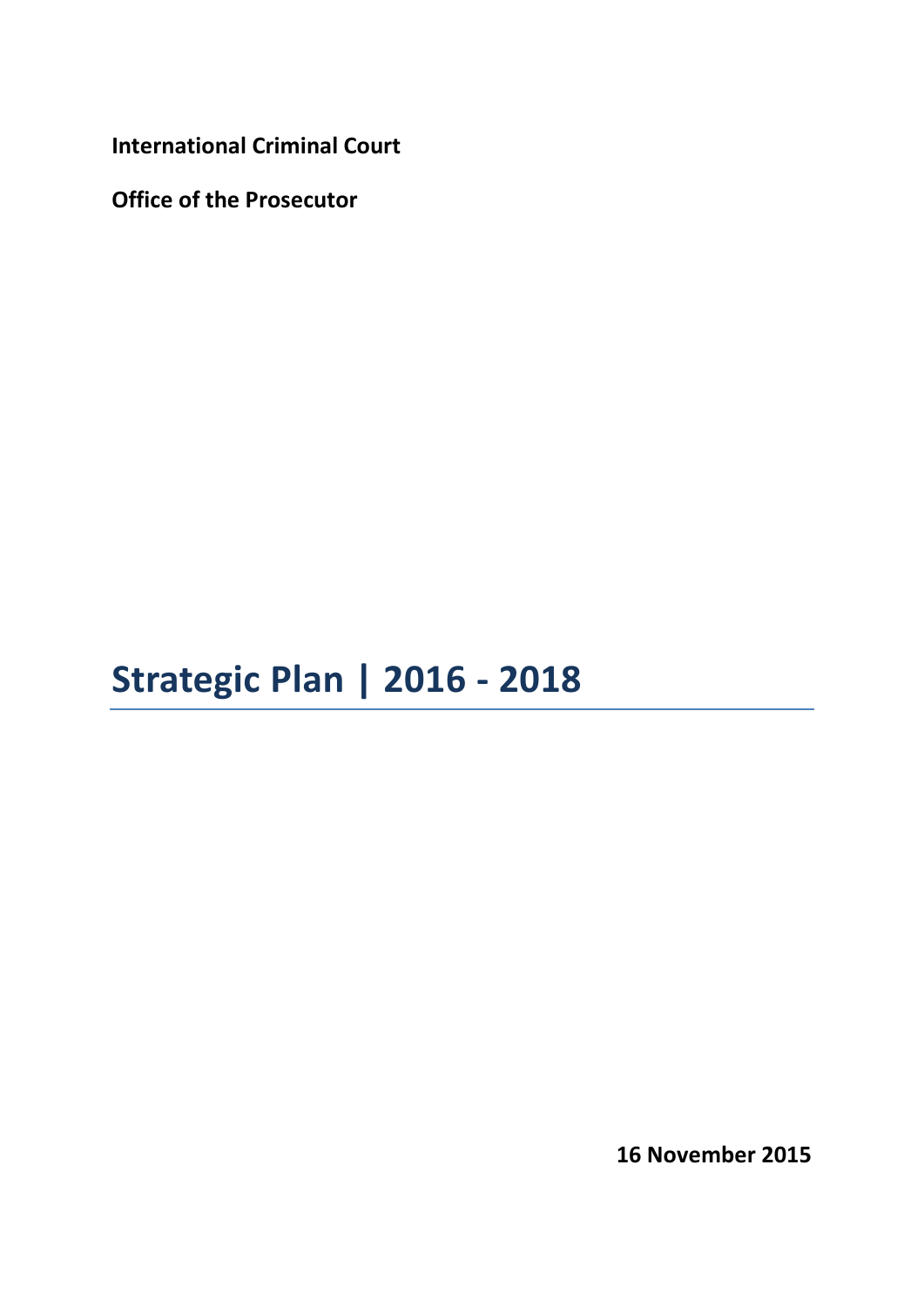The strategic plan of the Office of the Prosecutor ("OTP" or "Office") is complementary to the strategic plan of the International Criminal Court ("ICC" or Court") and focuses on OTP-specific strategies. The ICC strategic plan deals with matters of common concern to all organs of the Court, and integrates the relevant parts of organ-specific strategies.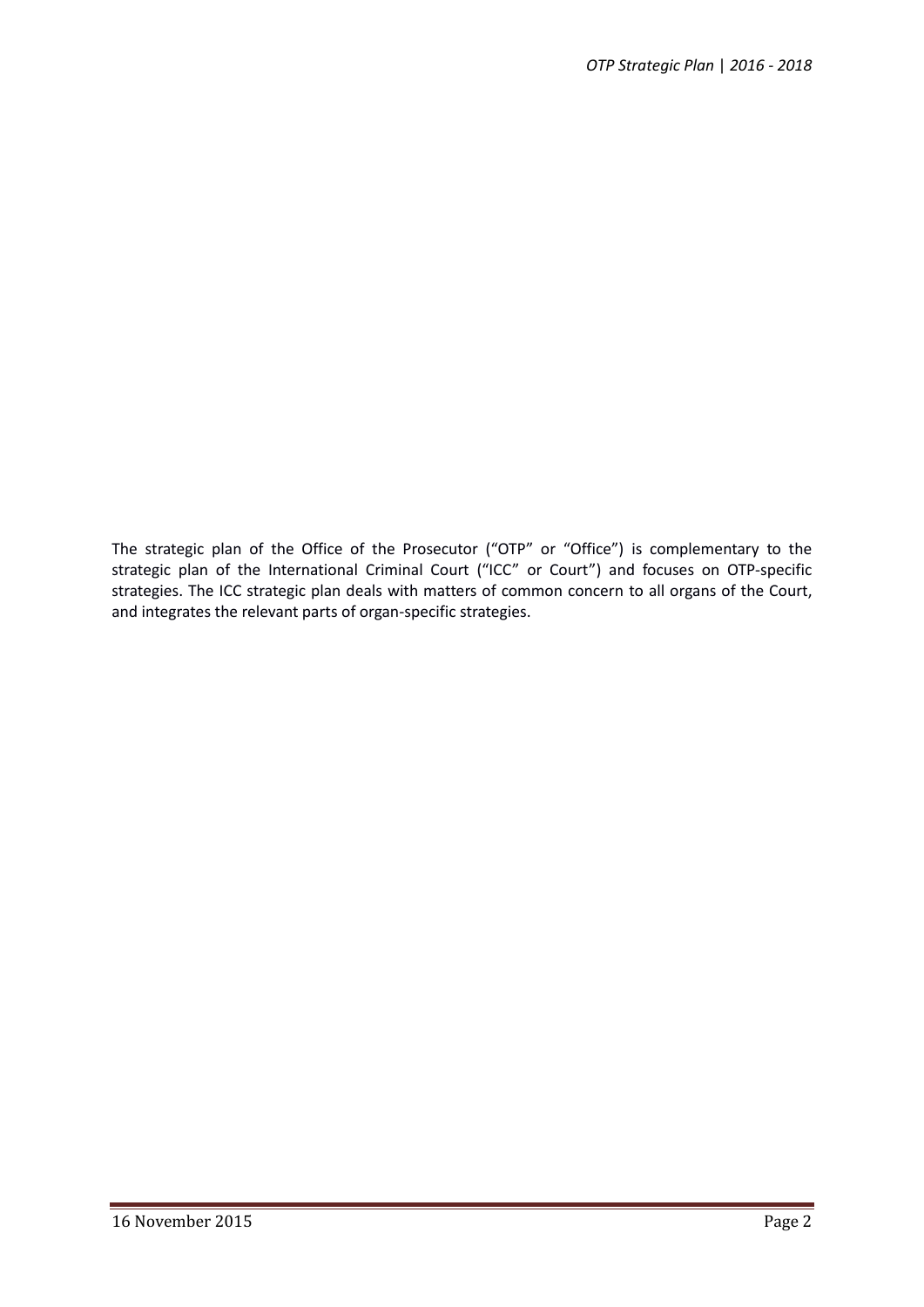# **Table of Contents**

| Strategic goal 1: conduct impartial, independent, high quality preliminary examinations,                                                                                                           |  |
|----------------------------------------------------------------------------------------------------------------------------------------------------------------------------------------------------|--|
| Strategic goal 2: continue to integrate a gender perspective in all areas of the Office's work and<br>to pay particular attention to SGBC and crimes against and affecting children, in accordance |  |
| Strategic goal 3: further improve the quality and efficiency of preliminary examinations,                                                                                                          |  |
| Strategic goal 4: further adapt the Office's investigative and prosecutorial capabilities and<br>network to the scientific and technological environment in which it operates23                    |  |
|                                                                                                                                                                                                    |  |
| Strategic goal 5: achieve a basic size which is able to respond to the demands placed upon the                                                                                                     |  |
| Strategic goal 6: contribute to strengthening of cooperation and promoting general support                                                                                                         |  |
| Strategic goal 7: adapt the Office's protection strategies to new security challenges 28                                                                                                           |  |
| Strategic goal 8: ensure a professional, transparent and efficient management of the Office  30                                                                                                    |  |
| Contribute to a coordinated investigative and prosecutorial strategy to further close the impunity                                                                                                 |  |
| Strategic goal 9: develop with partners a coordinated investigative and prosecutorial strategy to                                                                                                  |  |
|                                                                                                                                                                                                    |  |
|                                                                                                                                                                                                    |  |
|                                                                                                                                                                                                    |  |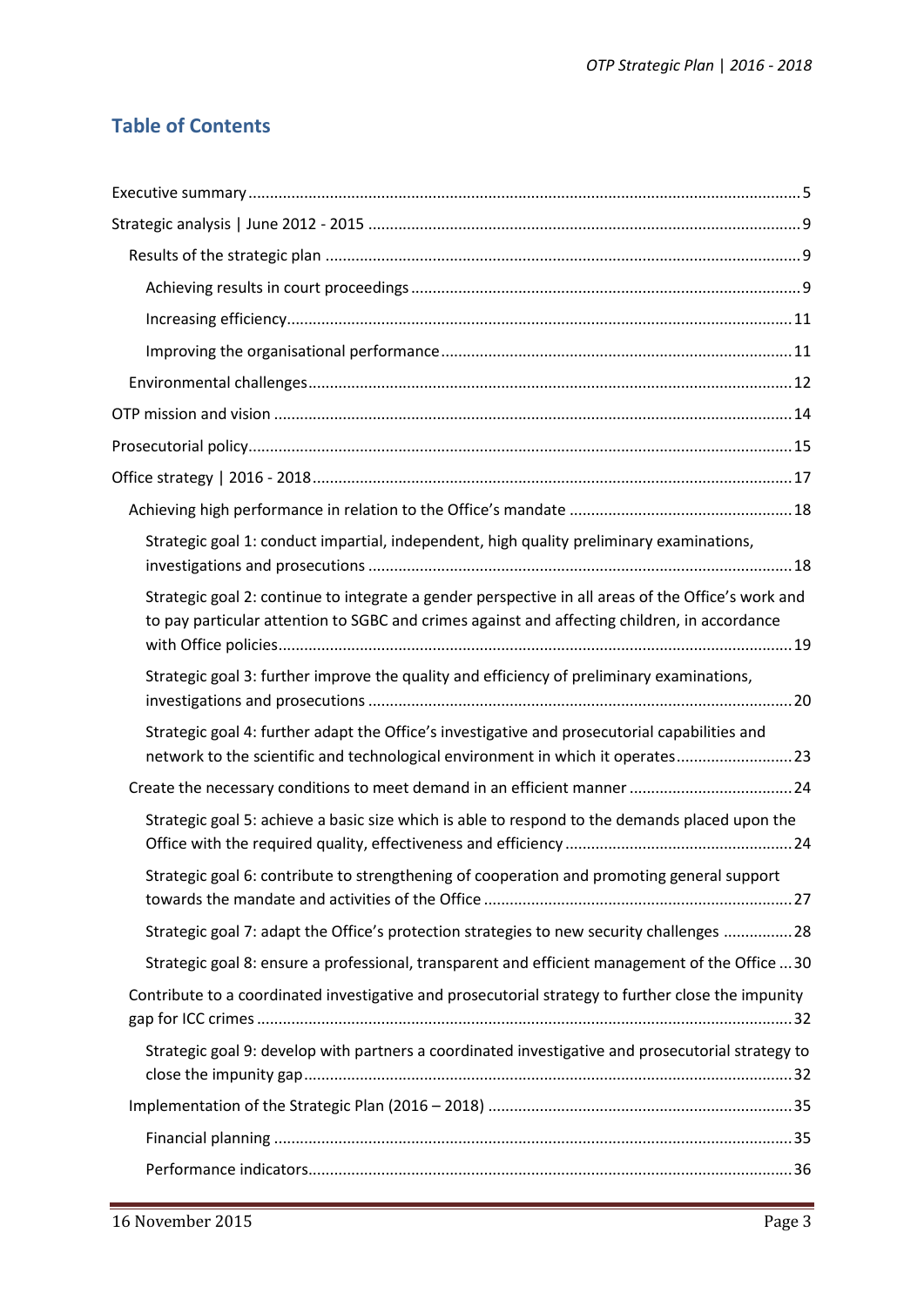| Annex 4 – Link between goals, budget objectives and performance indicators 201657 |  |
|-----------------------------------------------------------------------------------|--|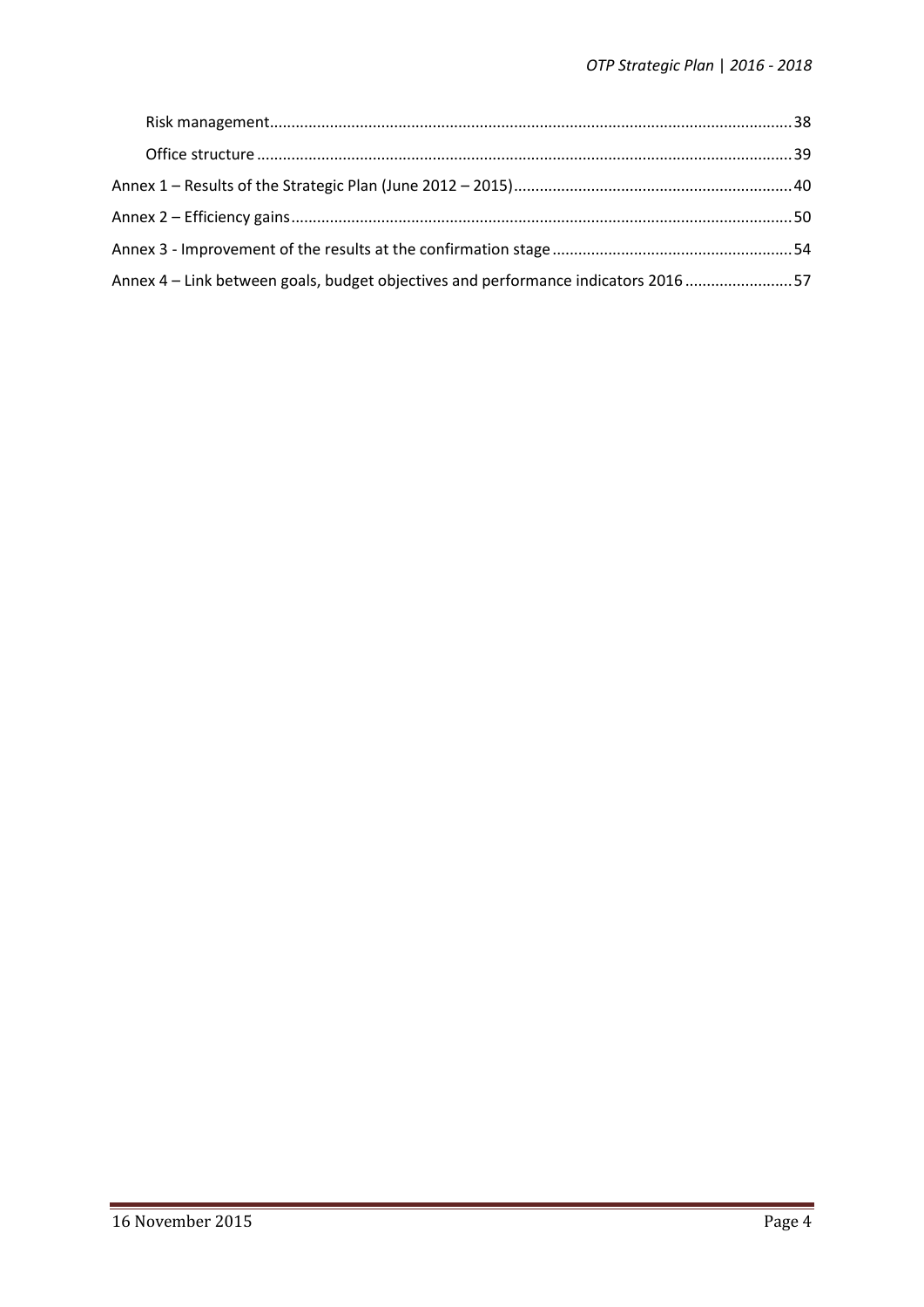# **Executive summary**

1. The Strategic Plan (June 2012 – 2015) of the Office of the Prosecutor ("Office" or "OTP") emphasised three essential shifts in strategy to improve the quality and efficiency of the Office's work: (1) adopting a new prosecutorial policy,<sup>1</sup> (2) prioritising quality of work over quantity by focusing resources on fewer cases; and (3) improving the Office's functioning.

In terms of impact, assessing the Office's performance at the confirmation of charges hearing stage – following the adoption of the new strategy – provides a promising trend and serves as a helpful indicator of the appropriateness and pertinence of the strategy:

| <b>CONFIRMATION</b><br><b>PERFORMANCE</b> | <b>Previous strategy</b><br>2003 - June 2012 |       | <b>Strategy</b><br>June 2012 - 2015 |       | <b>Performance</b><br><i>increase</i> |
|-------------------------------------------|----------------------------------------------|-------|-------------------------------------|-------|---------------------------------------|
|                                           | <b>Total</b>                                 | %     | <b>Total</b>                        | %     |                                       |
| Per charges                               |                                              |       |                                     |       |                                       |
| Confirmed                                 | 50                                           | 62.5  | $206^2$                             | 85.83 | $+23.33%$                             |
| Not confirmed                             | 30                                           | 37.5  | 34                                  | 14.17 |                                       |
| <b>Total</b>                              | 80                                           | 100   | 240                                 | 100   |                                       |
|                                           |                                              |       |                                     |       |                                       |
| Per accused                               |                                              |       |                                     |       |                                       |
| Confirmed                                 | 10                                           | 71.43 | 8                                   | 100   | $+28.57%$                             |
| <b>Not confirmed</b>                      | 4                                            | 28.57 | 0                                   | 0     |                                       |
| <b>Total</b>                              | 14                                           | 100   | 8                                   | 100   |                                       |

It is anticipated that the new strategy will similarly yield positive results with respect to the rate of convictions and successes in appeals over the next few years.

- 2. The Strategic Plan (2016 2018) builds upon the strengths of the Strategic Plan (2012 2015), while maintaining the shift in prosecutorial policy. It aims to further develop on the improved performance and to adapt to existing challenges.
- 3. The Office has identified six external challenges:
	- The security environment in which the Office operates has become increasingly complex, requiring flexible, pro-active, creative and intelligent strategies;
	- Cooperation remains critical to the Office's ability to effectively and efficiently investigate and prosecute;

 $1$  Collecting diverse forms of evidence; prosecuting the most responsible (if needed through a building upward strategy); and aiming at being as trial-ready as possible from the earliest phases of proceedings, such as when seeking a warrant of

arrest and no later than the confirmation of the charges hearing.<br><sup>2</sup> The inclusion of the charges in the CAR Article 70 case (where each of the five suspects charged with offences against the administration of justice were charged with 42 to 43 counts) increases the sample drastically. If this case were not included, the figures would show: (a) a higher rate of confirmed charges (*i.e.*, 22-0, or 100%); and (b) a reduced number of accused brought forward for confirmation but all of whom having had their charges confirmed for trial.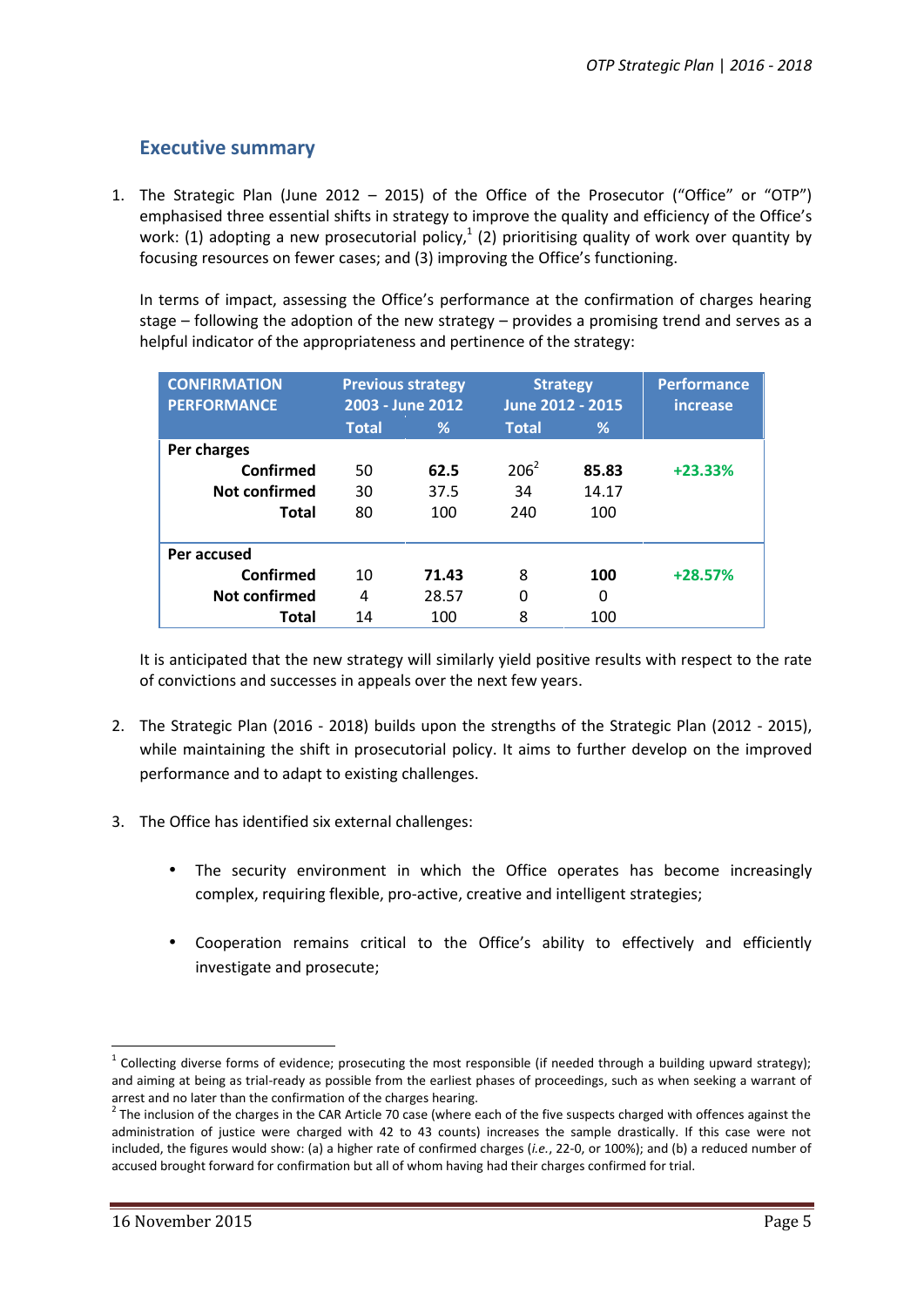- The high pace of technological evolution changes the sources of information, and the manner in which evidence is obtained and presented in court;
- The time period between the commission of crimes and the Office's investigation creates challenges for the preservation of evidence;
- Despite an increase in Office resources over the past two years, they are still insufficiently aligned with the demands placed upon the Office which must be met in accordance with its mandate under the Rome Statute;
- The lack of full coordination of efforts amongst all relevant actors makes it difficult to close the impunity gap for atrocity crimes under the Rome Statute as well as related crimes, including transnational and organised crime and acts of terrorism.
- 4. The nine strategic goals in this strategic plan are organised around three major themes:

#### **Achieving high performance in relation to the Office's mandate**

Strategic goal 1: conduct impartial, independent, high quality preliminary examinations, investigations and prosecutions;

Strategic goal 2: continue to integrate a gender perspective in all areas of the Office's work and to pay particular attention to sexual and gender-based crimes ("SGBC") and crimes against and affecting children, in accordance with Office policies;

Strategic goal 3: further improve the quality and efficiency of preliminary examinations, investigations and prosecutions; and

Strategic goal 4: further adapt the Office's investigative and prosecutorial capabilities and network to the complex and evolving scientific and technological environment.

#### **Creating the necessary conditions to fulfil the Office's mandate**

Strategic goal 5: achieve a basic size which can respond to the demands placed upon the Office so that it may perform its functions with the required quality, effectiveness and efficiency;

Strategic goal 6: contribute to strengthening cooperation, and promoting general support towards the mandate and activities of the Office;

Strategic goal 7: adapt the Office's protection strategies to the new security challenges; and

Strategic goal 8: ensure a professional, transparent and efficient management of the Office.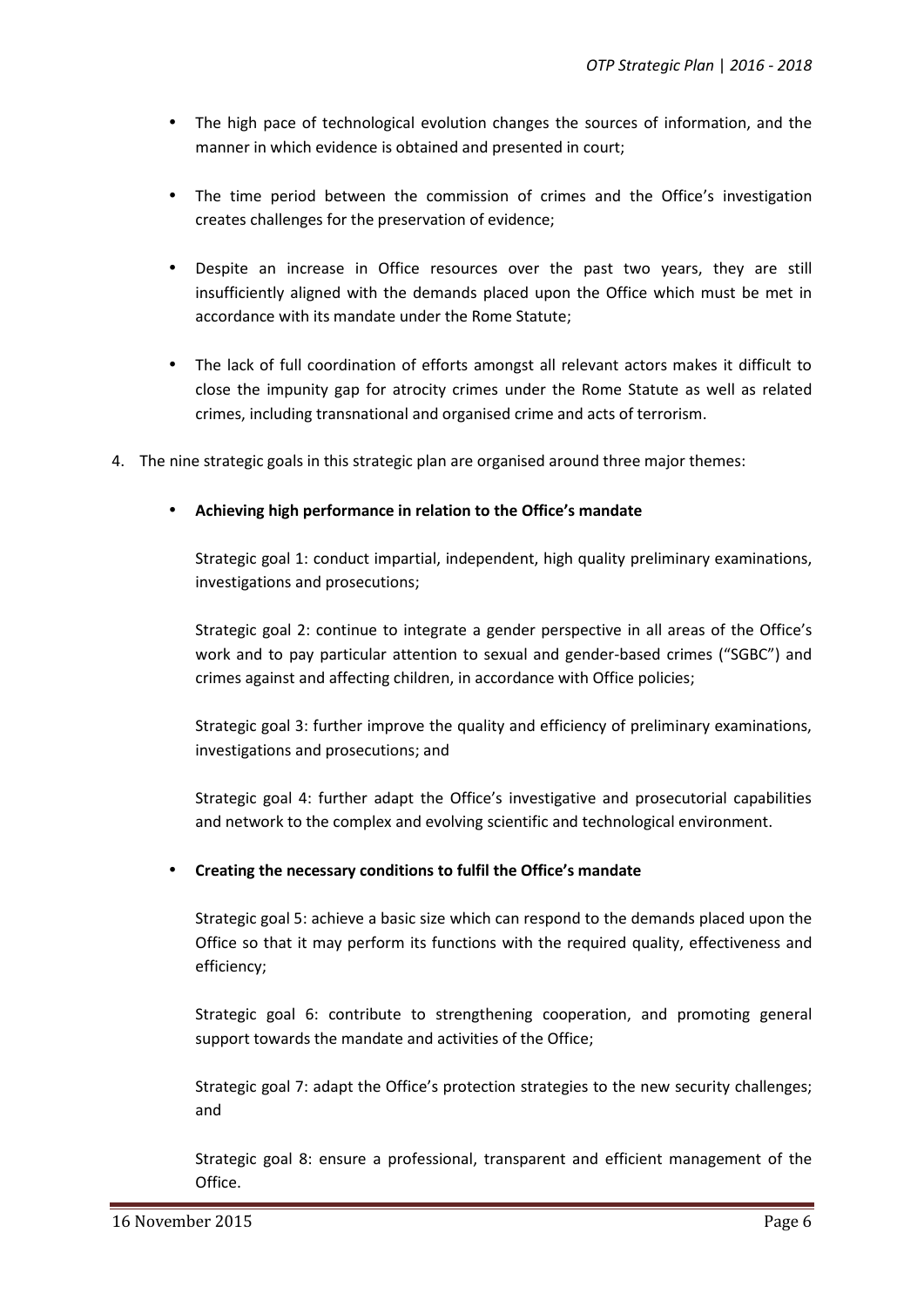## **Contributing to a coordinated investigative and prosecutorial strategy to further close the impunity gap for ICC crimes**

Strategic goal 9: develop, with partners, a coordinated investigative and prosecutorial strategy to close the impunity gap.

- 5. The positive results achieved by the Office in the past three years have come at a cost. The speed at which the Office has been able to respond to situations requiring the exercise of its mandate has been affected by the need to prioritise quality over quantity of work. Some necessary investigations have had to be postponed. This has impacted on the Office's ability to react to ongoing crimes; negatively influenced perceptions of the Office; and forced the Office to overstretch its resources creating undue, prolonged pressure on its staff.
- 6. To ensure that the quantity as well as the quality of work can be sufficiently guaranteed, and to better align the demands placed upon the Office with the realities of what may be achieved, the Office has developed, as part of its new Strategic Plan (2016 - 2018), a forecast of its resource requirements. This also meets the expectation of the States Parties and the Committee on Budget and Finance ("CBF") that the Office "*properly cost[s] the new [strategic] plan based on the best available knowledge and experience (e.g. results of Activity Based Costing, work load indicators).*" 3
- 7. Even with the proposed basic size, the Office will still need to prioritise amongst its cases. But it is anticipated that it will have the necessary depth of resources to absorb new cases with the required quality and efficiency and a reasonable level of prioritisation. The basic size will also create stability and financial predictability for future years, barring exceptional and unforeseen circumstances.
- 8. The forecast upon which the basic size model is predicated requires the following anticipated level of activities by the OTP on an annual basis (output):

|           | • Preliminary examinations           |                |
|-----------|--------------------------------------|----------------|
| $\bullet$ | New situations under investigation   | 1              |
|           | • Active investigations <sup>4</sup> | 6              |
| $\bullet$ | Hibernated investigations            | q              |
|           | • Pre-trial phase                    | 5              |
| $\bullet$ | Trial phase                          | 5              |
|           | • Final appeals                      | 2 <sup>5</sup> |

<sup>&</sup>lt;sup>3</sup> Report of the Committee on Budget and Finance on the work of its Twenty-Third session, ICC-ASP/13/15, 18 November 2014, para.51, available at http://www.icc-cpi.int/iccdocs/asp\_docs/ASP13/ICC-ASP-13-15-ENG.pdf.

 $4$  Six active investigations refer to investigations at full capacity and thus not including any start-up or wrap-up phase.

It can already be anticipated that the number of final appeals will increase to three beyond 2018. A peak of 3 final appeals will be reached in 2018 and possibly in 2017 already for short periods of time. However, the average under the current reporting period is two.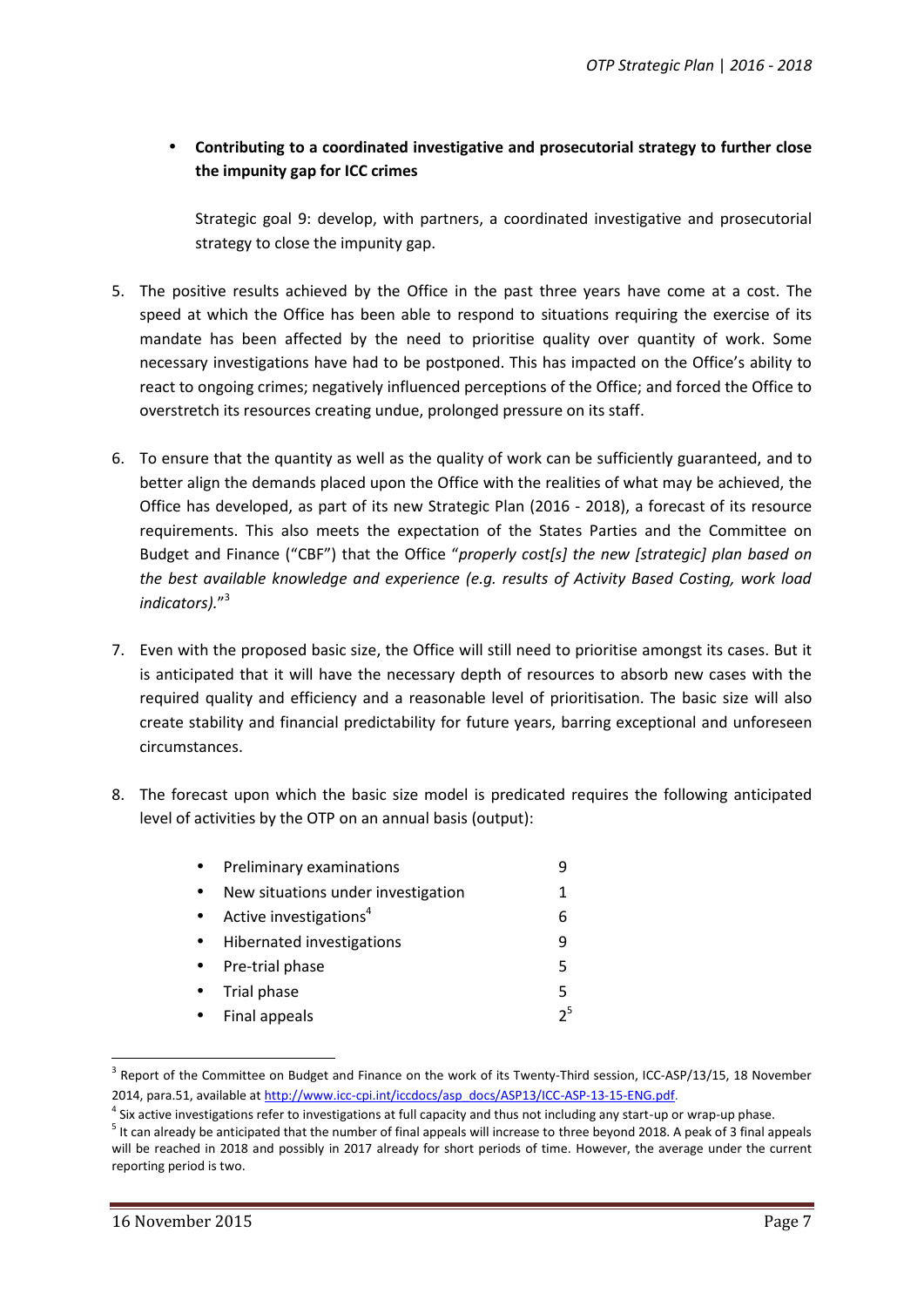9. To meet this demand, the Office's budget needs to evolve, as does its staffing (in terms of headcount). The resource needs arising from the basic size model are explained and justified in detail in a subsequent report by the Office on the basic size of the OTP.

**The basic size of the OTP would require a yearly budget of 60.6 mio euros**. In comparison, the OTP's approved budget for 2015 was 42.2 mio euros, $6$  thus representing a 43.6 per cent increase over existing resources.

|                             | <b>Present</b><br>2015 | <b>Basic Size</b> | <b>Difference</b> |        |
|-----------------------------|------------------------|-------------------|-------------------|--------|
| <b>Budget</b><br>(mio Euro) | 42.2<br>$(39.6 + 2.6)$ | 60.6              | $+18.4$           | $+43%$ |
| Staff (FTE)                 | 405                    | 540               | $+135$            | $+33%$ |

- 10. Throughout the basic size exercise, the Office has worked in close coordination with the other organs of the Court. Given the interrelationship between the basic size of the OTP and the activities of the other Court organs, the Office deemed it critical to ensure comprehensive consultations were undertaken with the Registry and the Presidency. In light of the overall future cost of the Court and the financial implications, States will need to decide on the pace in which this basic size can be reached, after having had sufficient time to decide upon the underlying justifications. Due to existing and anticipated demands and concomitant resource needs, the Office would like to achieve the proposed basic size within the timeframe of the present strategic plan.
- 11. In parallel to this strategic plan, the Office has defined 14 indicators that comprehensively cover the performance areas over which it has sufficient control. In addition, the strategic risks related to this strategic plan have been identified and assessed, and risk mitigation strategies have been put in place for the high level risks.
- 12. The combination of the new strategic plan, the budget, the performance indicators and the risk management initiatives offer States Parties and other stakeholders a comprehensive and integrated picture of the way forward for the Office.

 $^6$  Including the full year impact (i.e.: 12-month basis) of the Contingency Fund which amounts to 2.6 Mio Euros.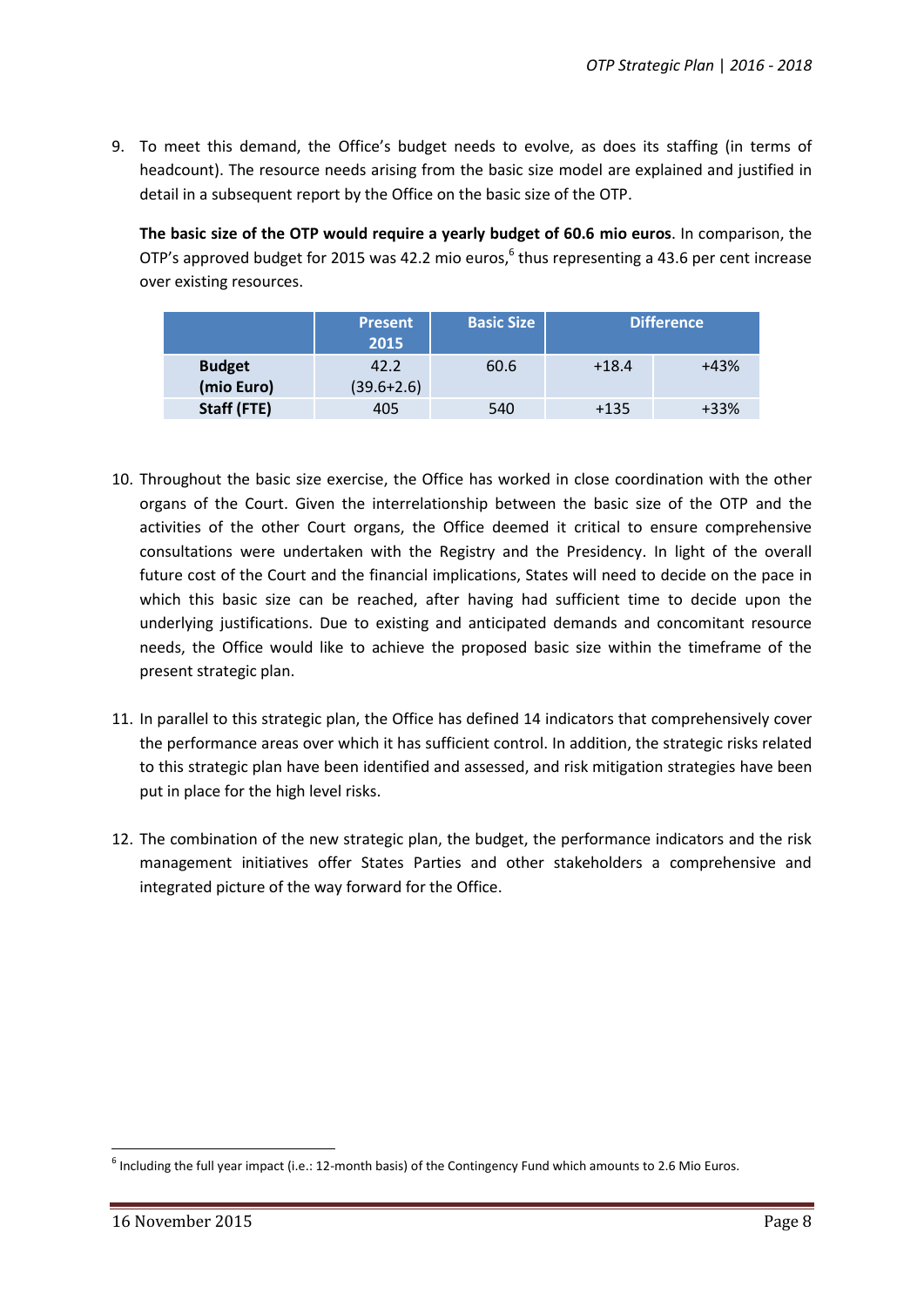# **Strategic analysis | June 2012 - 2015**

#### **Results of the strategic plan**

#### **Achieving results in court proceedings**

- 13. The Strategic Plan (June 2012 2015) foreshadowed changes in the Office's strategy at three levels:
	- At the prosecutorial policy level, the Office shifted its attention:
		- i. from its previous "focused" investigative approach to "open-ended, in-depth investigations";
		- ii. where appropriate, towards a "building upwards" strategy where culpability of the most responsible persons could not be sufficiently proven from the outset; and
		- iii. to being as trial-ready as possible from the earliest phases of the judicial proceedings, such as when seeking a warrant of arrest and no later than the confirmation of charges hearing.
	- The Office requested an increase in resources for its investigations and prosecutions so as to achieve the required level of quality, while continuing to look for efficiency gains.
	- The Office identified organisational changes needed to improve its performance (e.g. under the overall management and oversight of the Prosecutor, the three operational Divisions' reporting lines were modified to the Deputy Prosecutor; Senior Trial Lawyers were placed in charge of the integrated teams; improvements were made to the processes and capabilities of each Division).
- 14. Annex 1 provides a detailed overview of the results achieved thus far with this new strategy.
- 15. The Strategic Plan (June 2012 2015) aimed to improve the Office's prosecutorial results. A concrete indicator of the impact of this strategy is the number of cases in which charges were confirmed over the past three years.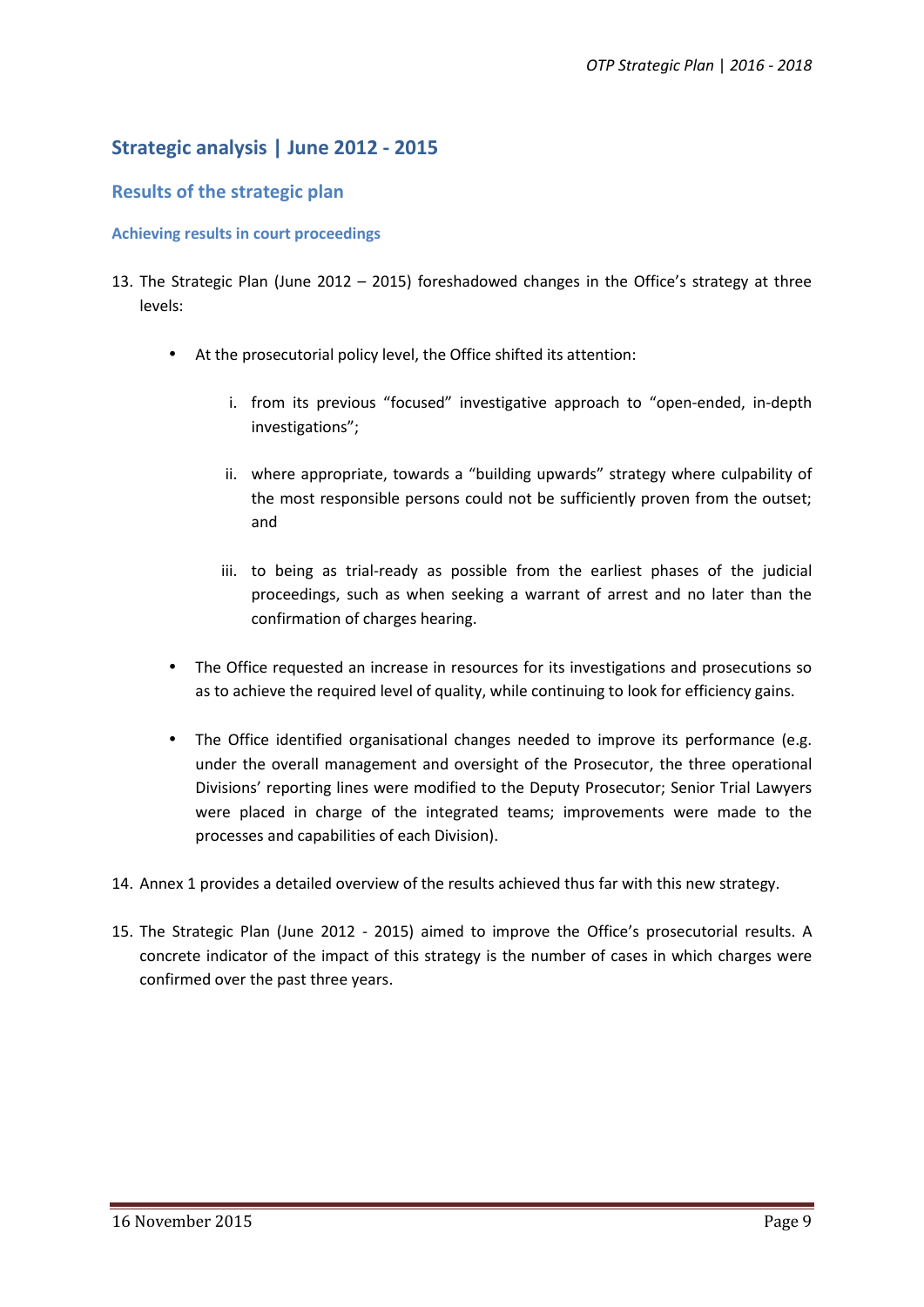| <b>CONFIRMATION</b><br><b>PERFORMANCE</b> | <b>Previous strategy</b><br>2003 - June 2012 |       | <b>Strategy</b><br>June 2012 - 2015 |       | <b>Performance</b><br>increase |
|-------------------------------------------|----------------------------------------------|-------|-------------------------------------|-------|--------------------------------|
|                                           | <b>Total</b>                                 | ℅     | <b>Total</b>                        | %     |                                |
| Per charges                               |                                              |       |                                     |       |                                |
| Confirmed                                 | 50                                           | 62.5  | $206^7$                             | 85.83 | $+23.33%$                      |
| Not confirmed                             | 30                                           | 37.5  | 34                                  | 14.17 |                                |
| <b>Total</b>                              | 80                                           | 100   | 240                                 | 100   |                                |
| Per accused                               |                                              |       |                                     |       |                                |
| Confirmed                                 | 10                                           | 71.43 | 8                                   | 100   | $+28.57%$                      |
| <b>Not confirmed</b>                      | 4                                            | 28.57 | 0                                   | 0     |                                |
| Total                                     | 14                                           | 100   | 8                                   | 100   |                                |

- 16. These positive results were attained by allocating considerable resources to the cases against Laurent Gbagbo, Charles Blé Goudé (Côte d'Ivoire) and Bosco Ntaganda (Democratic Republic of Congo ("DRC")), and by using alternative (non-witness) forms of evidence in the Article 70 cases (Central African Republic). The Office will need to evaluate whether these positive results will continue in the trial and appeal phases of these cases. Given the pace of trials, a longer time perspective will be needed to assess the final impact of the new strategy.
- 17. In its 2012 2015 Strategic Plan, the Office committed itself to managing cases developed on the basis of its previous prosecutorial policy to the best of its ability. During this period, the Kenya situation gave rise to particular challenges for the Office. Several factors led the Prosecutor to withdraw the case against Messrs Uhuru Kenyatta and Francis Muthaura: the limited availability of evidence due to the specific nature of the case; the Prosecutor's limited access to evidence due to non-cooperation; and the lack of alternative investigative avenues to substitute for key evidence, which was ultimately eroded and found to be unreliable. The shift in prosecutorial policy heralded in the Office's Strategic Plan (June 2012 - 2015), emphasising the need to be trial-ready as early as possible, building cases upwards where necessary and increased reliance on varied forms of evidence, *inter alia*, will help mitigate and avoid the recurrence of such challenges the Office has faced in the past, in the future.
- 18. The positive results were achieved by focusing on the quality of the work rather than attempting to meet all the demands placed on the Office. Unforeseeable events such as the significant increase in Article 70 cases, the surrender of Bosco Ntaganda, the transfer of Charles Blé Goudé, the need to open new investigations in the Central African Republic, and the recent transfer of Dominic Ongwen, have all obliged the Office to each time drastically adjust its resource planning. This has been at the expense of other urgently needed activities such as making the hibernated

 $7$  The inclusion of the charges in the CAR Article 70 case (where each of the five suspects charged with offences against the administration of justice were charged with 42 to 43 counts) increases the sample drastically. If this case were not included, the figures would show: (a) a higher rate of confirmed charges (*i.e.*, 22-0, or 100%); and (b) a reduced number of accused brought forward for confirmation but all of whom having had their charges confirmed for trial.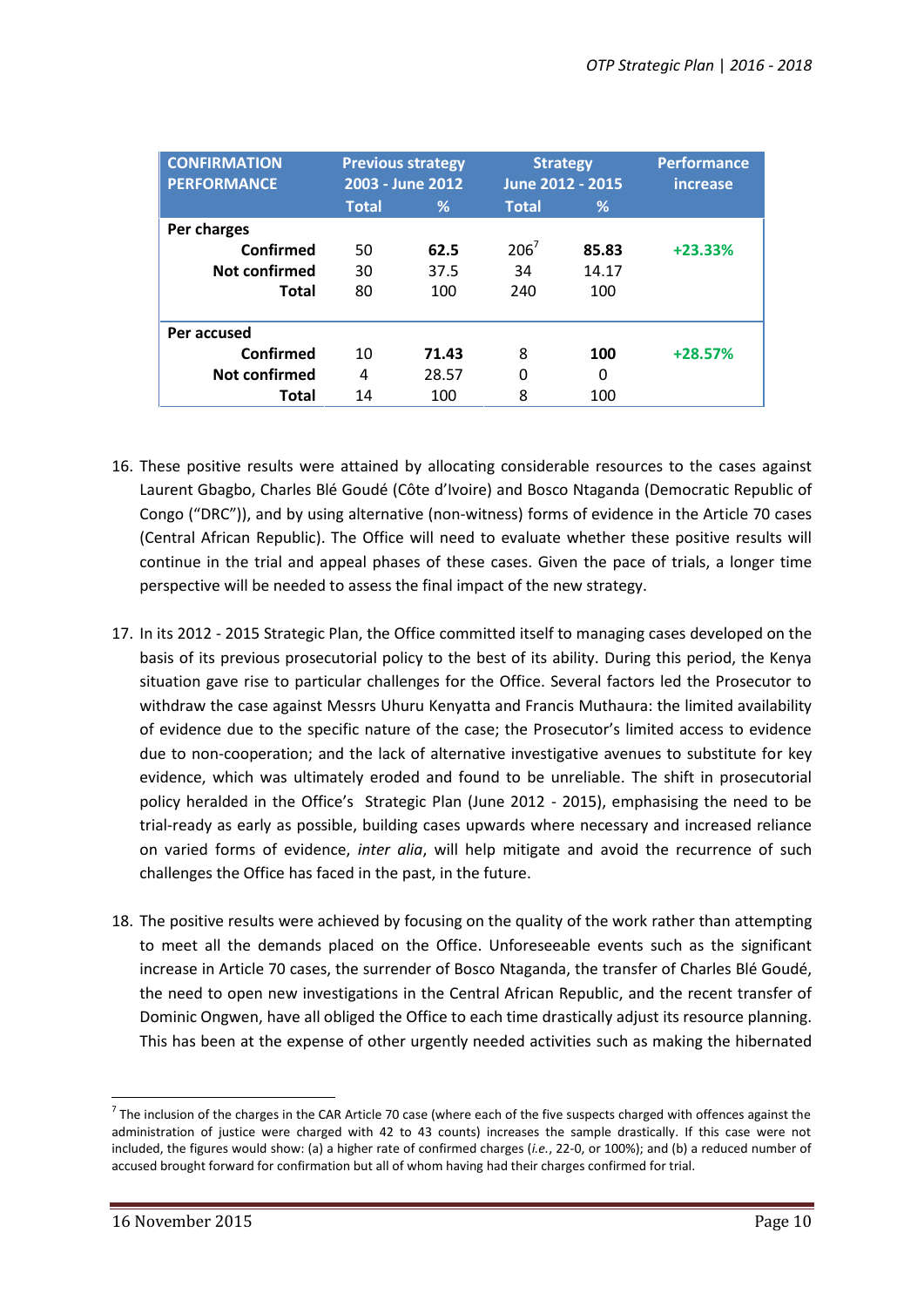cases<sup>8</sup> "trial-ready", starting investigations into crimes allegedly committed by the other side of the conflict in Côte d'Ivoire, pursuing new crimes being committed in Libya and Darfur, and conducting further investigations required in Mali and the DRC.

#### **Increasing efficiency**

19. The Office has made the following efficiency gains during the 2012 – 2015 period. Annex 2 provides a further breakdown of how these results were achieved:

|                                      | 2012    | 2013    | 2014    | $2015^9$ |
|--------------------------------------|---------|---------|---------|----------|
| <b>Budget (mio euro)</b>             | 27,7    | 28,2    | 33,2    | 39,6     |
| <b>Efficiency gain</b><br>(mio euro) | 183.962 | 848.175 | 457,824 | TBD      |
| %                                    | 0.7%    | 3%      | 1.4%    |          |

20. It is important to note that the whole functioning of the Office is predicated on the efficient use of resources. Resources are being used in a flexible manner to cover peak moments in cases. Staff is being assigned to multiple cases or investigations where this is feasible (e.g. Senior Trial Lawyer in charge of one case and another investigation, each case manager doing one case and another investigation). Resort to outsourcing is done where it results in efficiencies and when it is appropriate to do so (e.g. selected transcription, certain forms of forensic work).

#### **Improving the organisational performance**

21. The Office's Strategic Plan (June 2012 – 2015) identified six strategic goals. These goals were broken down into objectives per year, the implementation of which depended on different factors such as results achieved, changes in the Office's operating environment, lessons learned, and available budget. As shown in annex 1, most of the objectives linked to the six goals have been implemented.

#### **Overview of the goals contained in the Strategic Plan (June 2012 – 2015)**

- 1. Conduct impartial, independent, high-quality, efficient and secure preliminary examinations, investigations and prosecutions.
- 2. Further improve the quality and efficiency of preliminary examinations, investigations and prosecutions.
- 3. Enhance the integration of a gender perspective in all areas of the Office's work and continue to pay particular attention to SGBC and crimes against children.
- 4. Enhance complementarity and cooperation by strengthening the Rome Statute System in support of the ICC and of national efforts in situations under preliminary examination or investigation.

<sup>&</sup>lt;sup>8</sup> Libya 1; Libya 2; Darfur 1, 2&4; Darfur 3; CIV 1Bis (SG); Mali 1; DRC 3&4; Kenya Article 70; Uganda (Kony).<br><sup>9</sup> The full amount of the 2015 efficiency gains will be part of the normal reporting to the CBF and States i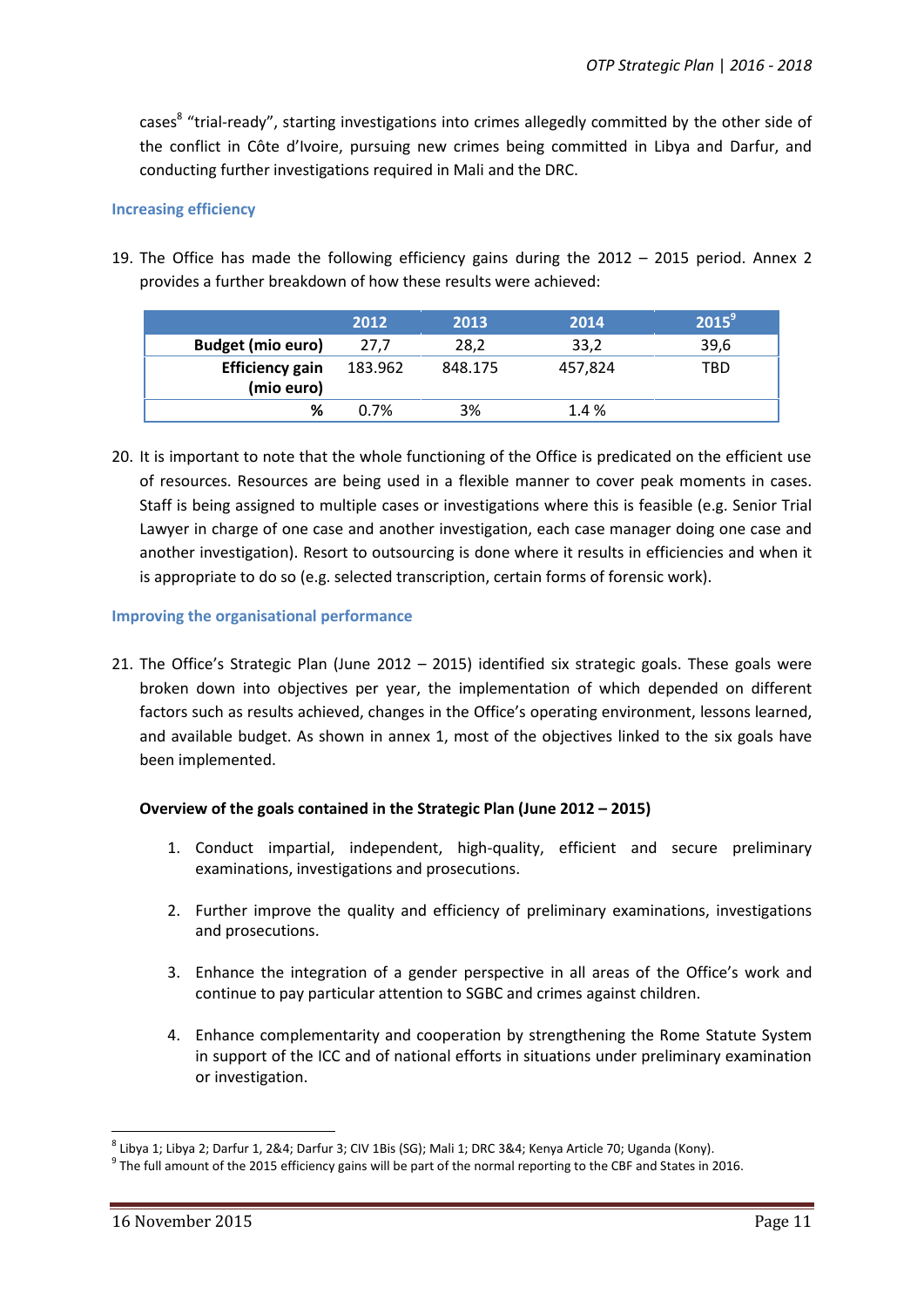- 5. Maintain a professional office with specific attention to gender and geographical balance, staff quality and motivation, and performance management and measurement.
- 6. Ensure good governance, accountability and transparency.

#### **Environmental challenges**

- 22. The Office must stay abreast of challenges in its environment and adapt its strategy to this new reality. The Office has identified six challenges which will influence its strategy for the period 2016 - 2018.
- 23. The presence and evolution of **technology** worldwide creates a rapidly changing environment in which the Office operates:
	- The Office has witnessed an exponential increase in the use of mobile phones, tablets, smartphones and computers in the commission of crimes.
	- The access to the internet by victims, witnesses and perpetrators creates a dynamic environment to monitor and confirm the commission of ICC crimes, as well as the activities and networks of perpetrators.
	- The increased availability of satellite imagery and other remote sensing techniques offer new possibilities for monitoring and proving ICC crimes.
	- New technologies also offer new ways of presenting cases in court through the use of, for instance, 3-D scanning, 360 degree photography, and facial recognition.
	- The rapidly changing technology environment similarly offers new opportunities of protecting the confidentiality of the Office's operations, and staff and persons at risk due to their interaction with the Court.
- 24. The **time gap** between events on the ground and the moment when the Office can investigate can result in loss of evidence. This is contrary to the "golden hour" principle which recognises that the sooner one can be present at the crime scene, the higher the chances are that better quality evidence and leads will be discovered and secured. If the Office can ensure—with the assistance of appropriate partners—that evidence is preserved without doing harm, it will increase the prospects of securing reliable evidence, thereby enhancing the efficiency and effectiveness of investigations and prosecutions.
- 25. The Office recognises opportunities in its environment to reduce this time gap as much as possible. The widespread availability of phones with photo/video applications as well as extensive general access to the internet has meant that people are increasingly uploading relevant information onto the internet. One challenge for the future will be to ensure that such material remains available and searchable with adequate evidentiary details on such a dynamic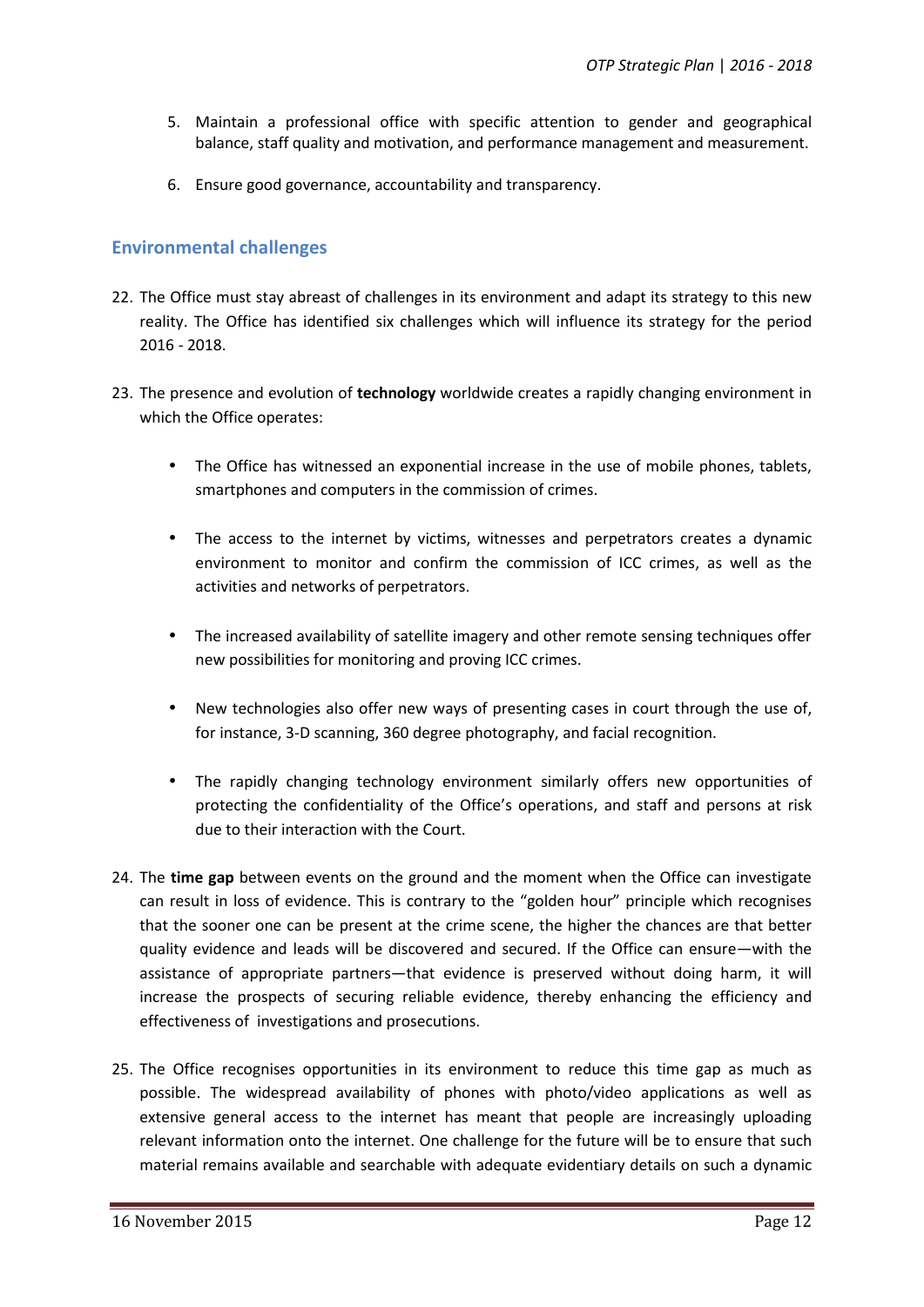and volatile medium as the internet. In addition to such individuals, there are also the first responders—international forces, human rights organisations, non-governmental organisations ("NGOs"), media, etc.—who deploy into areas which the OTP has not been able to access (e.g. pending the opening of an investigation, required agreements, or security implications for staff or witnesses). While respecting each other's mandate and independence, the Office has commenced discussions with the NGO community on how first responders could support the Office in its work and what support could be expected from the Office.

- 26. As already mentioned in the Strategic Plan (June 2012 2015), "*States and the Office have to evaluate how successful investigations and prosecutions can be conducted in situations where the necessary cooperation is lacking. Cooperation becomes more than ever before a critical* success factor if the Office is going to achieve positive results.<sup>"10</sup> The experience of the Office over the past three years has shown, on the one hand, how challenging it is when States do not provide genuine assistance, and, on the other, that strong cooperation can enhance the Office's ability to perform its work. Over the 2012 - 2015 period, the varying levels of cooperation in the different situations under investigations have in some cases caused considerable delays and hindrance in investigations and prosecutions. This critical external factor remains one of the key challenges for the next three-year strategic period. The Office must continue to dedicate sufficient resources to facilitate cooperation, and to continue its strategic review of how to address the key obstacles impacting cooperation. In this context, the Office welcomes the ongoing efforts of the Assembly of States Parties ("ASP") to review its recommendations on cooperation and to develop a strategy and action plan to support arrests, with a view to increasing the effectiveness and efficiency of cooperation and impact of the Court's operations.
- 27. The **security** environment in which the Office operates has become increasingly complicated:
	- In almost all cases in the confirmation of charges and trial phases have been or are confronted with incidents of obstruction of justice — in particular witness tampering.
	- Despite the Office having further refined its operations, situations in which the OTP needs to undertake investigations have become increasingly complex environments from an operational perspective. Examples include Mali, the Central African Republic, and Libya.
	- The Office's work related to internationally operating and/or connected groups, as well as with respect to new situations, has greatly changed the risk profile of the institution.
	- The general emergence of cyber threats has created a new security challenge for the Office, to which the Court has already been exposed.

<sup>10</sup> OTP Strategic Plan (June 2012-2015), 11 October 2013, p. 5, para. 3, available at http://www.icc cpi.int/en\_menus/icc/structure%20of%20the%20court/office%20of%20the%20prosecutor/policies%20and%20strategies/ Documents/OTP-Strategic-Plan-2012-2015.pdf.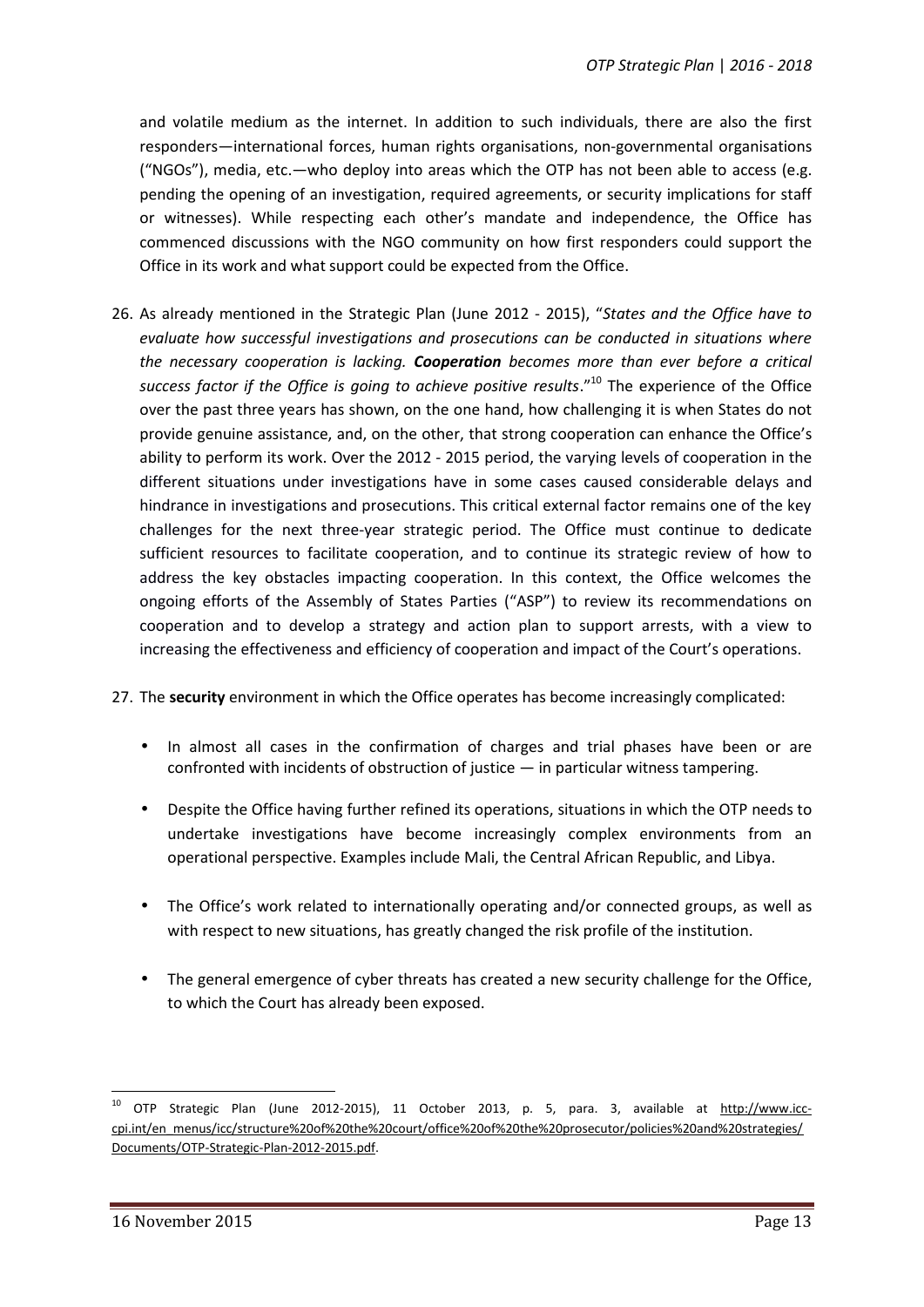- 28. The Office operates in an unpredictable environment which makes planning a challenge: (1) in recent years, the Office has seen fugitives unexpectedly surrendering, being arrested or transferred to the custody of the Court; (2) new situations emerged requiring the Office to open investigations almost every year; (3) Article 70 offences have also steadily increased in 2013 and 2014. This **unpredictability, in combination with the Office's existing resource limitations,** has meant that necessary investigations have had to be postponed.
- 29. The ICC is routinely confronted with situations where crimes falling within its jurisdiction have been committed on a massive scale. The consequences of these crimes are not only felt locally within the situation country. Individuals from all sides of these conflicts may be located outside the situation country. These may be victims or potential witnesses fleeing the violence, or perpetrators escaping from fear of prosecution or retaliation or preparing a comeback. Different law enforcement actors are taking initiatives to respond to this challenge. There is a risk, however, of overlap which can be avoided through **a higher level of coordination and complementarity**.
- 30. ICC crimes do not usually occur in isolation from other types of criminality, such as ordinary opportunistic crimes or transnational organised criminal activity. In particular, the impact of these latter crimes may fuel the conditions for the commission of crimes within the jurisdiction of the ICC and simultaneously frustrate efforts to re-establish the rule of law, bring perpetrators to account and provide justice for the victims. It is important to draw attention to the nexus between these crimes and ICC crimes so that others can contribute to the closing of the impunity gap for ICC crimes, by addressing these crimes that fall outside of the Court's jurisdiction.

# **OTP mission and vision**

- 31. The Strategic Plan (June 2012 2015) included a mission statement and a reference to the Office's intention to define the core values of the Office.
- 32. Both a mission statement and core values are important tools to communicate, to the outside world and staff, what the Office aims to achieve and what it stands for. They create predictability which increases the legitimacy of the Office. They provide guidance in decision making and empower staff to take initiative. They help shape the most intangible yet critical part of any organisation, namely its workplace culture. If not managed explicitly, they tend to evolve implicitly.
- 33. The mission statement of the Office is in fact captured in the Preamble of the Rome Statute as it highlights the reason for the creation of the ICC and also the role the OTP has to play within this context. It ensures that the OTP will contribute to the prevention of the crimes of most serious concern to the international community through prosecutions in a complementary manner.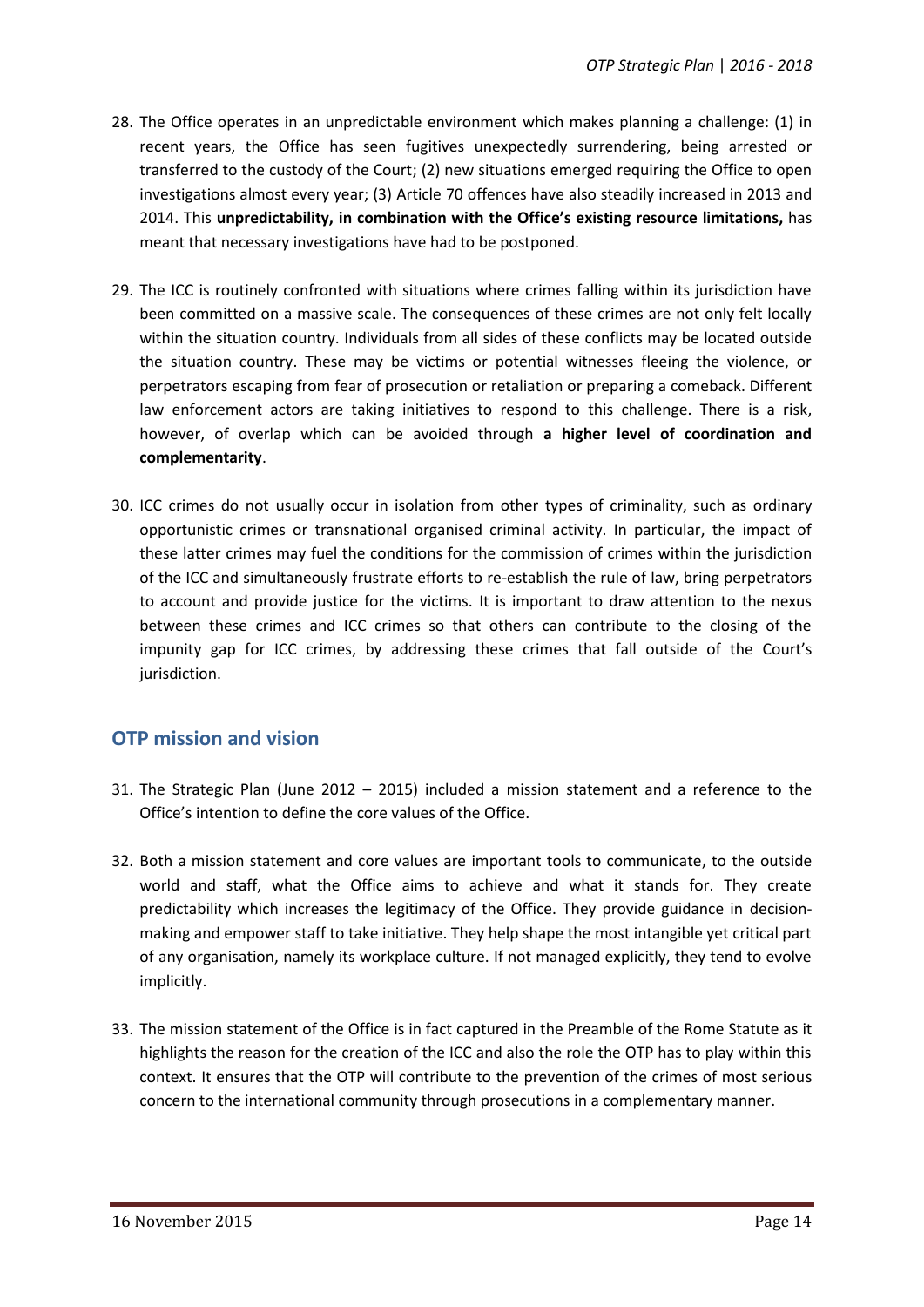- 34. In line with its cultivated open culture, the Office embarked on a consultation process with staff to define its core values. This has resulted in the identification of three core values: **Dedication**, **Integrity** and **Respect**.
	- **Dedication** captures the importance of striving toward excellence in our day-to-day work and our lives in general. It emphasises that the Office and all its staff members do not settle for mediocrity, but rather strive to excel in everything they do. It underscores the reality that only a genuine commitment to the mandate of the Court and a powerful work ethic will allow the Office to fulfil its mission and to achieve positive results for those who suffer the injustice of Rome Statute crimes.
	- **Integrity** is the quality of acting honestly, transparently and justly in accordance with strong moral principles. This Core Value requires OTP staff not only to have strong moral principles, but to demonstrate these principles in our daily activities, both in the Office and outside, and in our dealings with staff members of the OTP, others in the Court and with all with whom we interact.
	- **Respect** requires OTP staff to have due regard for the feelings, wishes, and rights of others and to demonstrate this in their actions. It includes genuine respect for diversity. It also requires them to uphold the values and rules of the OTP and the Court.

# **Prosecutorial policy**

- 35. In light of the results achieved with the Strategic Plan (June 2012 2015), the Office will continue its prosecutorial policy:
	- Performing in-depth, open-ended investigations while maintaining focus.

The in-depth approach to investigations refers to the Office's approach to collect more and increasingly diverse forms of evidence to support its cases.

The open-ended aspect of the investigations means that the Office first identifies alleged crimes (or incidents) to be investigated within a wide range of incidents. Following this meticulous process, alleged perpetrators are identified based on the evidence collected. This approach implies the need to consider multiple alternative case hypotheses and to consistently and objectively test case theories against the evidence – incriminating and exonerating – to support decision-making in relation to investigations and prosecutions.

 Being as trial-ready as possible from the earliest phases of proceedings, such as when seeking an arrest warrant and no later than the confirmation of the charges hearing.

The Office will aim to present cases at the confirmation of the charges hearing that are as trial ready as possible. If this is not possible when the Prosecutor applies for a warrant of arrest or summons to appear (e.g. arrest opportunity, witnesses only willing to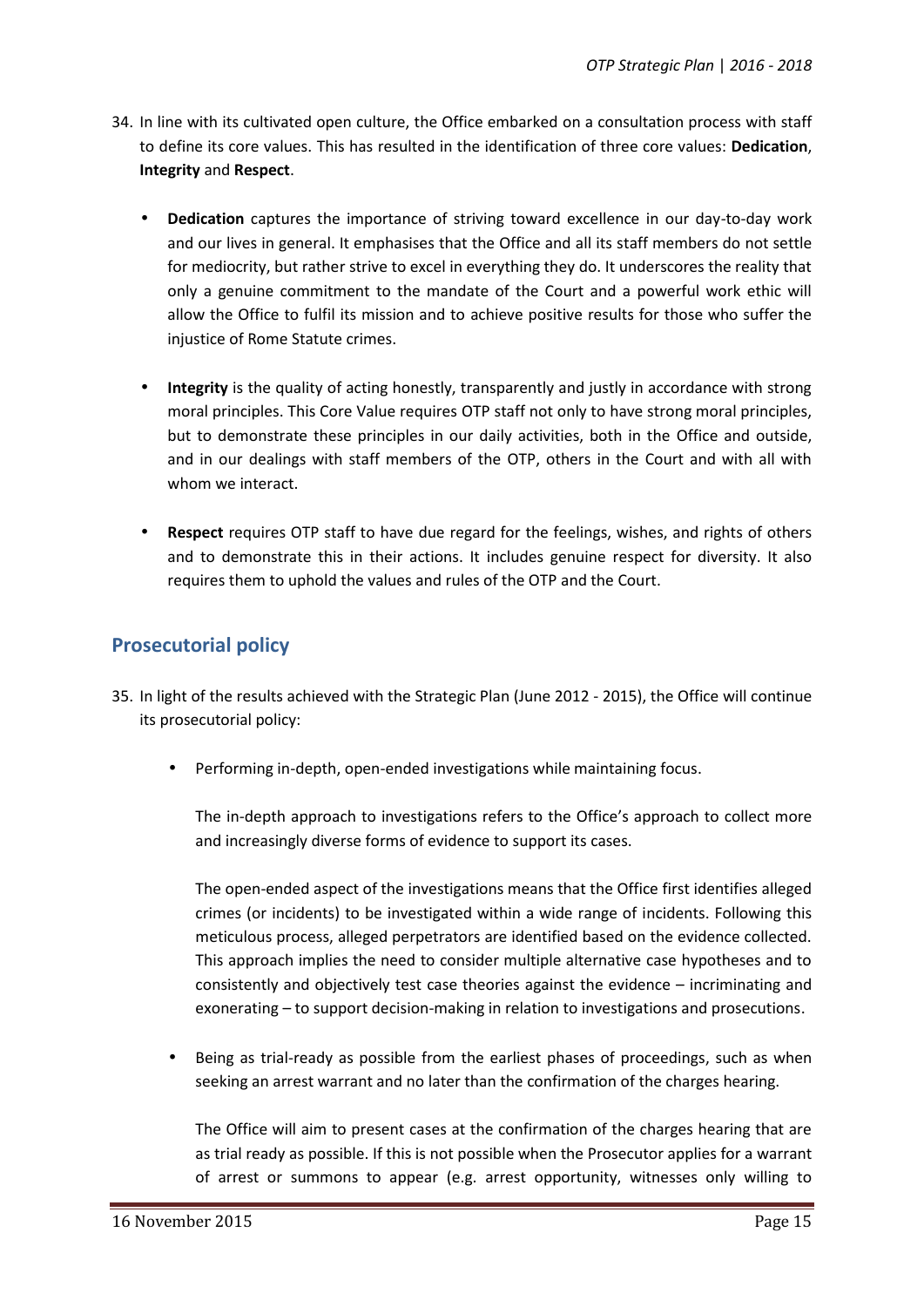cooperate after an arrest), the Office will only proceed with the application if there are sufficient prospects to collect further evidence to be trial-ready within a reasonable timeframe.

 Where deemed appropriate, the Office will implement a building-upwards strategy by first investigating and prosecuting a limited number of mid- and high-level perpetrators in order to ultimately have a reasonable prospect of conviction for the most responsible.

It remains the Office's policy not to prosecute cases where there are no reasonable prospects of conviction.

- 36. Pursuing this in-depth and open-ended approach, the Office will first focus on a wide range of crimes to properly identify organisations, structures and individuals allegedly responsible for their commission. It will then consider mid- and high level perpetrators in its investigation and prosecution strategies to build the evidentiary foundations for subsequent case(s) against those most responsible, if it cannot directly prove the responsibility of the latter. The Office will also consider prosecuting lower level perpetrators where their conduct was particularly grave and has acquired extensive notoriety.
- 37. The ICC is a Court of last resort. It seeks to bring justice to the victims of the most serious crimes of concern to the international community. While it is practically impossible for the Office to address the expectations of all victims, it will continue to take a victim-responsive approach throughout all aspects of its work, by (1) taking into accounts their views; (2) communicating, *where possible together with the Registry*, with the affected communities about the role of the Court and the Office's decisions, and (3) ensuring that their well-being is duly taken care of when they interact with the Office.
- 38. The Office published its policy on preliminary examinations in November 2013. This policy provides clarity on the process and criteria that may be applied by the Office in deciding on whether to open an investigation. Such process is conducted in accordance with the Rome Statute and in a holistic manner. Complementary to this policy, the Office is working on a case selection and case prioritisation policy which will clarify how the Office decides which cases to pursue once a situation has been opened for investigation. Two aspects are being considered within this policy: (1) how to identify cases that the Office should pursue, and (2) how to prioritise amongst those cases if the demands placed upon the Office exceeds the Office's resources. Subsequently, the Office will define its policy on how it proposes to end its involvement in a situation under investigation, the so-called: "exit strategy" for situations.
- 39. In June 2014, the Office adopted its SGBC Policy, the first such policy issued by an international court. Recognising the challenges of, and obstacles to, the effective investigation and prosecution of SGBC, the Office elevated this issue to one of its key strategic goals in its Strategic Plan (June 2012 - 2015). It will continue to implement this important policy through the new Strategic Plan (2016 - 2018).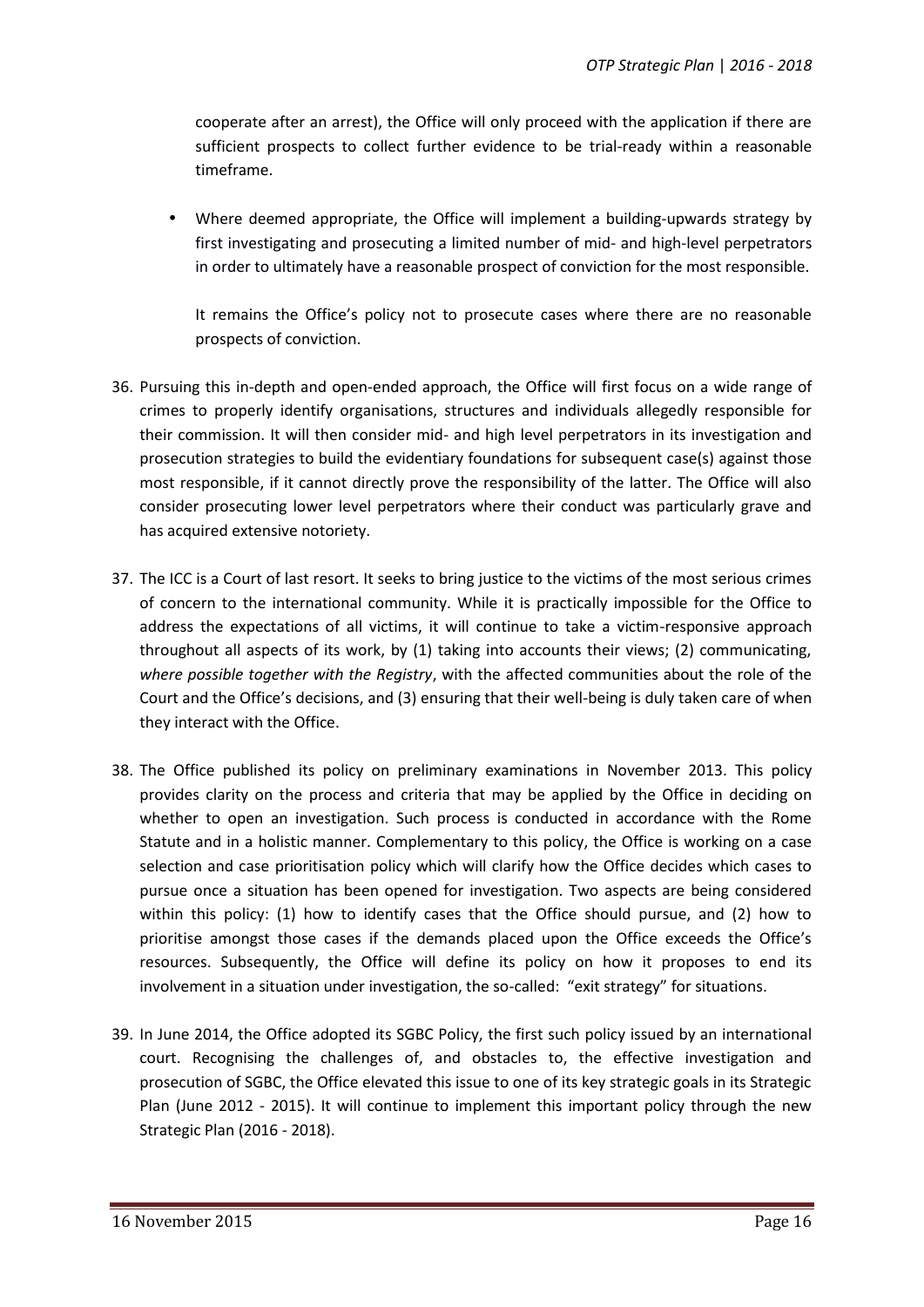40. The Office has also, whenever possible, focussed on the investigation and prosecution of crimes against children. At the time of writing, a comprehensive policy on children in and affected by armed conflict is being prepared by the Office.<sup>11</sup>

# **Office strategy | 2016 - 2018**

- 41. The Office has developed nine strategic goals for the period 2016 2018 to ensure that its performance is high and that the identified challenges (see paras. 22-29) are addressed. The goals can be regrouped around three major themes:
	- **Achieving high performance in relation to the Office's mandate**

Strategic goal 1: conduct impartial, independent, high quality preliminary examinations, investigations and prosecutions;

Strategic goal 2: continue to integrate a gender perspective in all areas of the Office's work and to pay particular attention to SGBC and crimes against and affecting children, in accordance with Office policies;

Strategic goal 3: further improve the quality and efficiency of preliminary examinations, investigations and prosecutions;

Strategic goal 4: further adapt the Office's investigative and prosecutorial capabilities, as well as its professional network, to the scientific and technological environment in which it operates.

#### **Creating the necessary conditions to fulfil the Office's mandate**

Strategic goal 5: achieve a basic size which can respond to the demands placed upon the Office so that it may perform its functions with the required quality, effectiveness and efficiency;

Strategic goal 6: contribute to the strengthening of cooperation and promote general support towards the mandate and activities of the Office;

Strategic goal 7: adapt the Office's protection strategies to new security challenges;

Strategic goal 8: ensure a professional, transparent and efficient management of the Office.

 $11$  Other policies to advance the prioritisation of specific crimes under the Rome Statute are being contemplated by the Office, and may be implemented during the course of the Strategic Plan (2016-2018).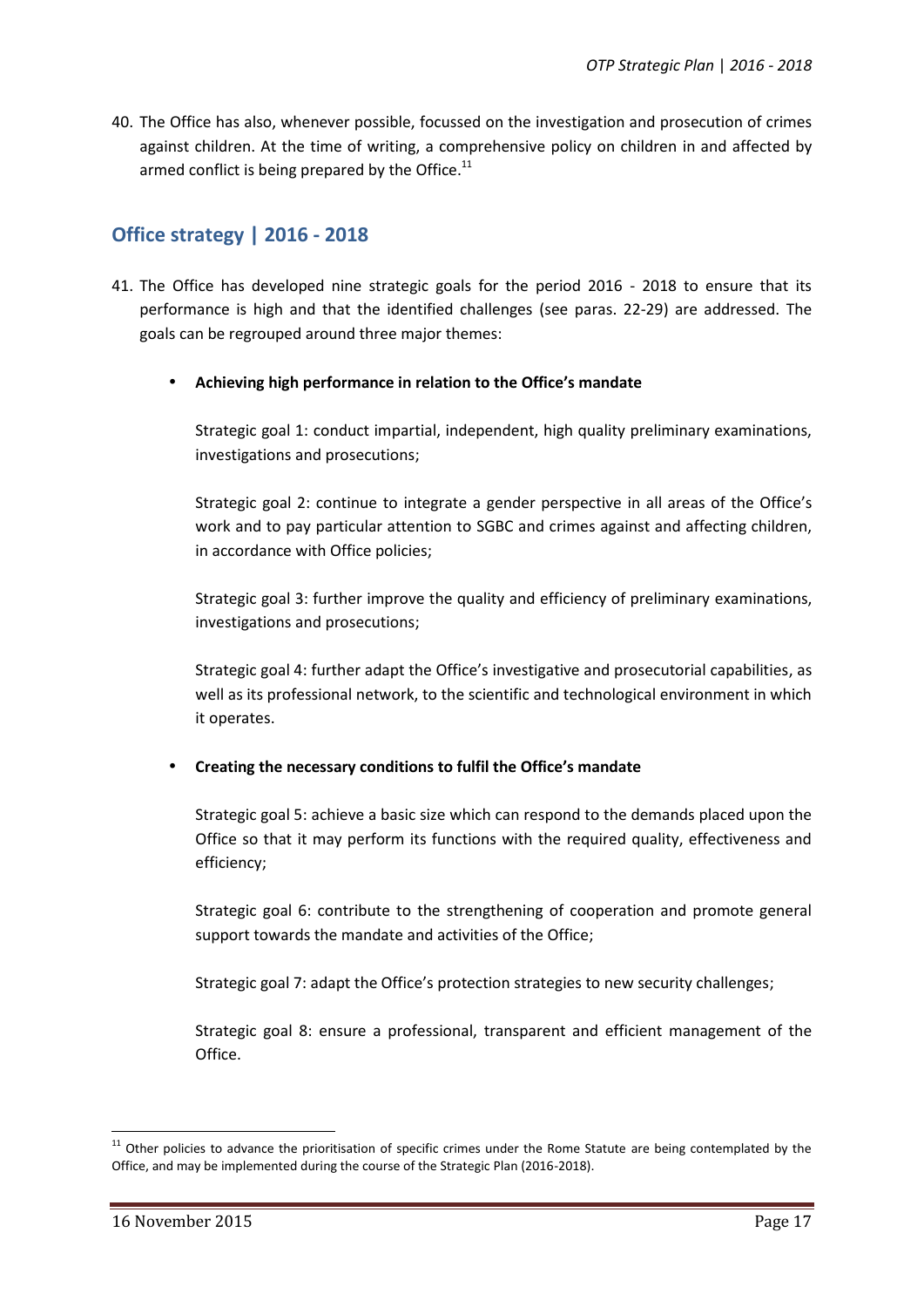#### **Contributing to a coordinated investigative and prosecutorial strategy to further close the impunity gap for ICC crimes**

Strategic goal 9: develop, with partners, a coordinated investigative and prosecutorial strategy to close the impunity gap.

42. The strategic goals will be developed in further detail in the following sections. Measurable objectives are set for 2016 for each strategic goal which are linked to the 2016 budget proposal. The objectives will be reviewed in light of the approved budget (2016), as well as unforeseen events if their cost implications cannot be absorbed without impacting on the objectives. The objectives have also been integrated into the performance indicators framework (see paras. 111-117 and annex 4).

#### **Achieving high performance in relation to the Office's mandate**

**Strategic goal 1: conduct impartial, independent, high quality preliminary examinations, investigations and prosecutions**

- 43. A main goal of the Office is to meet the demand for its intervention in accordance with the Rome Statute with the required quality, effectiveness and efficiency.
- 44. The Office has experienced a much appreciated increase of resources in 2014 and 2015. This has enabled the Office to demonstrate what it can achieve with needed resources, in combination with the other changes that were made to the Office's strategy.
- 45. Notwithstanding these resource increases, the Office still faces a gap between needs and means. The Office rightly prioritises quality over quantity of work. However, faced with resource constraints, it has had to make difficult decisions by not starting certain investigations or placing others on hold. This has damaged the Office's ability to respond to evolving situations (e.g. Libya, Darfur, Mali), and impacted negatively in terms of perception (e.g. delay in investigating both sides in Côte d'Ivoire).
- 46. To achieve a situation where quantity as well as quality of work can be sufficiently guaranteed, as part of its new Strategic Plan (2016 - 2018), the Prosecutor has developed a forecast of the Office's resource requirements to better align the Office's expected demands with the required resources (see strategic goal 5).
- 47. This commitment accords with the expectation of the States Parties and the CBF that the Office "*properly cost[s] the new [strategic] plan based on the best available knowledge and experience (e.g. results of Activity Based Costing, workload indicators).*" 12
- 48. Within the confines of available resources, the Office will continue to respond to the need for its intervention in accordance with the Rome Statute, making every effort to ensure quality. As the

<sup>12</sup> See *Supra*, note 3.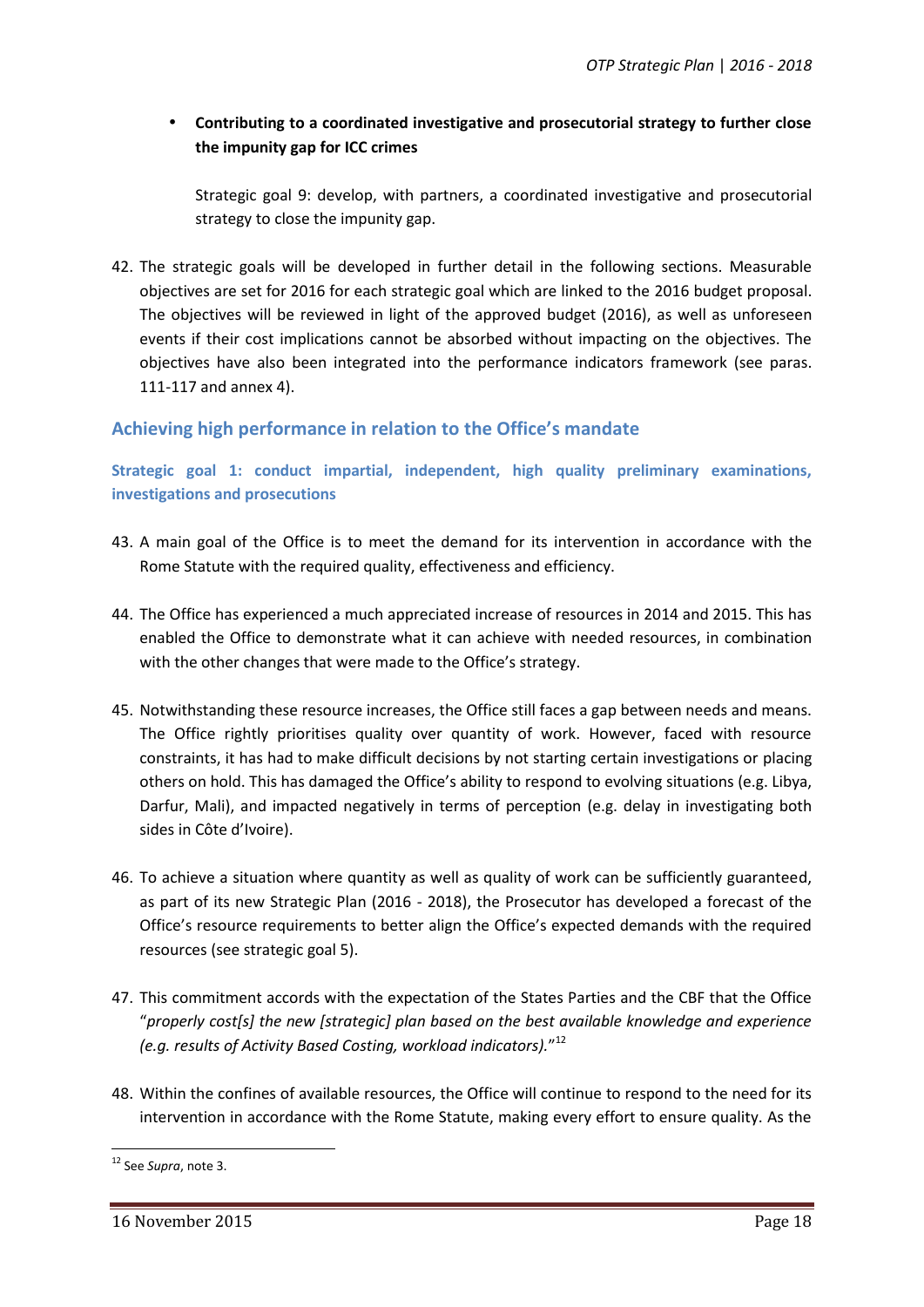Office builds up towards its proposed basic size, priority will be given to building strong cases over pursuing all required cases. This necessary prioritisation will be reflected in its annual budget assumptions.

#### *Objectives for 2016*

To produce the yearly defined level of activities in light of the allocated budget.

**Strategic goal 2: continue to integrate a gender perspective in all areas of the Office's work and to pay particular attention to SGBC and crimes against and affecting children, in accordance with Office policies**

- 49. In its Policy on SGBC, published in June 2014, the Office declared its commitment to (i) integrating a gender perspective and analysis into all areas of its work; (ii) being innovative in the investigation and prosecution of these crimes, (iii) providing adequate training for staff, (iv) adopting a victim-responsive approach in its work, and (v) paying special attention to staff interaction with victims and witnesses, their families and communities. The Office will also continue to ensure that its activities do not cause harm to victims and witnesses.
- 50. The Office will continue to pay particular attention to SGBC from the earliest stages to address specific challenges posed to the investigation and prosecution of these crimes, including under or non-reporting owing to societal, cultural, or religious factors. Within its mandate, the Office will apply a gender analysis to all crimes within its jurisdiction. It will bring charges for SGBC wherever there is sufficient evidence to support such charges.
- 51. The Office will continue to enhance its institutional capacity to effectively investigate and prosecute SGBC through recruitment and/or training.
- 52. The Office will also monitor the implementation of the Policy.
- 53. Similarly, the Office will pay particular attention to crimes against children. To this end, a comprehensive Policy on Children will be finalised and implemented. Extensive consultations internally, with experts have been completed, and consultations with children, have been scheduled. The Policy will address issues relating to children in and affected by armed conflict, including the Office's interaction with them at different phases of its work, the best interests of the child, consent, protection and support. Following the adoption of this Policy, the Office will develop a plan to ensure effective implementation.

#### *Objectives for 2016*

- Implement the SGBC Policy as planned;
- Finalise the Policy on Children and develop its implementation plan;
- Finalise the Policy to avoid re-traumatisation;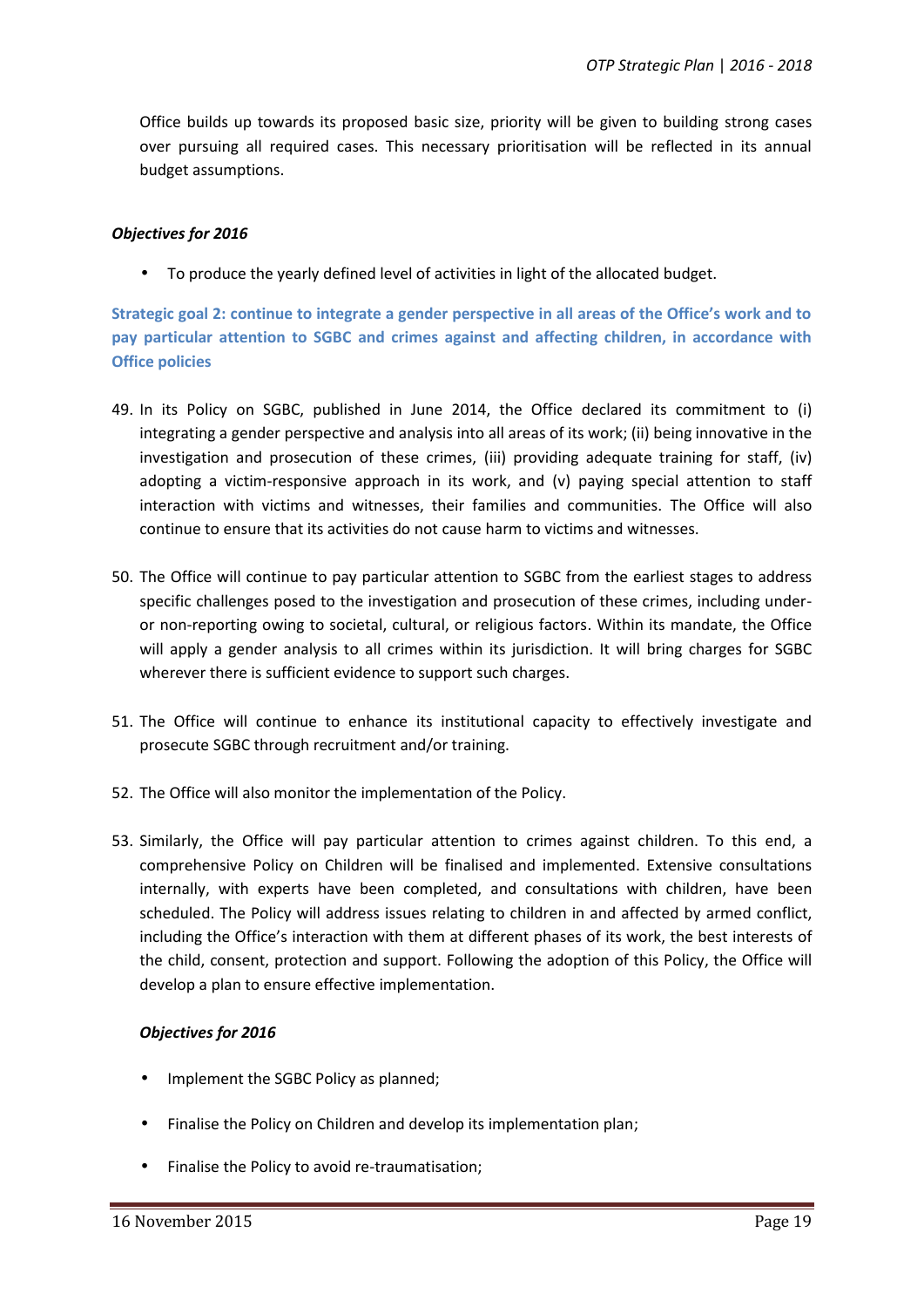Put in place specialised training for relevant staff on interviewing vulnerable witnesses.

#### **Strategic goal 3: further improve the quality and efficiency of preliminary examinations, investigations and prosecutions**

- 54. Achieving and maintaining a high level of quality and efficiency of the OTP's core activities is a continuous process of improvement. Many steps have been taken in the past three years which have resulted in the achievements presented in annex 1. But more can and must be done to consolidate and maintain the present level of quality and efficiency. Process improvement projects, lessons learned and development of new capabilities will help further shape the quality of the Office's output.
- 55. **Preliminary examinations** are one of the Office's three core activities. They can positively impact on future investigations and prosecutions, in addition to their potential to obviate ICC intervention through prevention and complementarity. The sub-goals for the 2016 - 2018 time period include: (1) further developing the added value of preliminary examinations for the Office's future investigations and prosecutions, (2) further encouraging national proceedings at the preliminary examination stage, (3) continuing to provide transparency of and public information on preliminary examinations activities, (4) further exerting the potential deterrent function of preliminary examinations, and (5) in the Office's strict application of the legal requirements of the Rome Statute, continue to guarantee the completion of its preliminary examinations in as timely a manner as this thorough legal assessment allows.
	- (1) Preliminary examinations are critical to the Office in its determination of whether to open an investigation. They also greatly facilitate the Office's investigative work in various ways, such as: e.g. by systematically capturing and exploiting open source data; and building networks of cooperation partners and contacts for handover for investigative activities; and identifying potential cases for future investigations. The Office will look for ways to further integrate its preliminary examinations work into its pre-investigative planning.
	- (2) Where potential cases falling within the Court's jurisdiction have been identified, the Office will continue to encourage genuine national investigations and prosecutions by the States concerned in relation to these crimes, in particular in situations presenting reasonable prospects of prosecutions at the national level.
	- (3) To promote a better understanding of the process, correct possible misperceptions and increase predictability, the Office will continue to provide information on its preliminary examination activities through, amongst others, the publication of a yearly overview report and related press release, the issuance of situation-specific reports or statements, and where appropriate, undertaking field activities.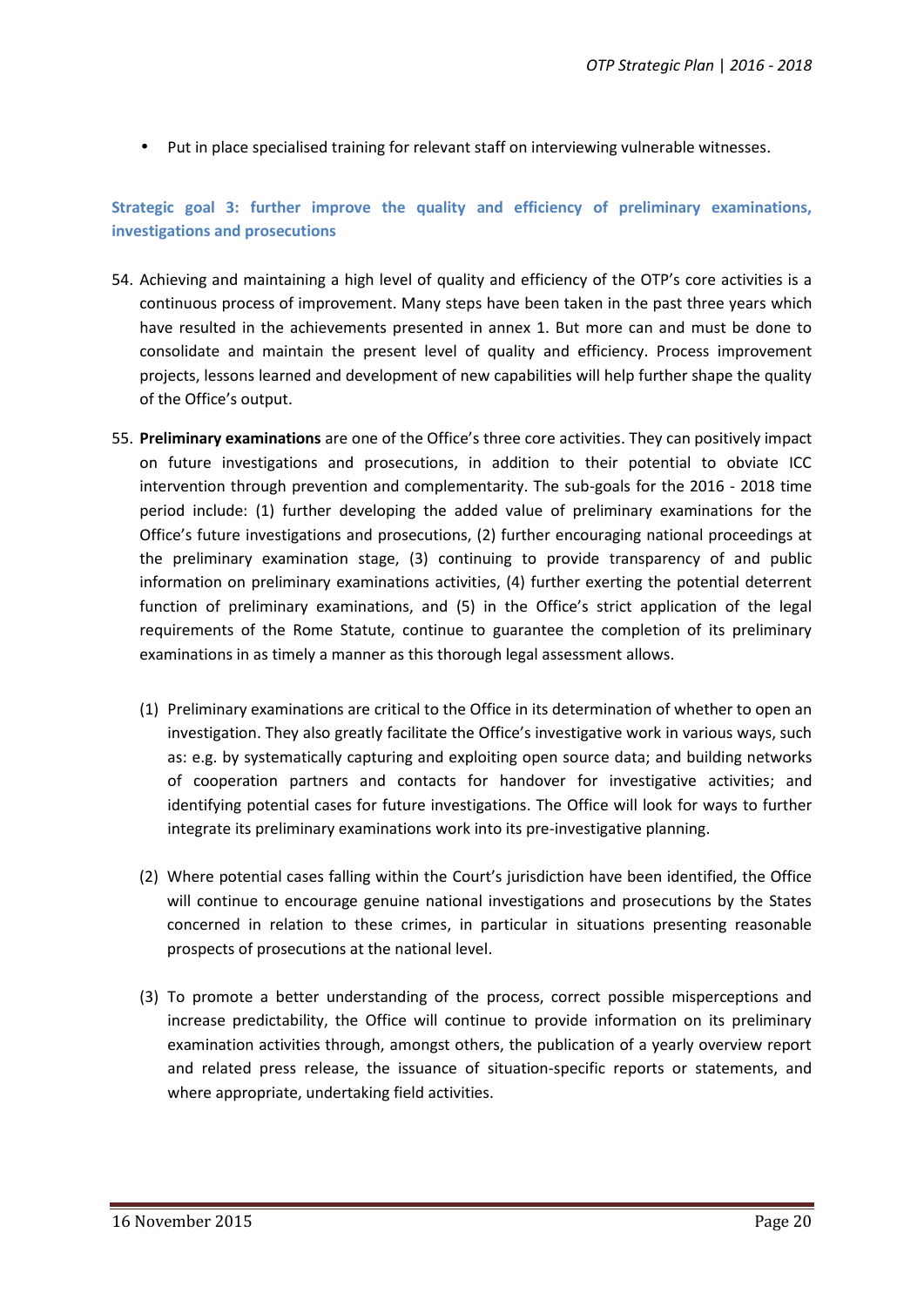- (4) Preliminary examinations can also help deter actual or would-be perpetrators of atrocity crimes through the threat of international prosecutions. In accordance with its policy, the Office will seek to perform an early warning function by systematically and proactively collecting open source information on alleged crimes that could fall within the jurisdiction of the Court. The Office will also react promptly to upsurges or serious risks of violence by reinforcing its early interaction with States, international, regional organisations and NGOs in order to fine-tune its assessment and coordinate next steps. Such steps may include field visits, targeted public statements and media interviews. The Office will further develop criteria for guiding such preventive activities.
- (5) The effective use of resources is also essential during preliminary examination activities. In accordance with this principle, the Office will continue its efforts to ensure that preliminary examinations are conducted on a continuous basis, without undue delays, and are completed as soon as all relevant sources of information have been explored. The Office will seek to reach a closure ratio of 1:1 over the period 2016 - 2018.

Such a determination is done by looking at the questions of jurisdiction, admissibility, gravity and interests of justice in a holistic manner. In particular, the on-going commission of crimes or new upsurges of violence may require further analysis. Likewise, the assessment of the ability and willingness of a State to conduct genuine investigations and prosecutions can be a lengthy process when national proceedings are being conducted; it is also however a process that, by its mere existence, leads to steps being taken by the national authorities, thereby avoiding a costly intervention by the Office through its own investigations and prosecutions.

- 56. In relation to **investigations**, the Office will continue to implement the present strategy. It will focus, in particular, on the following priority areas:
	- Reducing the time gap between events on the ground and the Office's investigations by creating partnerships with first responders, creating a gateway for crime reporting and working with appropriate partners to preserve relevant information on the internet.
	- Increasing its ability to collect different forms of evidence other than witness statements through continually enhancing its scientific and technology-related capabilities. Additionally, it will develop further partnerships to support this strategic need, so that in-house capacity is only developed where it is justified.
	- Continuing to strengthen the Office's analysis function through the further roll-out of the Factual Analytical Database, the upgrade of analytical software, the roll-out of the Gender Analysis, and through strengthening the use of analytical products in investigative decision-making for planning, case selection and case review.
	- Enhancing financial investigative capabilities.
	- Continuing the review of investigative standards and to develop certification possibilities for staff.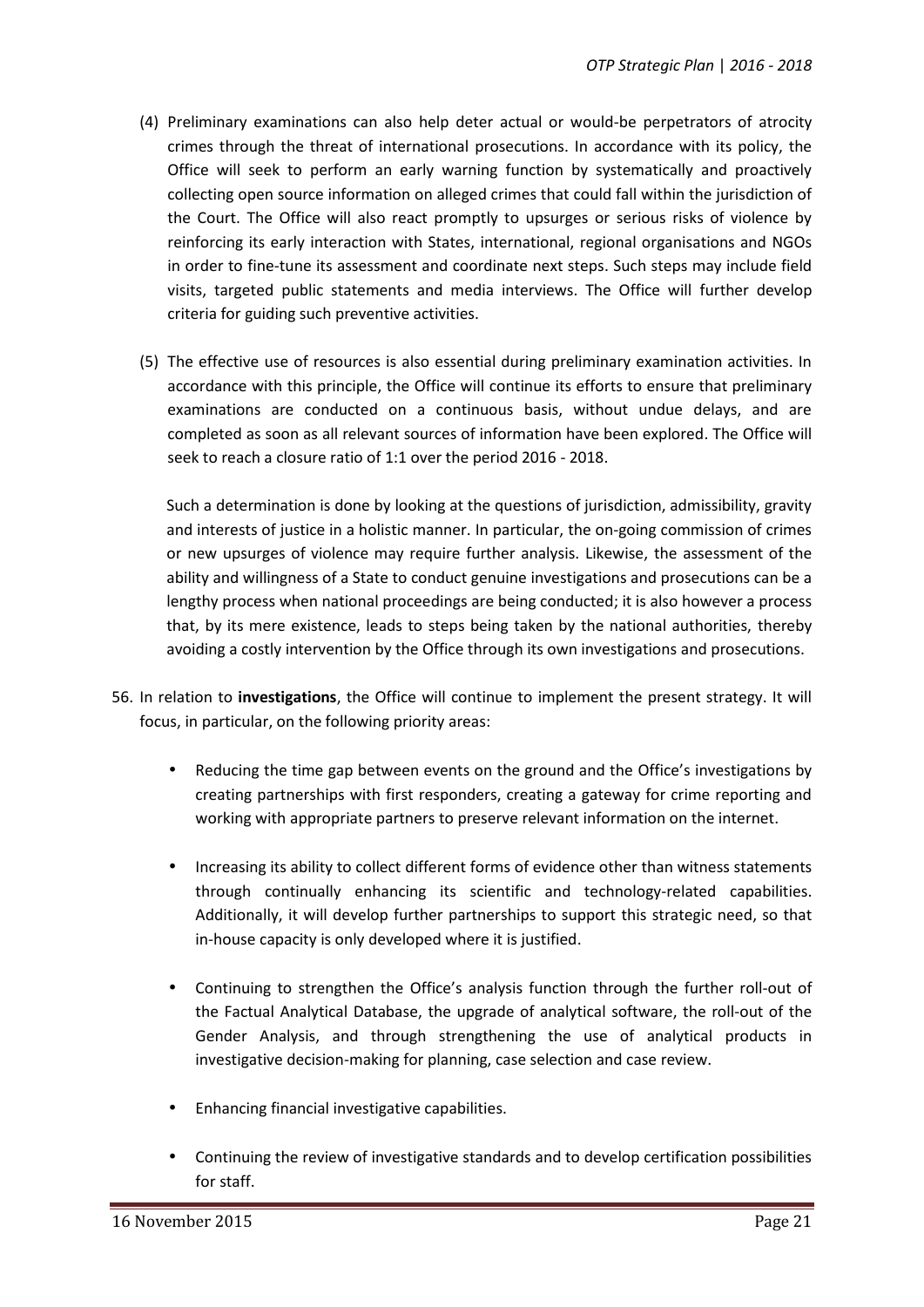- Continuing to increase the Office's investigative field presence.
- 57. The notion of positive complementarity during the preliminary examinations and investigations by the OTP is generating conflicting responses from stakeholders, with some indicating that strengthening national jurisdictions is the role of international cooperation programs while others expect the Office to assume a more robust role in this regard. As regards positive complementarity, the Office's position is that it will not act as a development agency towards situations under preliminary examination or under investigation but that it can contribute to complementarity through the normal execution of its mandate, including through (1) the sharing of its expertise in international criminal law, investigations or witness protection upon request, (2) the inclusion, where appropriate, of national investigators or prosecutors into its teams for the duration of an investigation, or (3) the participation in the coordination of national and ICC investigations.
- 58. The foundations for the future of the Office's work on the **prosecutions and appeals** were solidly laid in 2012 - 2015 through, *inter alia*, the recruitment of additional senior experienced staff, enhanced training and the introduction of regular internal case reviews.
- 59. The focus in the period 2016 2018 will be on the following priority areas:
	- Improving the internal processes related to the core functions of the Prosecution Division: filings, disclosure and presentation of evidence;
	- Further developing the management capabilities of the leadership of the integrated teams;
	- Improving the design of criminal cases resulting from the collected evidence;
	- Standardising and enhancing the system of internal evidence review prior to a case being presented for prosecution;
	- Increasing the use of technology to prove and present cases in court;
	- Continuing to develop competencies on legal, oral and written advocacy through training and performance appraisals.
- 60. **Cooperation** has both an internal and external dimension. The internal dimension relates to the Office's operational excellence, for example, in how it prepares and submits requests for assistance. The external element—which is largely outside the Office's influence— refers, for example, to replies received by the Office to its requests for assistance. The Office will monitor the quality of its internal cooperation dimension and evaluate how it can improve its quality.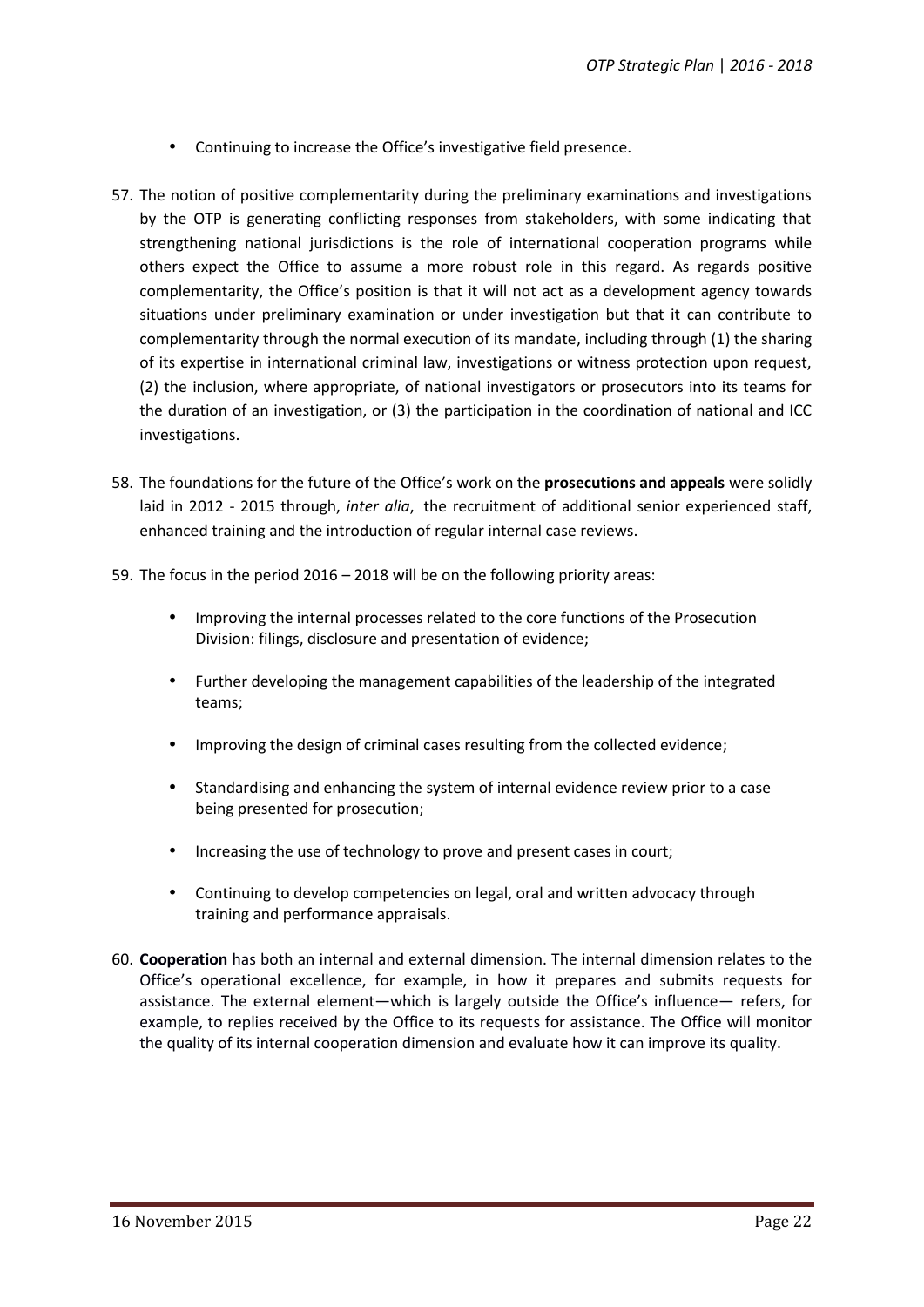#### 61. *Objectives for 2016*

Preliminary examinations

 Further exploit the added value of preliminary examinations for investigative and prosecutorial purposes.

#### Investigations

 Implement selected improvement projects in priority areas: closing time gaps, science and technology, analysis, investigative standards, financial investigations and field presence.

Prosecutions and appeals

 Implement selected improvement projects in priority areas: internal processes, management capabilities, case design, case review process, technology, and key competences.

#### Cooperation

 Assess the quality of the internal cooperation dimension, and implement selected improvement projects.

**Strategic goal 4: further adapt the Office's investigative and prosecutorial capabilities and network to the scientific and technological environment in which it operates**

- 62. One of the main challenges is to adapt the Office to the impact that technology has on its ability to monitor, prove and present crimes. The use of computers, internet, mobile phones, and social media, etc., has exponentially expanded worldwide, including in the countries in which investigations are undertaken by the Office.
- 63. As highlighted in annex 1, in the last three years, the Office has invested in its ability to handle these new forms of information and evidence. The hiring of cyber-investigators and analysts experienced in online investigations and phone communications has allowed the Office to improve its ability to identify, forensically collect and process this new evidence. These investments form a starting point in the Office's efforts in this regard.
- 64. However, technology is evolving so rapidly that it will be impossible for the Office to keep current if it does not combine investing in its own expertise with developing strategic partnerships for the purposes of outsourcing, when needed, and for understanding and shaping how future technology can assist it to execute its mandate. The Office has been working with the law enforcement community, NGOs, academic institutions and other partners to explore new possibilities to support the identification, collection and presentation of evidence through technology.
- 65. In this regard, the Office's strategy will be shaped in the following manner: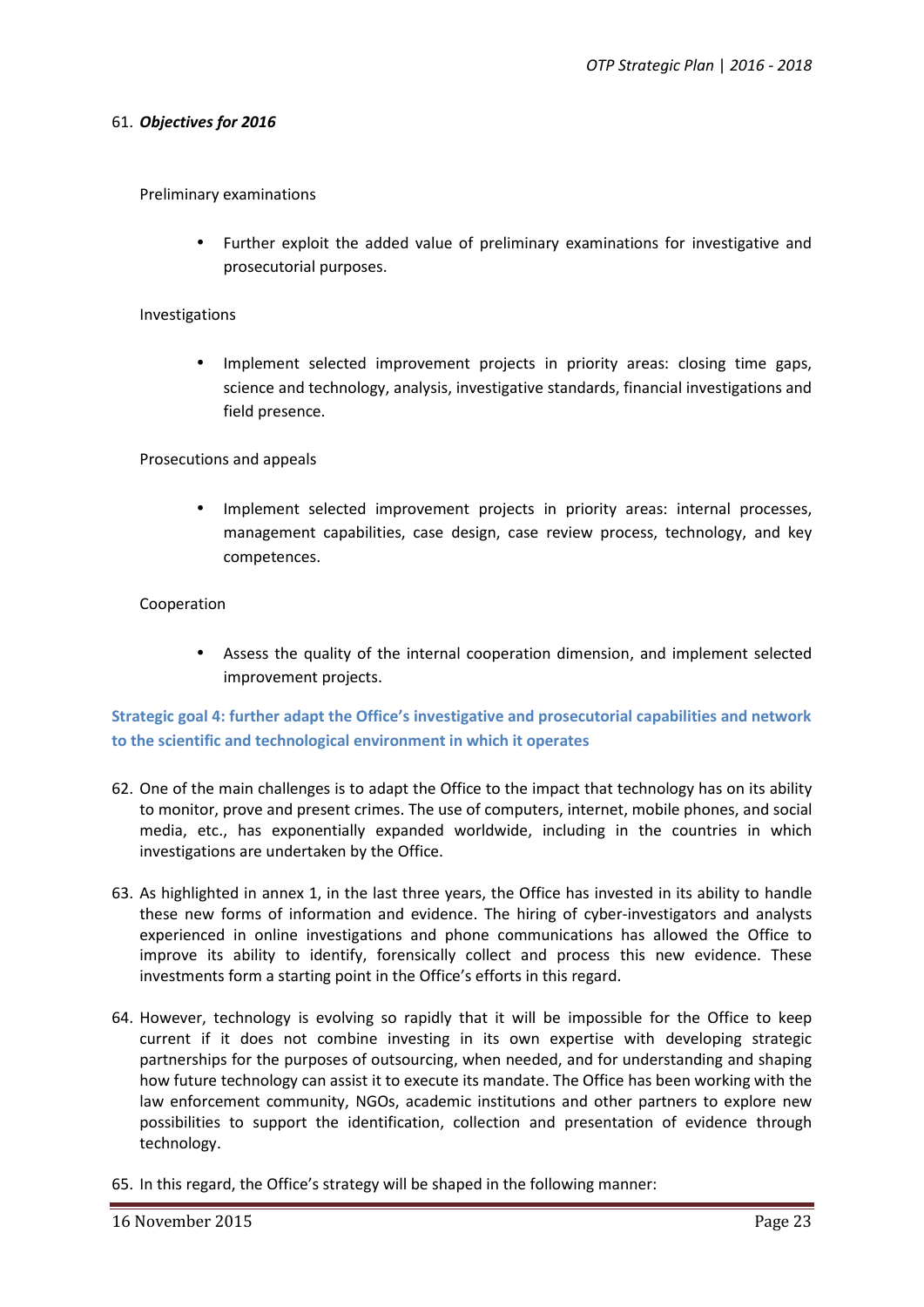- Continue to implement capacity building in science- and technology-based evidence through recruiting more technology experts and investing in specialised equipment;
- Train staff in operational Divisions in the basic use of technology for investigative and prosecutorial purposes;
- Increase the use of technology in presenting its cases in court;
- Continue to develop partnerships to improve insight into new possibilities and threats coming from technological evolution and to identify outsourcing partners.

#### 66. *Objectives for 2016*

- Train all relevant staff in the basics of online investigations and handling of electronic evidence;
- Strengthen the Office's capability to use technology to present evidence in court.

#### **Create the necessary conditions to meet demand in an efficient manner**

**Strategic goal 5: achieve a basic size which is able to respond to the demands placed upon the Office with the required quality, effectiveness and efficiency**

- 67. As highlighted above, the Office is often unable to respond swiftly to all instances in which its intervention is required under the Rome Statute. Adopting a basic size for the Office attempts to address this issue. The basic size model would also offer other important advantages. For instance, it would counter irregular growth and provide financial predictability to States. Additionally, it would offer the Office stability in its resources and related planning. The basic size model will also equip the Office with an ability to respond more adequately, and with the needed quality, without having to over-prioritise orconstantly overstretch existing resources.
- 68. In a separate report, the Office has outlined in detail the resources required to reach the basic size of the Office and the methodology used in devising the model. In line with its new Strategic Plan (2016 - 2018), and in coordination with the other organs, the Office has developed a forecast of the expected demand for the next three years. While recognising that a demand driven approach is the only approach consistent with the purpose of the ICC as outlined in the Rome Statute, the Office recognises that presenting a "full" demand-driven approach at all times would not be realistic, since this would require the OTP to respond to all demands made to it simultaneously in a manner that would vastly outstrip existing budgetary assumptions. Instead, the Office has adopted a demand-based approach, where prioritisation of activities will still be required, resulting in a pace below the level of full demand. This creates more resource stability for the Office and more predictability for the States Parties based on a projection of incremental growth, unless exceptional unforeseen circumstances were to materialise which could necessitate a deviation from the basic size model.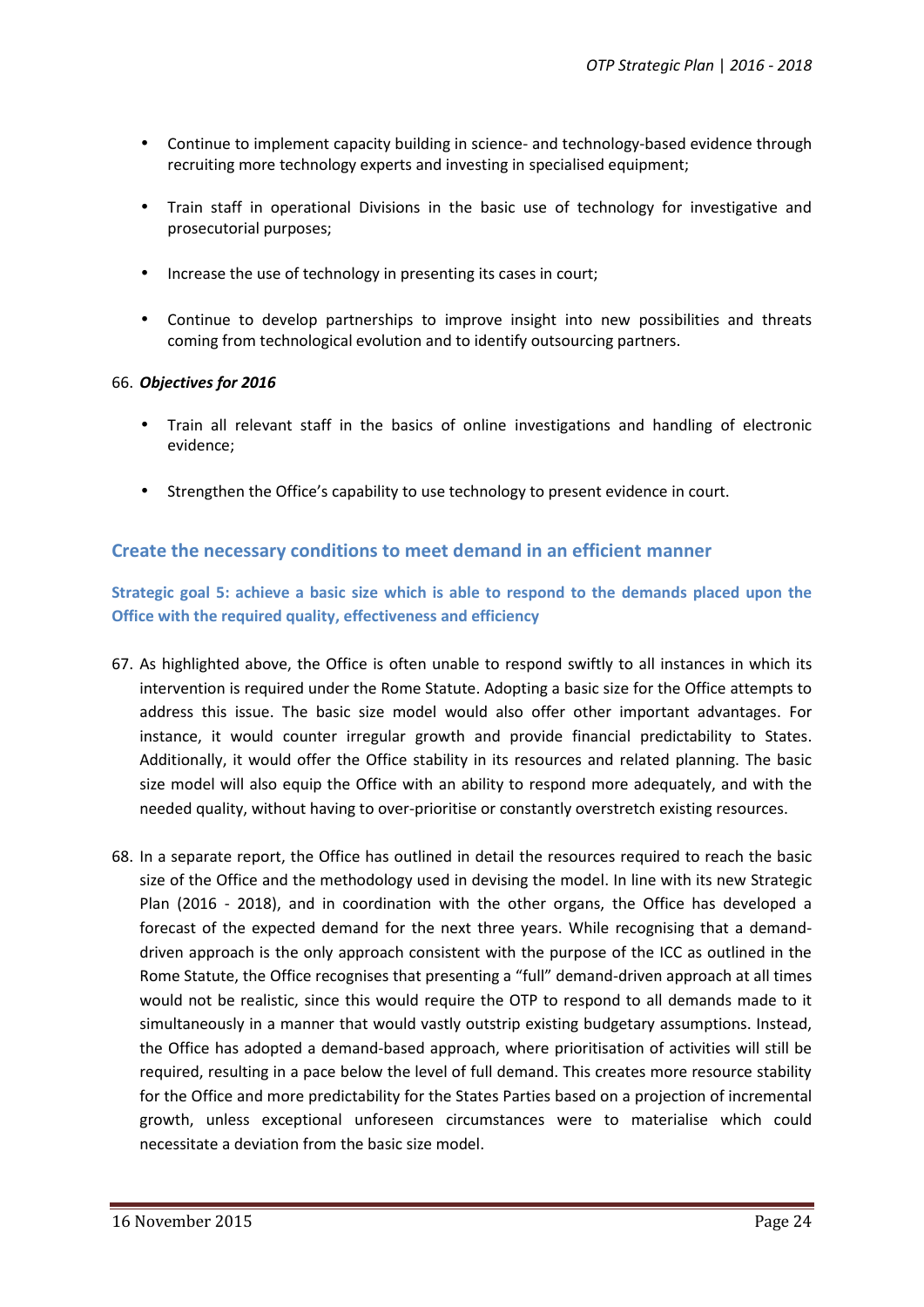69. The forecast of such estimated demand **requires the Office to have the financial capability to carry out the following yearly level of activities**:

| $\bullet$ | Preliminary examinations           |          |
|-----------|------------------------------------|----------|
| $\bullet$ | New situations under investigation |          |
|           | • Active investigations $^{13}$    | 6        |
|           | • Hibernated investigations        | q        |
|           | • Pre-trial phase                  | 5        |
|           | • Trial phase                      | 5        |
|           | • Final appeals                    | $2^{14}$ |

- 70. The numbers presented above should not be seen as targets set by the Office. They represent an estimate of the yearly demand based on past experience. In light of the known demand on the Office, it is however expected that these numbers will materialise in the coming years. In relation to active investigations, as the Office has indicated in its Basic Size report and as external stakeholders have also raised in response to the draft of this strategic plan, it remains to be evaluated if six active investigations will be sufficient to meet the need for the OTP's intervention with a reasonable level of prioritisation amongst the pending cases.
- 71. In light of current projections, the Office estimates that the basic size, if fully met, will remain adequate for the 2019 - 2021 period. However, the Office will still review the basic size in line with its strategic planning for this period to further stabilise the estimates and adapt it to potential criminality falling within the Court's jurisdiction that could require its intervention
- 72. In relation to hibernated cases, the Office has already indicated in its previous strategic plan the need to bring them up to a state of trial-readiness. The alternative of waiting until an arrest or surrender occurs -*following the argument that one might otherwise spend efforts on a case that never goes to trial*- comes at too high a risk and cost for the Office: (1) it would increase the time gap between the events and the Office's intervention which comes at the cost of loss of evidence; (2) reviving a case after years is challenging if one doesn't preserve the existing evidence through regular contact with witnesses or through seizing important investigative opportunities; (3) it creates a high level of risk of failure that is disproportionate compared to the high profile nature of the cases; (4) it has a disproportionately high disruptive impact on other ongoing cases when the Office is forced to urgently reallocate resources from existing cases in order to get trial-ready within the limited time granted by Chambers. The Office faces an unacceptably high tension between the need to do new cases and to bring old cases to the new standard of trial-readiness.
- 73. The adequate size needed by the Office to meet the estimated demands in the coming three years with the required quality and efficiency is determined by three factors: (1) the resources

 $^{13}$  Six active investigations refer to investigations at full capacity and thus not including any start-up or wrap-up phase.<br> $^{14}$  It can already be anticipated that the number of final appeals will increase to three

appeals will be reached in 2018 and possibly in 2017 already for short periods of time. The average under the current reporting period is two, however.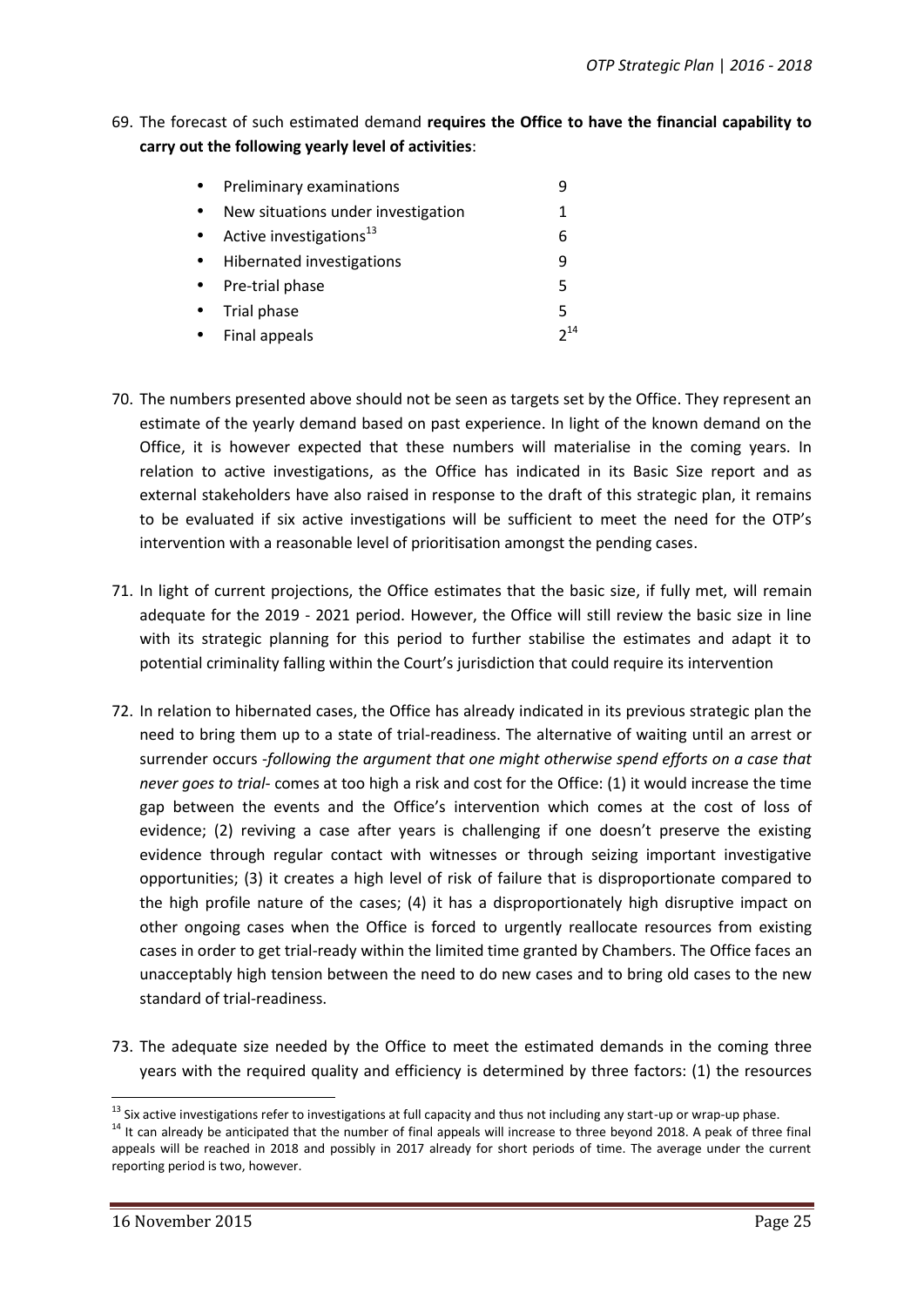needed for each of the mandated activities and other remaining activities; (2) investments in further developing the quality and efficiency of the Office; and (3) the efficiency gains the Office can generate. The Office has demonstrated in the past that it is committed to making the best possible use of its resources. The efficiency gains mentioned in paragraph 19 and annex 2 attest to this assertion. The Office, together with the other organs, will continue to systematically look for new efficiency gains. It will report yearly on the newly implemented efficiency gains and on how this impacts the evolution of the Office towards the basic size.

- 74. Throughout the basic size exercise, the Office has engaged in close coordination with the other organs of the Court. Given the interrelationship between the 'basic size' of the OTP and the activities of the other Court organs, the Office deemed it critical to ensure that comprehensive consultations are undertaken with the Registry and the Presidency. In light of the impact of the basic size on the other organs of the Court, States will have to decide on the pace in which this basic size can be reached, after having had the time to reflect upon the underlying justification. As stated above, the financial roll-out will be presented in a detailed report on the Basic Size for the Court as a whole which States Parties have requested for the April 2016 CBF session.
- 75. The Office has explained its approach towards efficiency in annex 2. The Office has created an organ-wide permanent working group, tasked to systematically identify and evaluate possibilities for further efficiencies. The actual efficiency gains cannot be predicted at this stage but they will be taken into account on an annual basis to reduce the expected growth. Past and presently identified new efficiency gains (e.g. winding up and down phases in the investigations and prosecutions reducing the need for staffing) have been included into the model that defines the basic size.
- 76. In addition to achieving efficiencies internally, the Registrar and Prosecutor have also decided to look into the possibility of further synergies and efficiencies between both organs. The commitment was already identified in the Office's Strategic Plan (June 2012 - 2015) where it was indicated that such efforts would commence once the *Re*Vision project was sufficiently advanced.

#### 77. *Objectives for 2016*

- To implement the approved resource evolution in line with the basic size model and adapt the level of activity accordingly;
- To present the impact of the identified efficiency gains on the budget proposal for 2017;
- To review the continuum of services and the possible synergies and efficiencies between the Registry and the Office.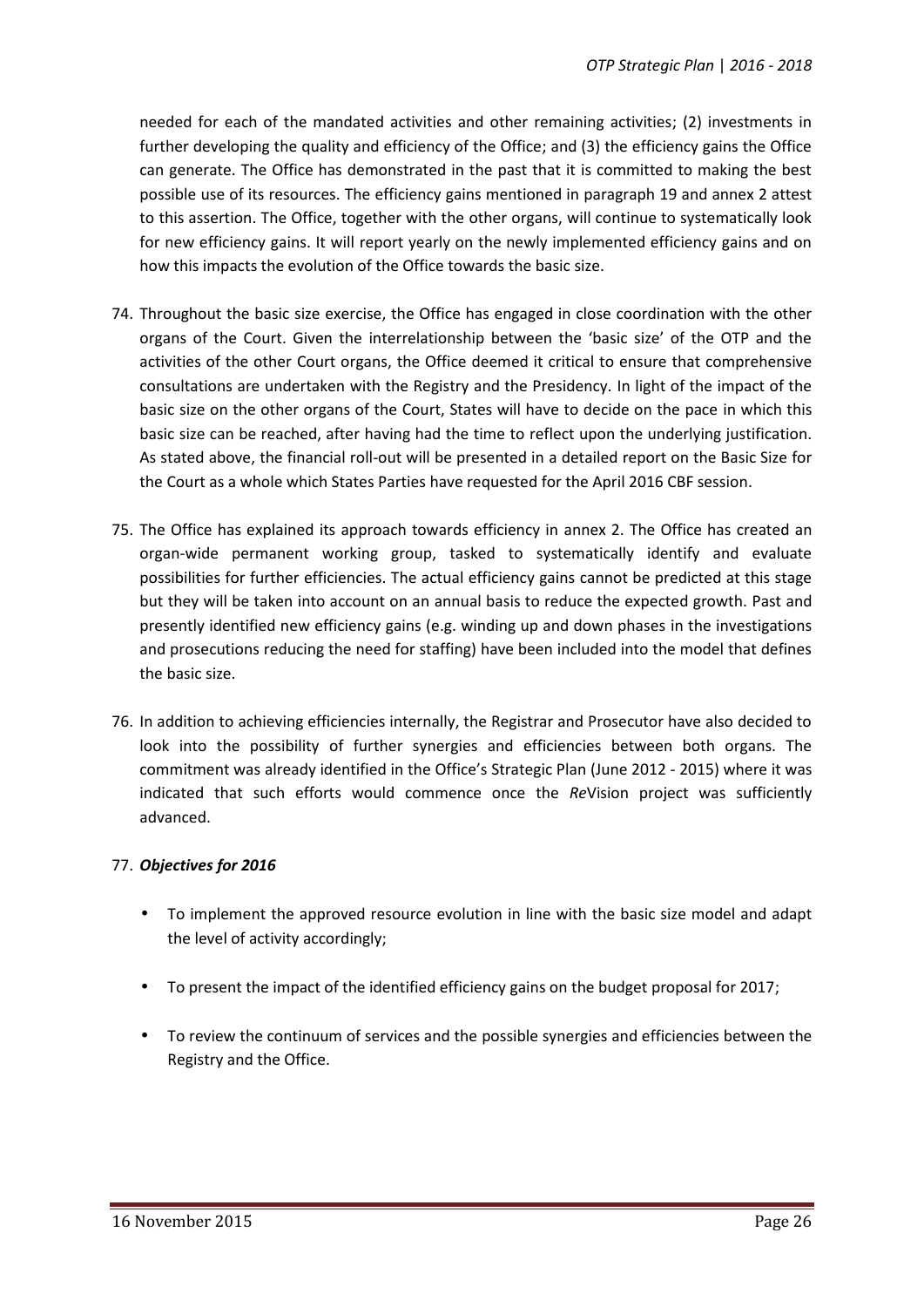**Strategic goal 6: contribute to strengthening of cooperation and promoting general support towards the mandate and activities of the Office**

- 78. For a Court without its own enforcement powers, ensuring a proper enforcement of Chapter 9 of the Rome Statute and strengthening further cooperation support for investigations and prosecutions, as well as general diplomatic support for the Office's mandate, remains crucial.
- 79. The Office needs cooperation from a wide range of partners if it is to succeed in its mandate. States, civil society, (international) organisations, the affected communities, individual holding information or evidence all contribute to the Office's work.
- 80. The Office will continue to facilitate cooperation in relation to its preliminary examinations, investigations and trials in three ways:
	- 1. by ensuring that there is strategic and operational advice and cooperation support available to the integrated teams. This includes effectively making and following-up on requests for assistance, galvanising efforts in cooperation with other actors for the arrest and surrender of individuals sought by the ICC, and maintaining general cooperation;
	- 2. by consolidating and further expanding the Office's network of general and operational focal points and judicial actors, and streamlining and standardising processes and interactions with partners (States, international and regional organisations, and NGOs);
	- 3. by continuing and increasing its efforts to communicate, in particular to engage meaningfully with affected communities, to enhance our understanding of their expectations and concerns, and their understanding of the Office's possibilities, limits and decisions throughout all phases of its activities.
- 81. The Office will also continue to engage with stakeholders to further increase understanding about its work and mandate, and to ensure continued general and diplomatic support.
- 82. From a strategic point of view, it is necessary to address both the need for situation-related cooperation in support of investigations and prosecutions, but also the general diplomatic and political support towards the Office and its mandate. This is even more important given the increasingly challenging political climate in which the Court operates by virtue of its mandate. For this purpose, the Office will engage, in coordination with the other Court organs as appropriate, with States, regional and international organisations, NGOs, and (other) networks to further increase understanding of the Office's work and mandate, and to ensure continued general and diplomatic support for the mandate, activities and resource requirements of the Office from relevant stakeholders.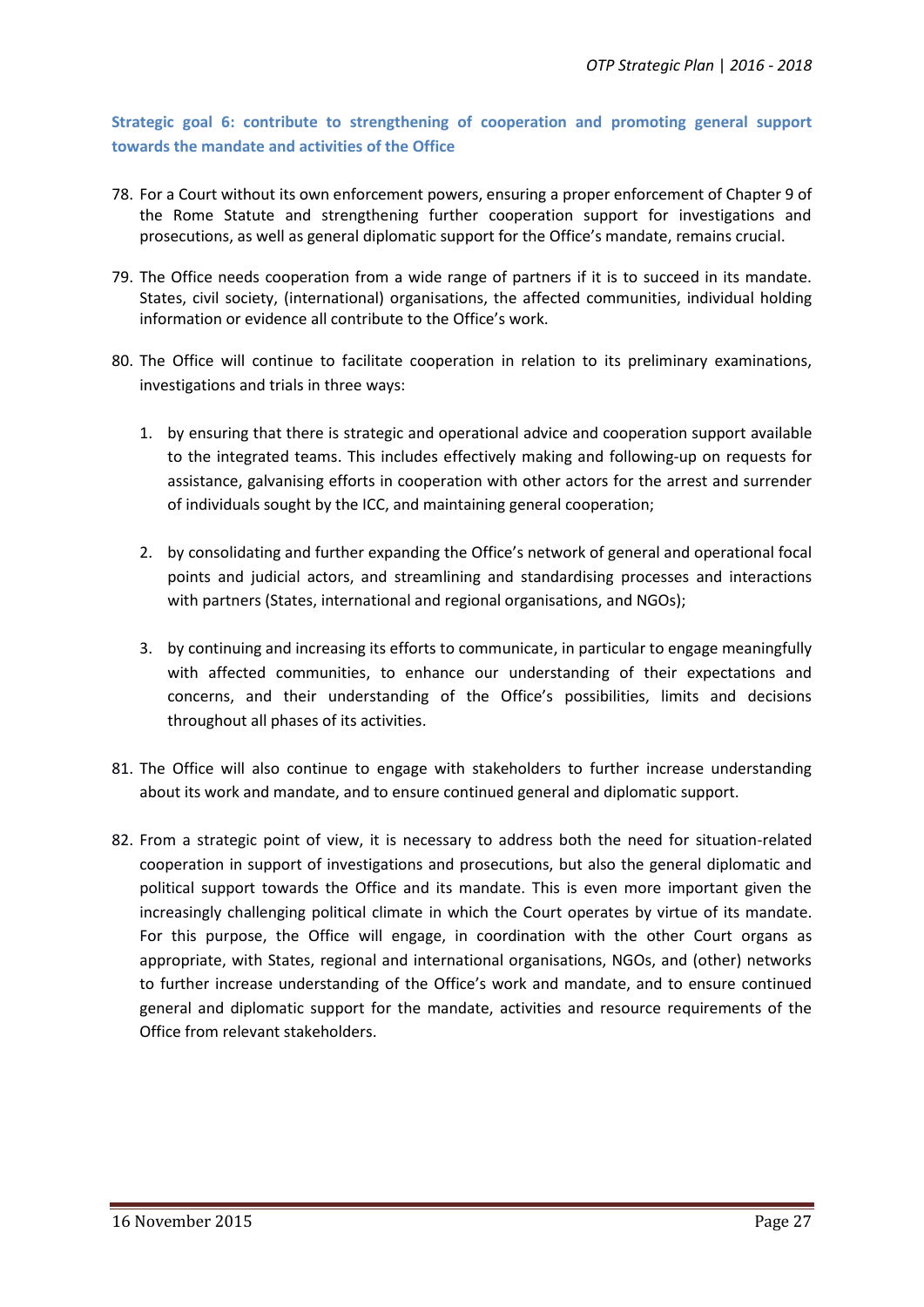#### 83. *Objectives for 2016*

- Implement cooperation plans for the critical support needed for the Office's investigations and prosecutions;
- Expand network of operational focal points towards its three partners States, international and regional organisations, and NGOs;
- Implement communication to stakeholders, in particular to the affected communities.

#### **Strategic goal 7: adapt the Office's protection strategies to new security challenges**

- 84. As illustrated in paragraph 27, security has become an even more critical component of the Office's operating environment. The Office is simultaneously operating in multiple, unstable environments where information, staff and witness security must be ensured. It is managing an ever increasing number of persons at risk due to their interaction with the Court. It is frequently confronted with more sophisticated and violent opponents. Maintaining the confidentiality of information remains a critical component of its operations. Additionally, its growing global presence increases risks to information security and the threat of cyber-attacks.
- 85. To date, the Office has largely been able to avoid the exposure of staff and witnesses. No staff member has been threatened or injured, although challenging situations have occurred. However, in 2014, information suggested that, for the first time, an OTP witness was likely targeted and killed due to his interaction with the Court. The Office has also seen an increasing pattern of witness interference through bribes, intimidation and threats. Experience demonstrates that such interferences may come from accused persons, (deliberate) leaks of sensitive information (e.g. identity of witnesses) by third parties or by witnesses themselves, or other causes. Responding to these actions – which may amount to potential Article 70 offences against the administration of justice – has been a serious resource drain.
- 86. The Office takes all reasonable precautionary measures to minimise the exposure of witnesses, such as through:
	- Prioritising alternative forms of evidence where possible;
	- Prioritising witnesses with a low risk profile;
	- Taking confidentiality measures to protect and safeguard witnesses;
	- Applying protection measures to limit further exposure in case of incident;
	- Mapping relationships between witnesses, intermediaries and suspects to better predict and manage future cases of obstruction of justice once a person within a mapped network has been exposed;
	- When relevant, requesting monitoring ofthe behaviour of arrested persons or related perpetrators;
	- Investigating or requesting the investigation by national authorities to determine the source of interference so that protection schemes can be adapted accordingly and prosecutions can take place.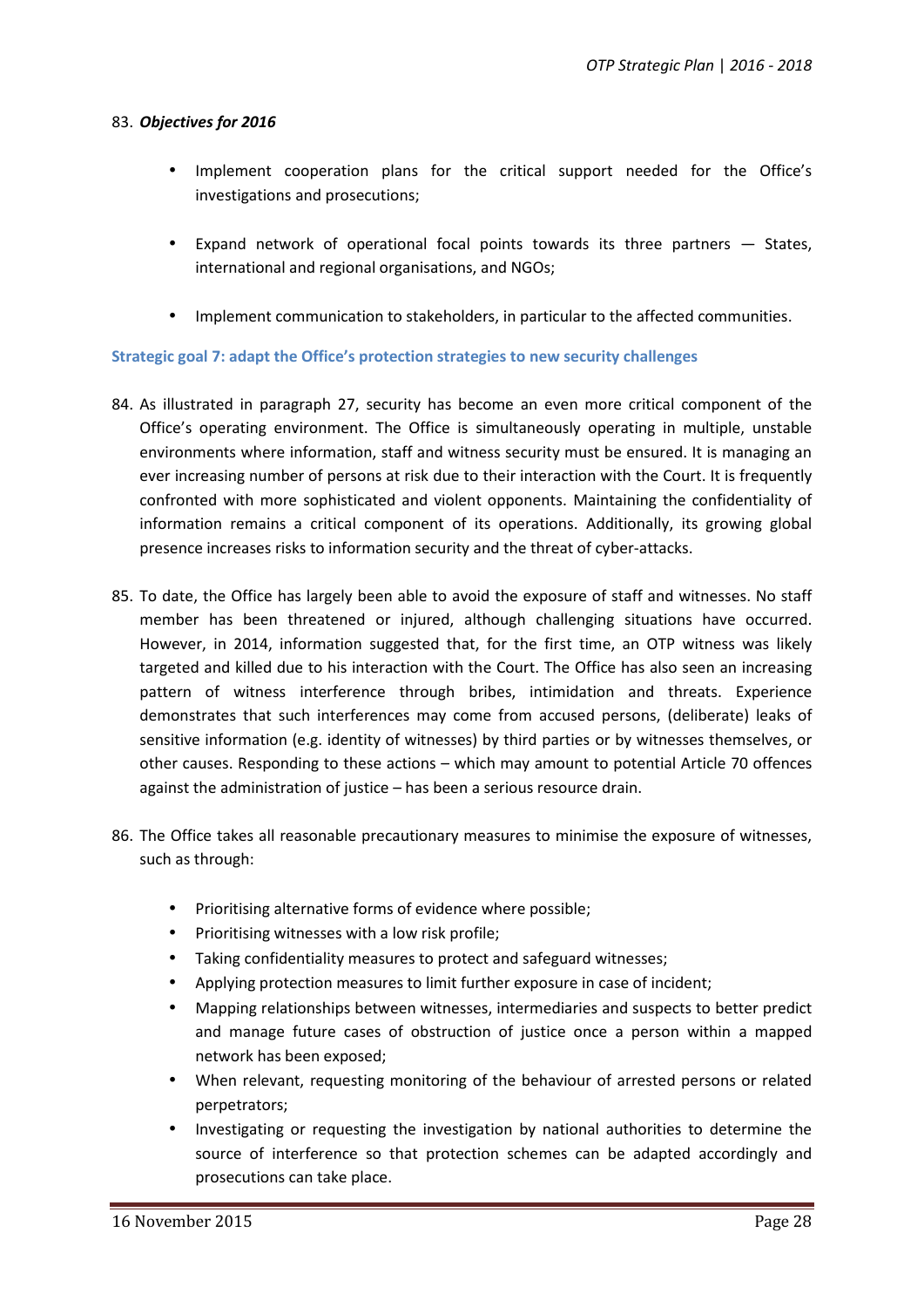- 87. The present protection strategies can be strengthened in different areas to prepare the Office for future challenges:
	- **Ability to appreciate newly emerging threats**

This challenge has two components.

Firstly, as the number of threat actors around the Office increase, so must our ability to collect and analyse security-related information to better understand the interests, intentions and capabilities of these actors. The Office and the Court have entities that focus on security analysis from different perspectives: Headquarters security, field security, witness security, and information security. Exchange of information already occurs between these entities. The development of a more robust security-related intelligence cycle and system of security information sharing will allow the Office and the Court to meet these new requirements through a more efficient use of resources.

Secondly, the Office is a small organisation that faces complex and fast evolving challenges. The Office requires partnerships with external actors who can assist in understanding new upcoming threats and related vulnerabilities, and in reviewing its protection strategies.

#### **Ability to adapt to threats**

The Office is increasingly operating in high risk areas where maintaining confidentiality of its operations is often an important protection measure for its staff and those with whom they interact. A review of the methods and processes to ensure this confidentiality is required.

#### **Ability to react**

The ability to take immediate and follow-up measures to manage security incidents is critical for staff and witnesses. It can be further developed from three different angles.

Firstly, the ongoing cooperation between the Office and the Victims and Witness Section and the Security entities of the Registry is critical to this aim. The existing protocols for inter-organ collaboration in such areas will undergo review to ensure a clear continuum of services, synergies and possible efficiency gains.

Secondly, the cooperation from States via the Victims and Witnesses Section is needed to ensure witnesses can be removed from risk areas on short notice, and that long-term solutions for their relocation are made available.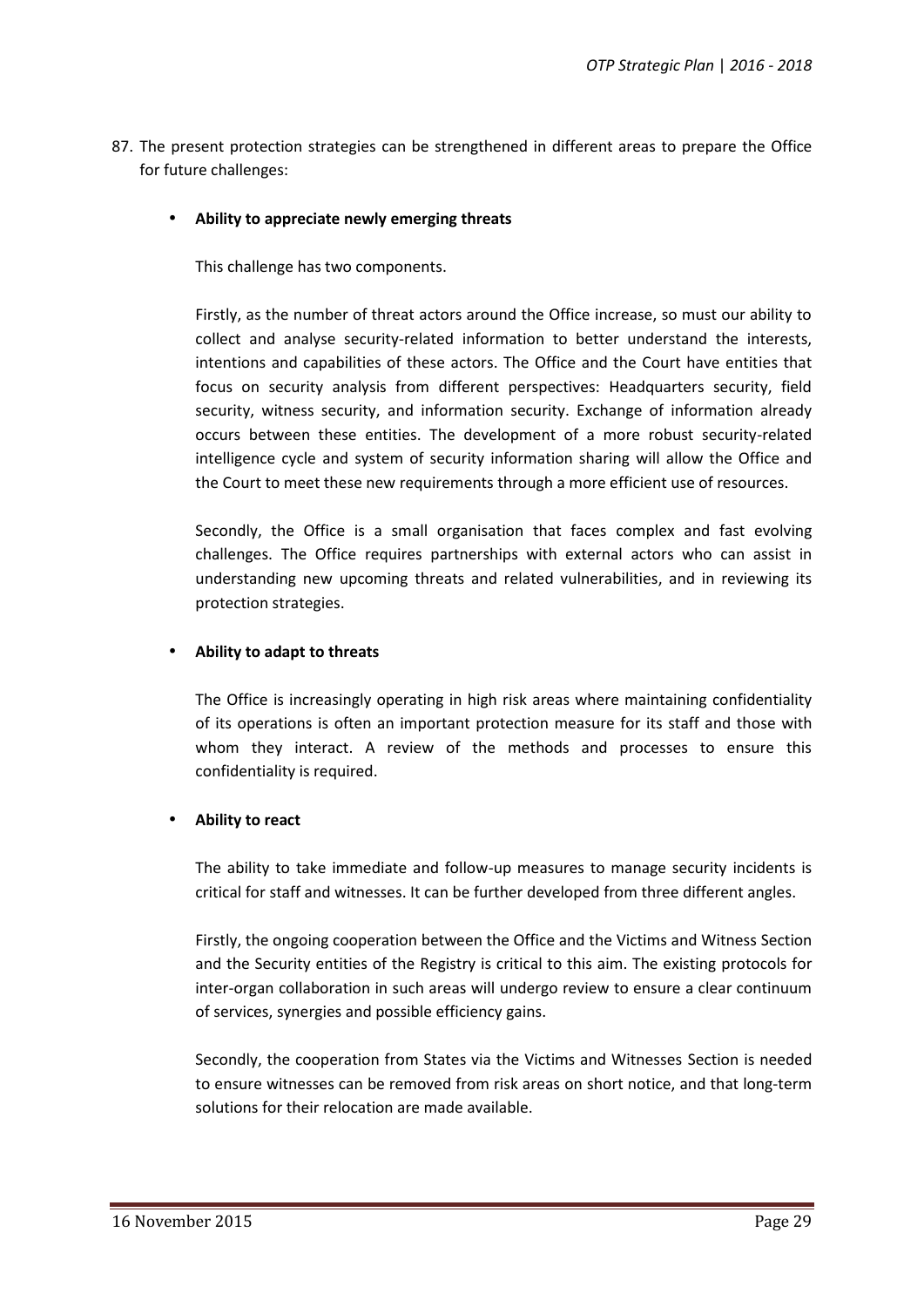Finally, the ability to react also relates to the need to investigate incidents of offences against the administration of justice. The Office will apply the following policy in relation to such Article 70 offences:

- prioritise the investigation and prosecution by States through providing information and other forms of cooperation to assist national authorities to successfully prosecute such cases in domestic proceedings ;
- directly undertake the investigation and prosecution of such offences where a State is unable or unwilling to do so and the obstruction or interference is of such gravity or scale that it seriously affects the administration of justice at any stage of the proceedings. In any given case, the Office may also decide to conduct investigations and prosecutions itself when it concludes that the Court is better suited to exercise jurisdiction.

#### 88. *Objectives for 2016*

- Establish partnership with two key partners in relation to cyber and information security;
- Establish a coordinated security-related intelligence cycle with partners within and outside the Court;
- Finalise the updating of the field craft requirements;
- Review relevant existing protocols with the security entities of the Court and in particular the Victims and Witnesses Section of the Registry.

#### **Strategic goal 8: ensure a professional, transparent and efficient management of the Office**

- 89. For the Office to efficiently and effectively deliver its mandate, it must invest in building a well managed organ/institution. This will ensure that its resource needs are properly identified and once provided, judiciously allocated and used. This will in turn provide States with the transparency that will ensure trust in the management of the Office. This strategic goal therefore focuses on how the Office can best ensure the management of its human resources, information and overall performance.
- 90. The Office will continue its efforts to further improve its gender and geographical balance. The measures described in annex 1 will be strengthened by a further increase of the outreach towards underrepresented groups, including for management positions.
- 91. The Office attaches great importance to the quality, motivation and well-being of its staff. If the right conditions are created for staff to perform, this will strongly influence the Office's ability to achieve its goals.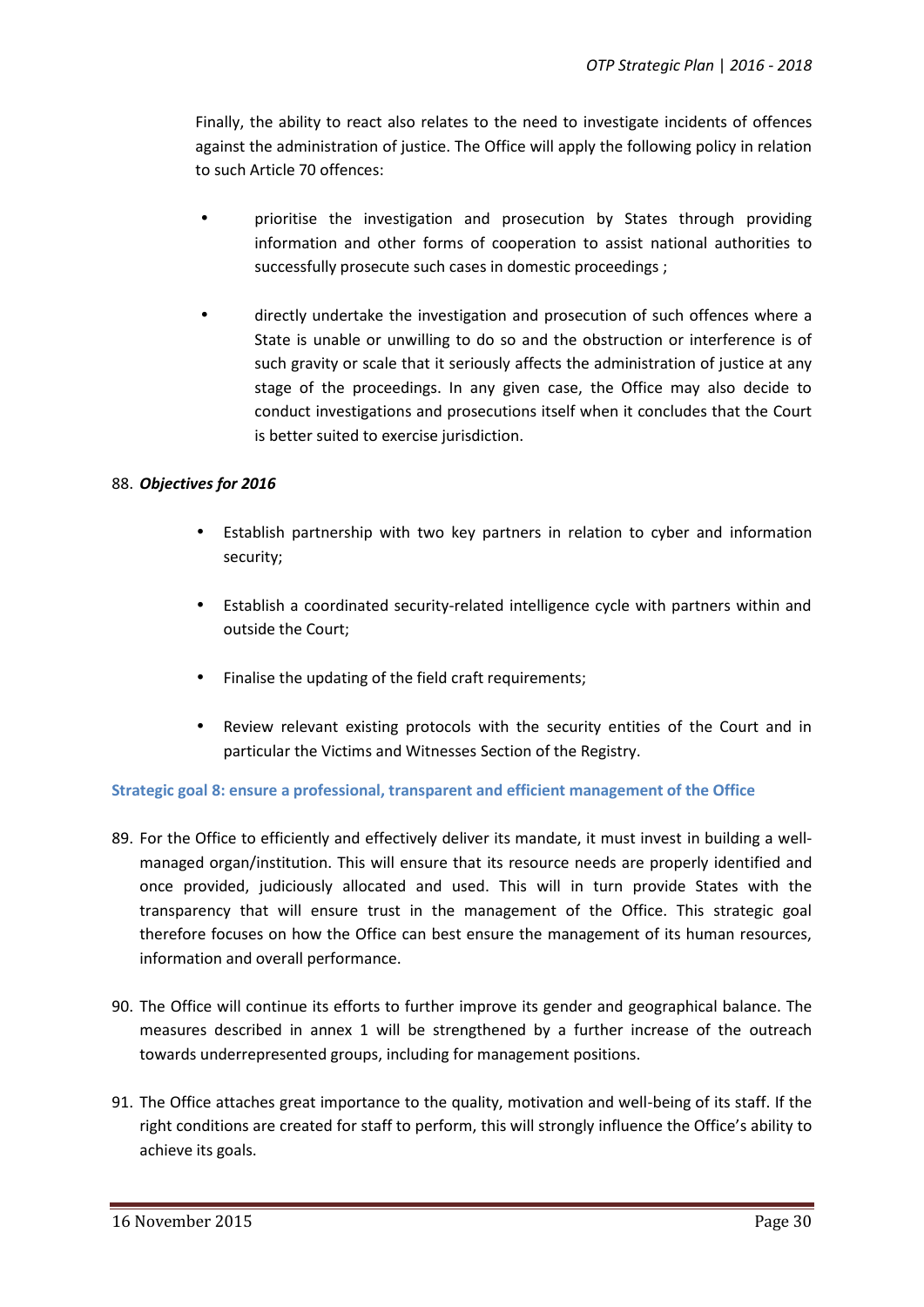- 92. The quality of the staff will continue to be maintained through elevated recruitment standards, training and rigorous attention to performance management.
- 93. In addition, rolling out the Office's core values and entrenching them in the Office culture will further strengthen a working climate in which staff will feel motivated and invigorated to perform.
- 94. Staff motivation and well-being will be further monitored and reinforced through, *inter alia*, the implementation of the updated recommendations of the Working Climate Working Group and through the review of the occupational hazards (e.g. secondary traumatisation, field working conditions, etc.).
- 95. Information management is a key asset for the Office. Steps have already been taken to improve the management of information through development of an information management strategy and a roll out of new applications such as the Investigation Management System and the Witness Management System. Given the importance of information management, the Office intends to update its information management strategy in close cooperation with the Registry and to review its information management structure and processes. This updating of the information management will not only focus on the mandated activities of the Office but also on how technology could support the further development of our management and administration.
- 96. The integrated teams supported by the Office's Divisions and Sections form a critical component of performance in relation to investigations and prosecutions. The monitoring of its functioning in practice as well as learning from the experiences acquired from the different teams will be an important lever to ensure performance.
- 97. The monitoring of and reporting on the performance and risk management of the Office is an important tool to manage overall performance. A lessons-learned system forms an essential complement to measuring performance.
- 98. The Office will continue to implement its performance indicators, risk management (see paras. 118-120) and lessons learned systems. This will enable the Office to ensure compliance with its major policies and standards, and that it will be accountable and transparent in the use of resources made available by the States Parties.

#### 99. *Objectives for 2016*

- Improve gender and nationality balance;
- Implement all training and performance appraisals;
- Implement values' embedment program;
- Implement Working Climate recommendations;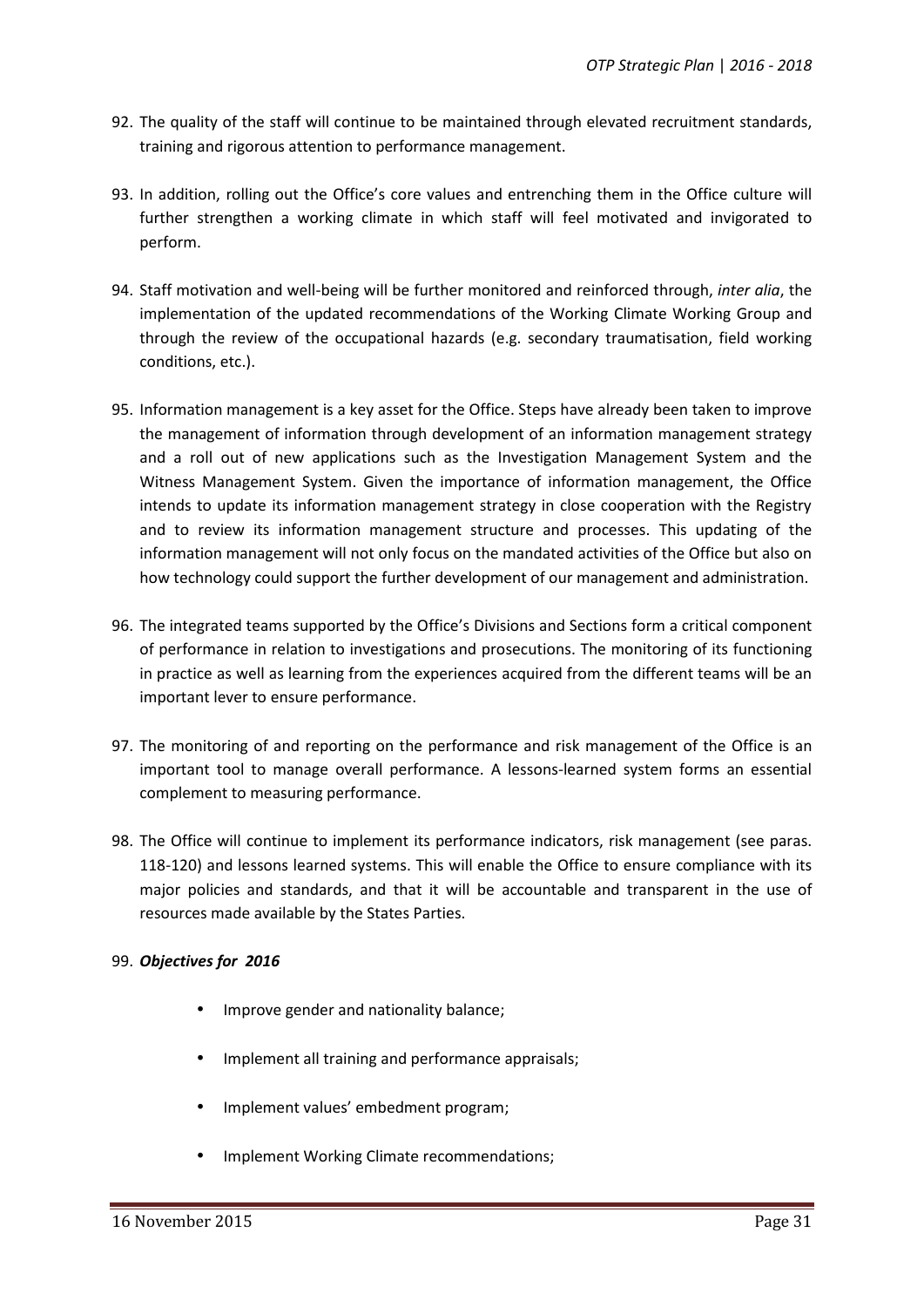- Perform occupational hazard review;
- Review of the information management strategy and structure; and
- Establish systems for performance indicators, risk management and lessons learned projects.

# **Contribute to a coordinated investigative and prosecutorial strategy to further close the impunity gap for ICC crimes**

**Strategic goal 9: develop with partners a coordinated investigative and prosecutorial strategy to close the impunity gap**

- 100. The large number of ICC crimes committed in situation countries as well as the connection to other related crimes (organised, transnational, financial, terrorism) form a serious challenge to closing the impunity gap.
- 101. The Office is mandated by the Rome Statute to investigate and prosecute ICC crimes when relevant States are either unable or unwilling to do so genuinely. It has no mandate to deal with other instances of criminality closely associated with atrocity crimes, even though such crimes often fuel the continuation of a conflict and can lead to the commission of ICC crimes. Other organisations at the international (e.g. Interpol, Europol and Eurojust) and at the national level will need to take the lead in order to be truly effective in closing the impunity gap for ICC crimes.
- 102. To be effective in ICC crimes prevention, the relationship with other forms of crimes needs to be mapped and strategies developed to prevent the continuation of the commission of crimes. The Office invites relevant jurisdictions and organisations to take the lead on addressing these other crimes. The Office is willing to contribute, where appropriate and within its mandate and means, by sharing information and evidence in its possession that may be relevant to these interconnected areas of criminality. At the same time, the Office would be interested to explore how it can utilise and exploit existing information or evidence held by other jurisdictions or organisations on these other types of criminality that may be relevant to establishing the criminal liability of alleged perpetrators under the Rome Statute for either the core crimes of genocide, crimes against humanity and war crimes or with respect to offences against the administration of justice under Article 70.
- 103. The Preamble of the Rome Statute and the resolution of the ASP on complementarity issued at the 2010 Review Conference stress the need for measures at the national level and enhanced international cooperation to close the impunity gap and thus contribute to the prevention of crimes. The prevention of ICC crimes requires a collective effort and can take many different forms (e.g. educational and awareness, diplomatic intervention and brokering of peace efforts, peace keeping forces, economic growth and development, etc.). The text below focuses on the investigation and prosecution of ICC crimes, and the interrelationship between the work of the Office and that of other accountability actors.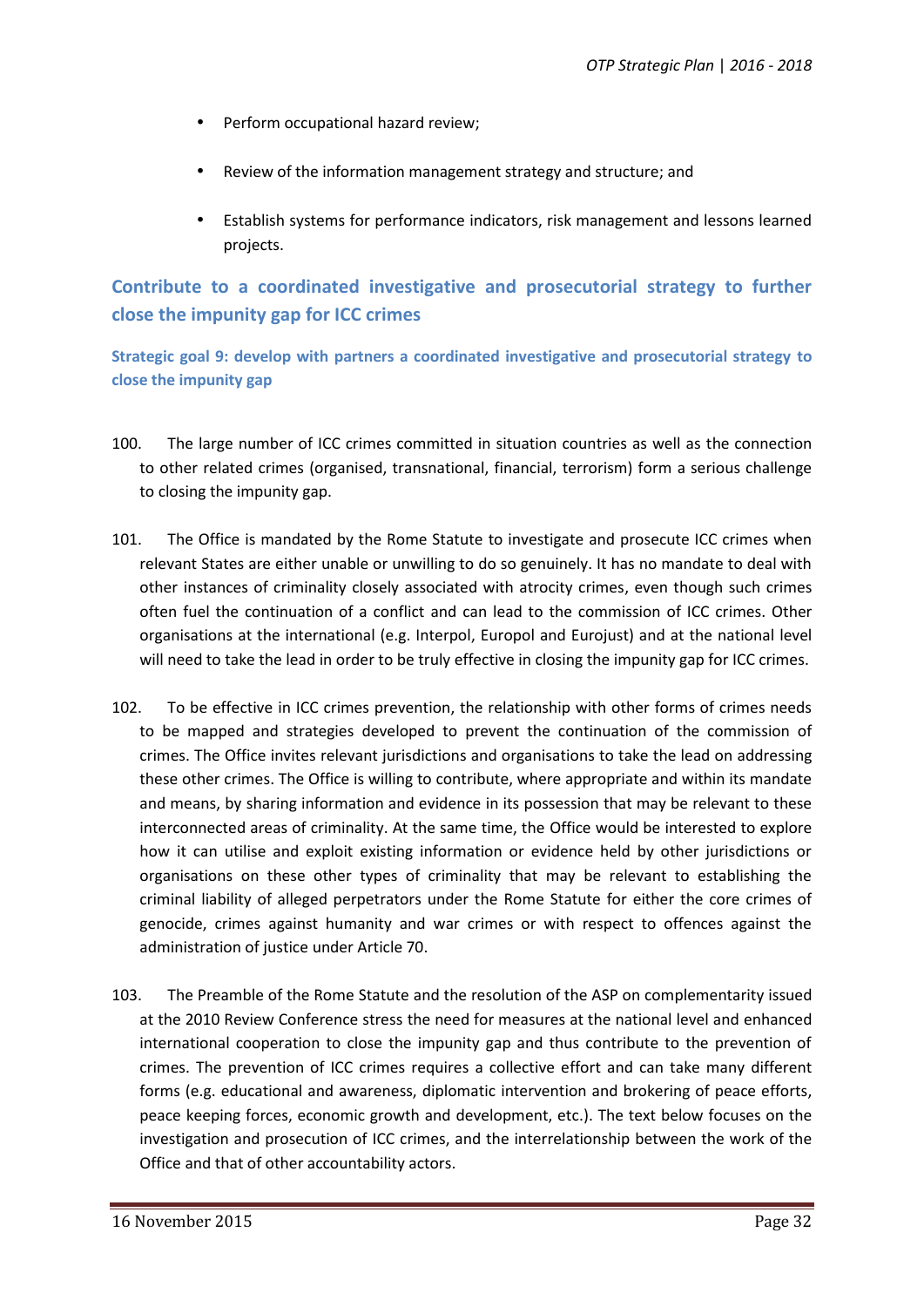104. By virtue of its mandate and within the limits of its capacity, the Office can only address a handful of cases. Accordingly, a broader effort is needed to help close the impunity gap for ICC crimes. The Office has seen many initiatives at the global, regional and national level in this regard. It welcomes this increased effort to end the most serious crimes of concern to the international community. At the same time, the Office recognises there is a risk of overlap between initiatives. Various coordination platforms are being created, parallel training programs are being developed, and different initiatives in relation to databases are emerging. The development of a coordinated strategy that strengthens the investigative and prosecutorial possibilities of the Rome Statute System will help optimise the benefits and output of existing initiatives. Such a coordinated strategy could, for instance, focus on the following elements with different actors assuming a role in light of their core competencies and capabilities:

#### **Knowledge network**

Across the globe, practitioners are developing first-hand experience on how to do deal with the specific challenges related to investigating and prosecuting ICC crimes. While there are already initiatives to share experiences (e.g. EU Network for investigation and prosecution of genocide, crimes against humanity and war crimes, Interpol), there is no global, systematic or centralised collection and sharing of such experiences which could result in internationally accepted standards.

#### **Evidence preservation**

The preservation of evidence through first responder initiatives and better use of technology forms a critical challenge for the years to come. It is advisable to centrally develop partnerships with suitable first responders and technology experts so that all actors within the Rome Statute system may benefit from such links to better advance their respective mandates.

#### **Open source crime database**

Many law enforcement agencies are identifying, collecting and analysing open source data which leads to duplication of efforts. While creating a common crime database based on open source information might be challenging, it must be possible to at least make available the analysis developed by different agencies. This will result in efficiency gains for investigators and prosecutors with more easily accessible data on potential crimes, witnesses and perpetrators. In this regard, the Office could share the open source databases and reports it has developed to support other agencies in their endeavours.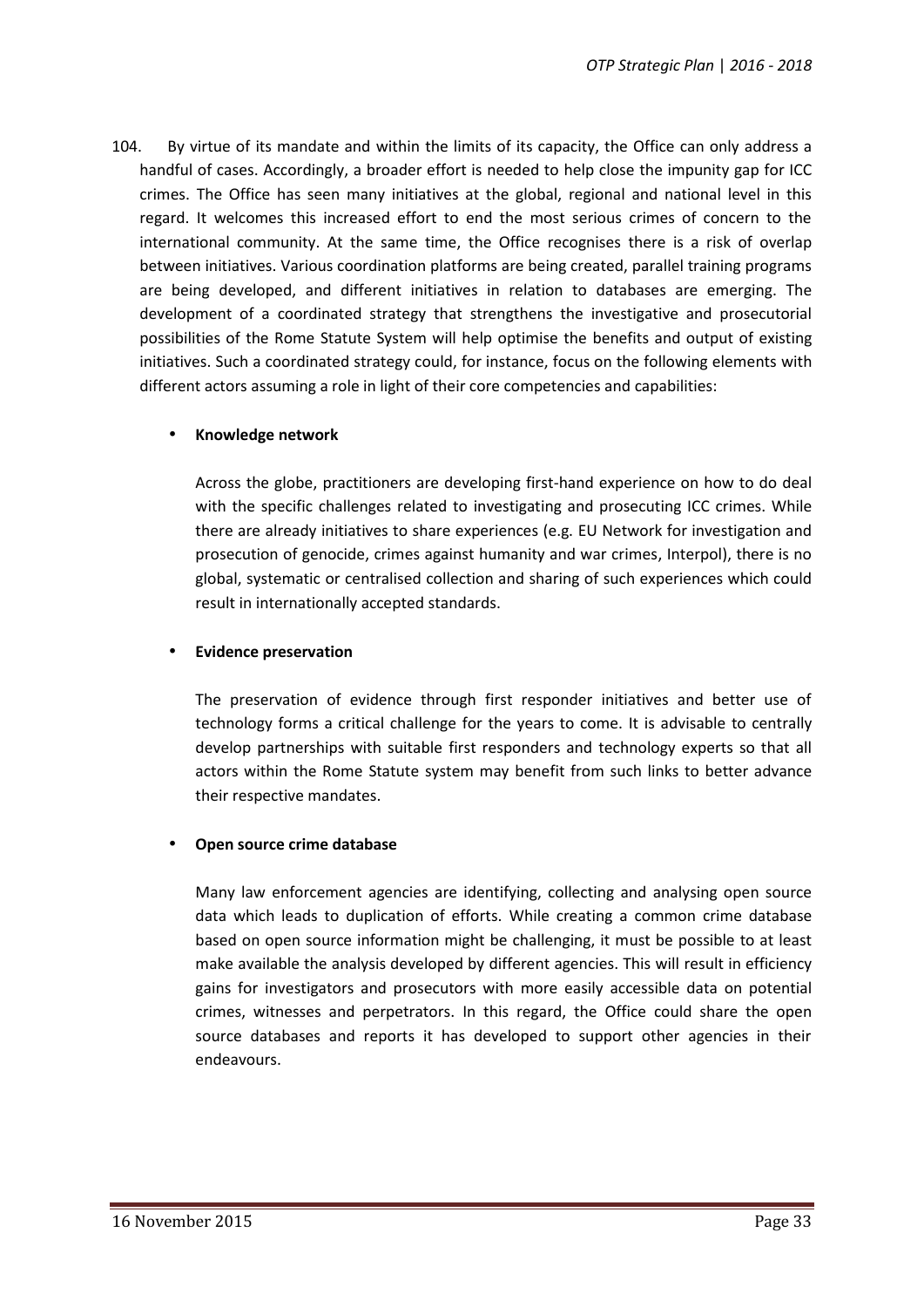#### **Platform for the exchange of confidential information**

Law enforcement agencies are investigating similar or related cases in the same situations, often looking at the same pool of witnesses or evidence and embarking on missions to interview the same persons without necessarily being aware of these duplicated efforts. Such duplication not only leads to contradictions in the statements taken but also exposes the witness to an increased risk of re-traumatisation due to the multiple interviews.

Knowledge on how to operate securely in foreign countries is being repeatedly developed.

The migration of victims, witnesses and perpetrators leads to a need to better connect information on crimes committed in conflict situations, with the location of alleged perpetrators and the presence of witnesses and/or evidence in yet another country.

The creation of confidential, operational information systems which fully respect internationally recognised human right standards, and (inter)national legal frameworks could provide a solution to some of the above information needs identified.

Systems like for instance Europol's SIENA (Europol's Secure Information Exchange Network Application) and Interpol's to be created Analysis File could offer interesting opportunities for this.

#### **Capacity building by third parties other than the Office**

In post-conflict countries, there is frequently a need to rebuild institutional capacity and to develop the ability to address ICC crimes. Countries that have not created specific units to deal with war crimes, or have only done so recently, are often interested in training and technical assistance. The many existing and highly valuable development initiatives might be further strengthened through the creation of a globally available training and technical support capacity. It is not the Office's role to take the lead on such efforts. Others are better placed to do so. As explained in another part of the strategic plan, the OTP can only contribute within the context of its mandate.

105. The Office has had exploratory exchanges of view with partners in its network on the need and the requisite building blocks for a coordinated investigative and prosecutorial strategy to close the impunity gap for ICC crimes. Partners such as Interpol, EU Network for investigation and prosecution of genocide, crimes against humanity and war crimes, Europol, JRR (Justice Rapid Response) and contacted War Crime Units have expressed an interest in taking the initiative forward within the limits of their mandates and depending on the availability of resources. The Office will be looking to expand the pool of entities supportive of this initiative in its efforts towards the optimal implementation of this strategic goal.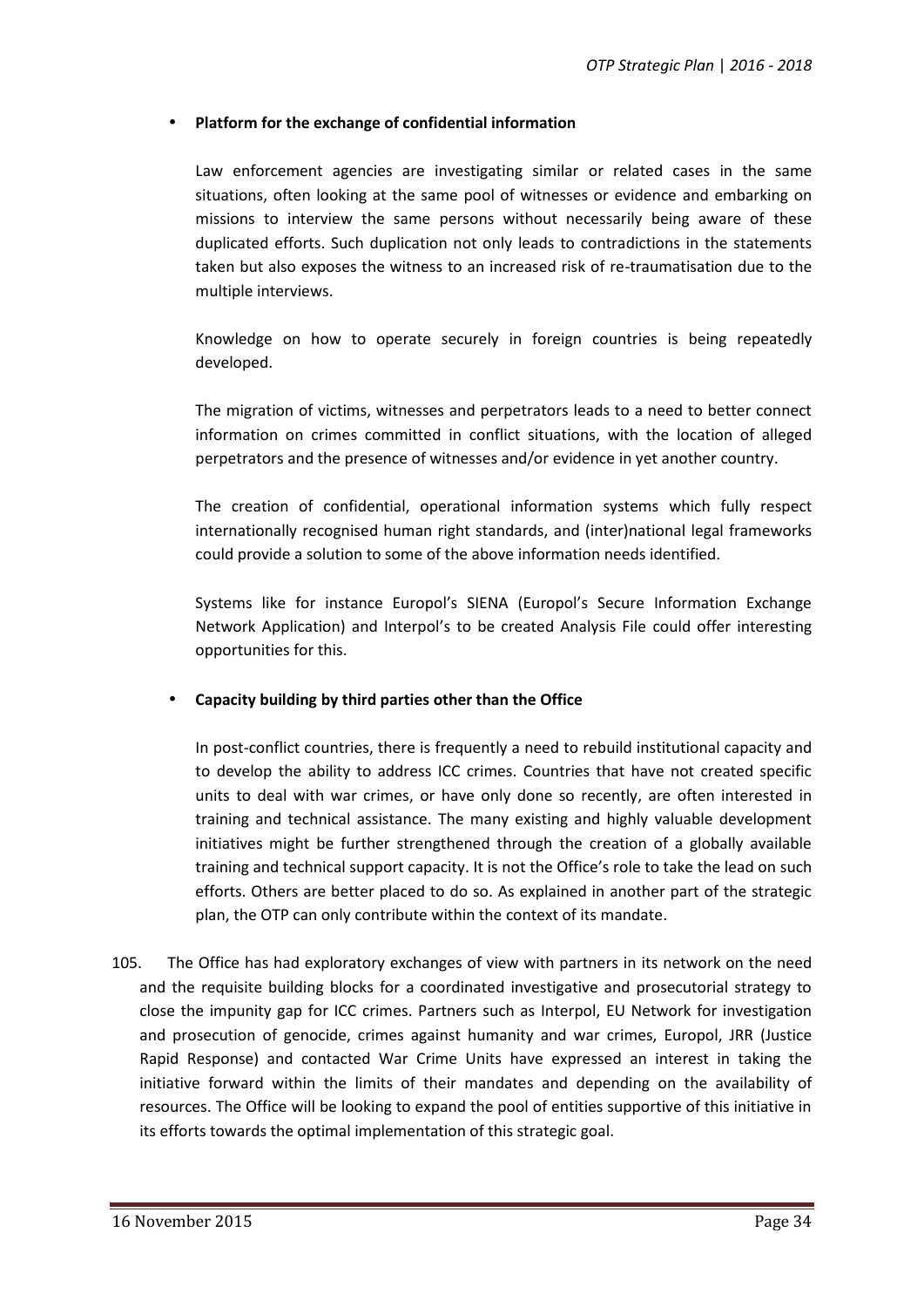#### 106. *Objectives for 2016*

 Undertake further consultations on the content, conditions and implications of a coordinated investigative and prosecutorial strategy, assess findings and identify the Office's contribution.

#### **Implementation of the Strategic Plan (2016 – 2018)**

#### **Financial planning**

- 107. The financial impact of the Strategic Plan which also entails the implementation of the basic size model is explained in detail in the basic size report. The Basic Size however goes further and combines the impact of the strategic plan with the expected demand for the coming years. The strategic plan has informed the resources allocated directly or indirectly to the Office's mandated activities (preliminary examinations, investigations, prosecutions). It has used a similar basis for the composition of different teams as done by the previous Strategic Plan 2012 - 2015; it has refined the requirements (e.g.: including a building up and winding down phase for investigations and prosecutions).
- 108. The Basic Size of the OTP would require a yearly budget of 60.6 mio euros. In comparison, the OTP's approved budget for 2015 was  $42.2^{15}$  mio euros, thus representing a 43.6 per cent increase over existing resources.

|                          | <b>Present</b> | <b>Basic Size</b> |         | <b>Difference</b> |
|--------------------------|----------------|-------------------|---------|-------------------|
| <b>Budget (mio Euro)</b> | 42.2           | 60.6              | $+18.4$ | $+43%$            |
|                          | $(39.6+2.6)$   |                   |         |                   |
| Staff (FTE)              | 405            | 540               | +135    | +33%              |

- 109. To evolve from the present total budget to the required one, the Office is prioritising (1) trials, given that they touch upon the most essential performance indicator, and (2) preliminary examinations, given their importance and cost-effectiveness (especially if they result in States honouring their primary responsibilities to genuinely investigate and prosecute). The required capacity for parallel investigations and investment in quality are gradually being phased in.
- 110. In light of current projections, the Office estimates that the basic size, if fully met, will remain adequate for the next strategic plan cycle of 2019-2021. However, the Office will review the basic size in light of its strategic planning for that three-year period to further stabilise the predictions estimates and to adapt it to possible changes in the level of atrocity crimes requiring the Office's intervention in accordance with the Rome Statute.

<sup>&</sup>lt;sup>15</sup> Including the full year impact (i.e.: 12-month basis) of the Contingency Fund which amounts to 2.6 Mio Euros.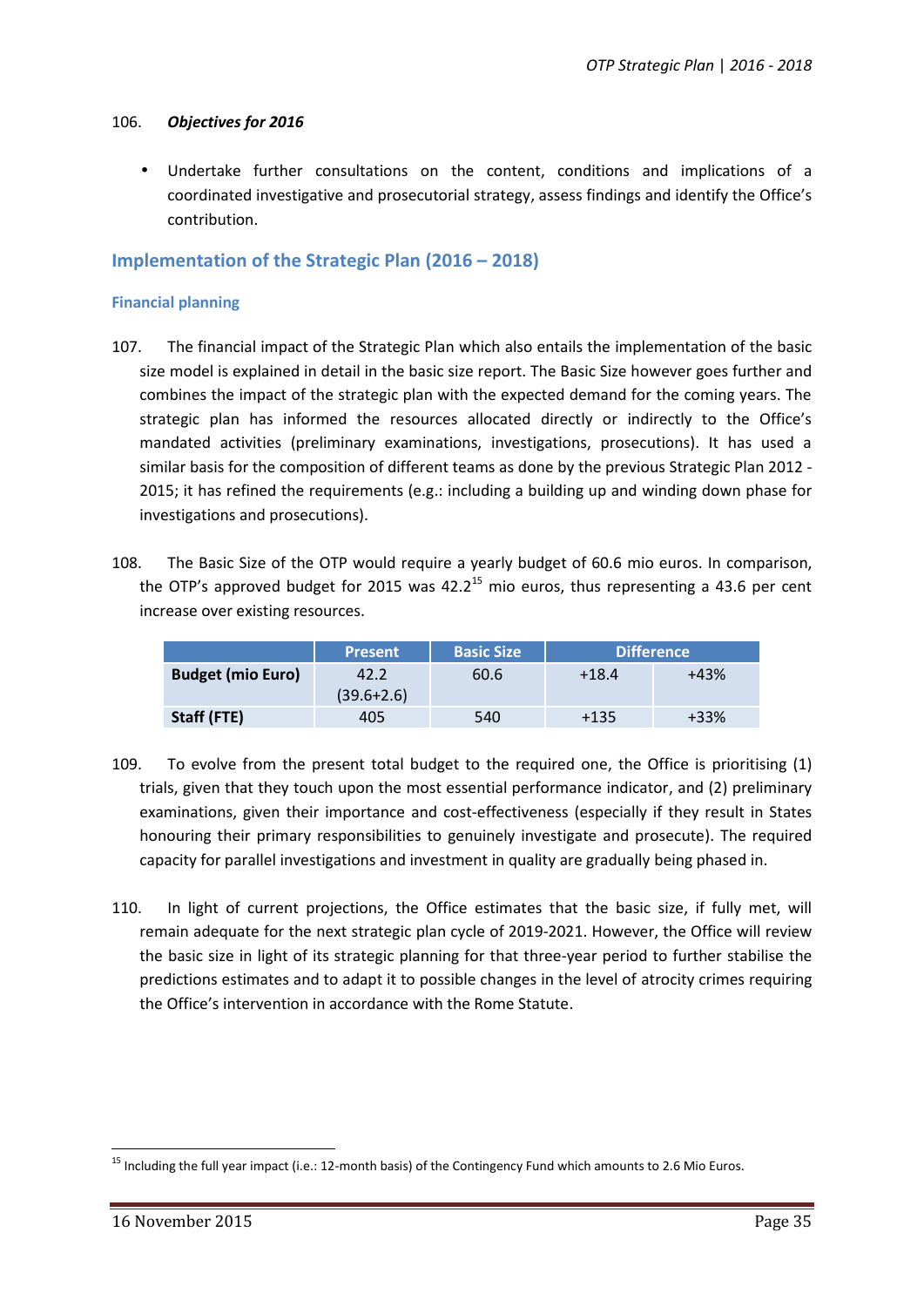|                    |                           |  | Budget 2015 2016 2017 2018 2019 <sup>16</sup> 2020 2021 |      |      |
|--------------------|---------------------------|--|---------------------------------------------------------|------|------|
| <b>Mio</b><br>Euro | 42.2 46.09 53.1 60.6 60.6 |  |                                                         | 60.6 | 60.6 |

111. The Office looks forward to engaging with States Parties to define a feasible timeline to establish the basic size of the OTP in light of the overall evolution of the Court's budget and the financial possibilities of States, after they have had the opportunity to decide upon the justifications provided for the basic size.

#### **Performance indicators**

- 112. The Office stated in its Strategic Plan (June 2012 2015) that it intended to evaluate whether a focused and limited set of indicators might be suitable for the Office. Such indicators would help the Office obtain more focused information on its performance, and how the strategy is being implemented. They would also assist the Office to report on its performance to its stakeholders.
- 113. The Office has developed a generic performance measurement framework of interrelated indicators. The Office identified over 60 possible indicators after reviewing potentially relevant performance indicators. From these, it selected 14 indicators. The Office has received positive feedback on its generic framework and its start-up set of indicators from the other organs and external experts. The generic framework identifies all areas that are relevant to the performance of the Office. In this sense, it provides a comprehensive overview. However, not all relevant areas are sufficiently within the Office's control, and as such cannot be a reliable indicator of the Office's performance. For instance, the Office contributes to the reduction of crime through its preliminary examinations, investigations and prosecutions. But the actual evolution of crimes in situation countries, assuming this could be accurately measured, depends on a number factors and actors unrelated to the Office's intervention. For instance, crime figures might go down due to the opening of a new ICC investigation but this decrease may equally be due to the presence of international forces, international or economic pressure or because the objectives of the campaign of one of the fighting groups have been achieved. The model therefore clearly distinguishes between what the Office sufficiently controls (highlighted in green) and other factors beyond its control:

<sup>&</sup>lt;sup>16</sup> Beyond 2018, the inflationary costs on for instance UN salary scale or Euro-Dollar exchange have not been calculated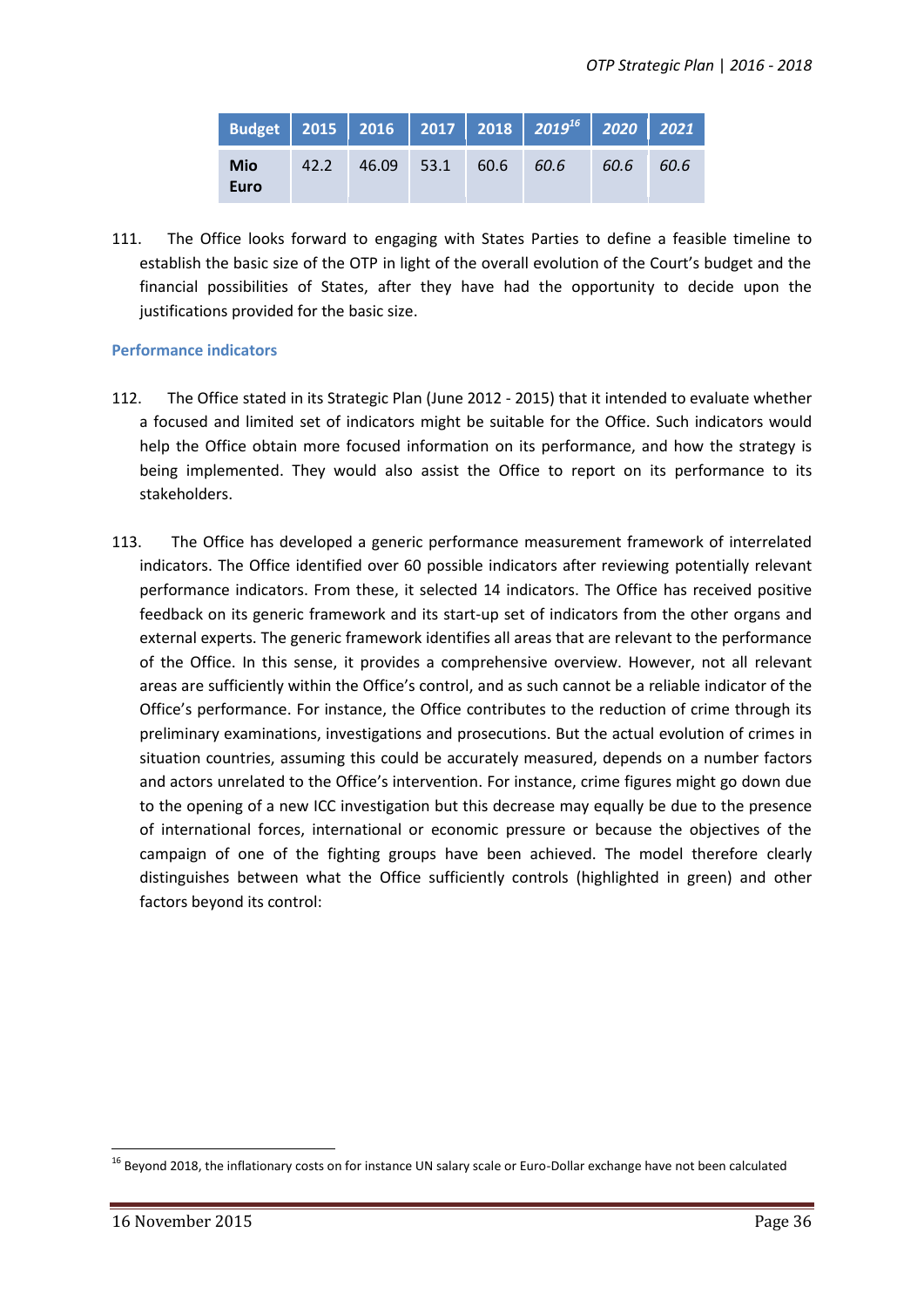

- 114. Strategic indicators measure whether the Office is achieving its intended mandate under the Rome Statute. Operational indicators measure whether the Office is implementing its strategy which in turn is assumed to impact positively on the strategic indicators. Workload indicators help to determine the resources needed to implement the strategy. External critical success factors refer to conditions which are outside of the Office's control but that must be met to achieve results at the operational and strategic level.
- 115. The set of 14 selected start-up indicators covers the areas highlighted in green in the model above:

| <b>Area of performance</b><br><b>Strategic</b>         |                | Indicator                                                                                                                                                                                                                                                                                     |
|--------------------------------------------------------|----------------|-----------------------------------------------------------------------------------------------------------------------------------------------------------------------------------------------------------------------------------------------------------------------------------------------|
| <b>Effectiveness</b>                                   | 1.<br>2.       | Prosecutorial results in terms of perpetrators<br>Arrest warrants/summonses to appear granted/requested<br>$\Omega$<br>Persons confirmed / charged<br>$\circ$<br>Persons convicted / charged<br>$\circ$<br>Counts granted / counts charged at stage of arrest warrant,<br>confirmation, trial |
| <b>Operational</b>                                     |                |                                                                                                                                                                                                                                                                                               |
| <b>Operational excellence</b><br>Quality <sup>17</sup> | 3.<br>4.<br>5. | Pattern of judicial findings on how the Office conducts its preliminary<br>examinations, investigations and prosecutions <sup>18</sup><br>Compliance with key Office policies and standards<br>Quality of interaction with the Office                                                         |
| <b>Efficiency</b>                                      | 6.             | Yearly achieved efficiency gains                                                                                                                                                                                                                                                              |
| Productivity                                           | 7.             | Milestones per core activity: planned versus actual                                                                                                                                                                                                                                           |
| <b>Management excellence</b>                           |                |                                                                                                                                                                                                                                                                                               |
| <b>HR</b>                                              | 8.             | Implementation of training program per year: planned versus actual                                                                                                                                                                                                                            |
|                                                        | 9.             | Working climate survey                                                                                                                                                                                                                                                                        |

<sup>&</sup>lt;sup>17</sup> The indicators 1 and 2 also reflect the quality of investigations and prosecutions.<br><sup>18</sup> In particular at the Appeals phase.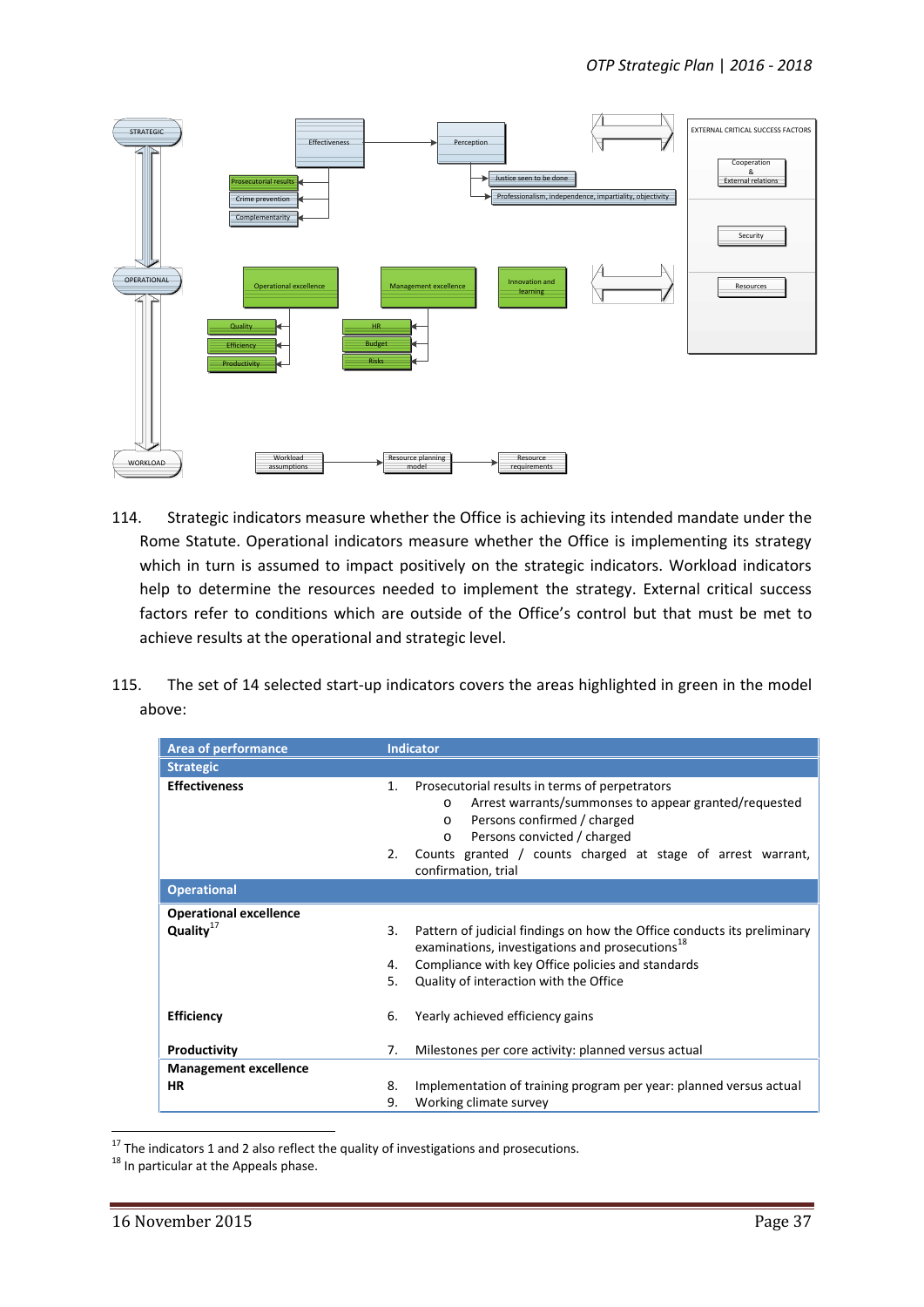|                             | 10. Staff well-being<br>11. Evolution of the overall gender and nationality balance per year  |
|-----------------------------|-----------------------------------------------------------------------------------------------|
| <b>Financial management</b> | 12. Yearly implementation of the budget                                                       |
| <b>Risks</b>                | 13. Implementation rate of measures to control priority risks out of the<br>OTP risk register |
| Innovation and learning     | 14. Impact of improvement projects on effectiveness, operational and                          |
|                             | management excellence                                                                         |

116. In addition to the above-mentioned performance indicators, the Office identified the following five external critical success factors that need to be analysed when evaluating the Office's performance.

| <b>External critical success factor</b> |                                                                           | <b>Indicator</b>                                                    |
|-----------------------------------------|---------------------------------------------------------------------------|---------------------------------------------------------------------|
| Cooperation                             | Yearly assessment of the evolution of cooperation per case                |                                                                     |
|                                         | 2.                                                                        | Yearly assessment of the evolution of general support to the Office |
| <b>Security</b>                         | Yearly evaluation of the areas and duration of inability to operate<br>З. |                                                                     |
|                                         |                                                                           | due to unmanageable security situation                              |
|                                         | 4.                                                                        | Yearly evolution of the impact of witness interference              |
| <b>Resources</b>                        |                                                                           | Evolution of resources versus demand                                |

- 117. The Office is in parallel working with the other organs to identify common ICC-wide indicators. Annex 4 outlines the full integration between the strategic plan, the budget objectives and the proposed performance indicators.
- 118. The Office will be working on the roll-out of as many of the above-mentioned indicators as possible in 2016. As it acquires additional experience, the Office will refine and, if needed, adapt and/or expand the number of indicators. However, at this stage, the Office is opting for a pragmatic and focused start-up.

#### **Risk management**

- 119. The Office has identified six strategic risks which could undermine the results it aims to achieve with its Strategic Plan (2016 – 2018):
	- Trust in the Office diminishing due to misperceptions that it is insufficiently independent or impartial.
	- Performance declining due to low quality in its core activities.
	- Performance declining due to under-implementation of the strategic plan.
	- Insufficient resources to implement the strategic plan.
	- Lack of cooperation affecting its core activities and implementation of the strategy.
	- Security prohibiting or significantly restricting the Office from operating.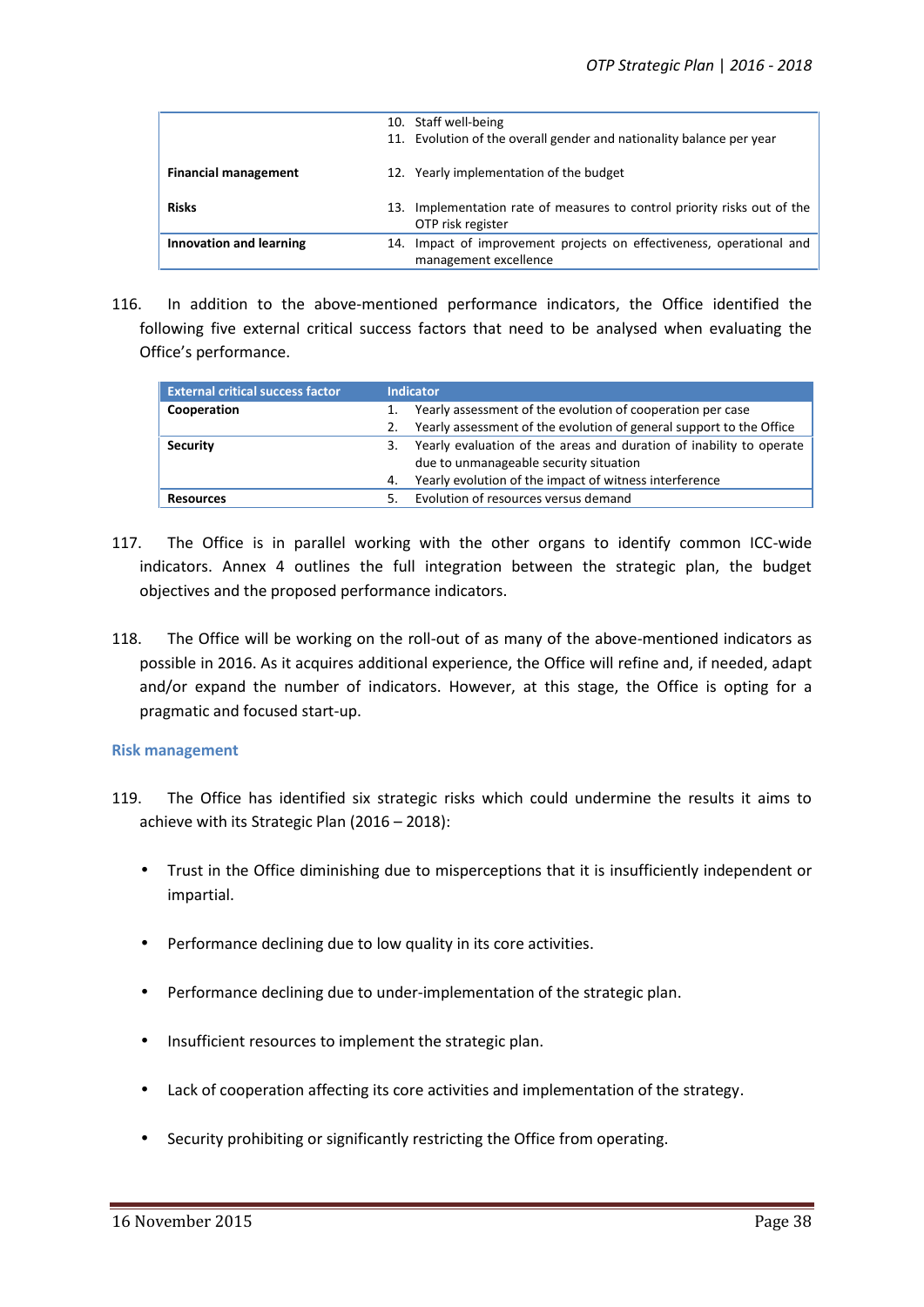| High          | <b>Impartiality &amp;</b><br>independence negative<br>perception | <b>Insufficient resources</b><br><b>Lack of cooperation</b> | <b>Security</b> |
|---------------|------------------------------------------------------------------|-------------------------------------------------------------|-----------------|
|               | Low quality core activities                                      |                                                             |                 |
| <b>Medium</b> |                                                                  | <b>Under-</b>                                               |                 |
|               |                                                                  | <i>implementation of</i>                                    |                 |
|               |                                                                  | the strategic plan                                          |                 |
| Low           |                                                                  |                                                             |                 |
| Impact        |                                                                  |                                                             |                 |
| Likelihood    | Low                                                              | <b>Medium</b>                                               | High            |

#### 120. The Office presently assesses the likelihood and impact of these risks as follows:

121. The Office will monitor the evolution of the medium level risks (yellow). It has also put in place risk mitigation strategies for the high level risks (red) and will monitor their implementation.

#### **Office structure**

- 122. The structural review of the Office carried out by Price Waterhouse Coopers ("PwC") in 2013 revealed that the Office's organisational arrangement is well adapted to the tasks it needs to fulfil. There is therefore no need for a major review of the Office's structure as is being done for the Registry through the *Re*Vision project.
- 123. The Office is, however, closely looking to see whether a limited number of changes are required to optimise its organisational harmony, functioning and efficiencies.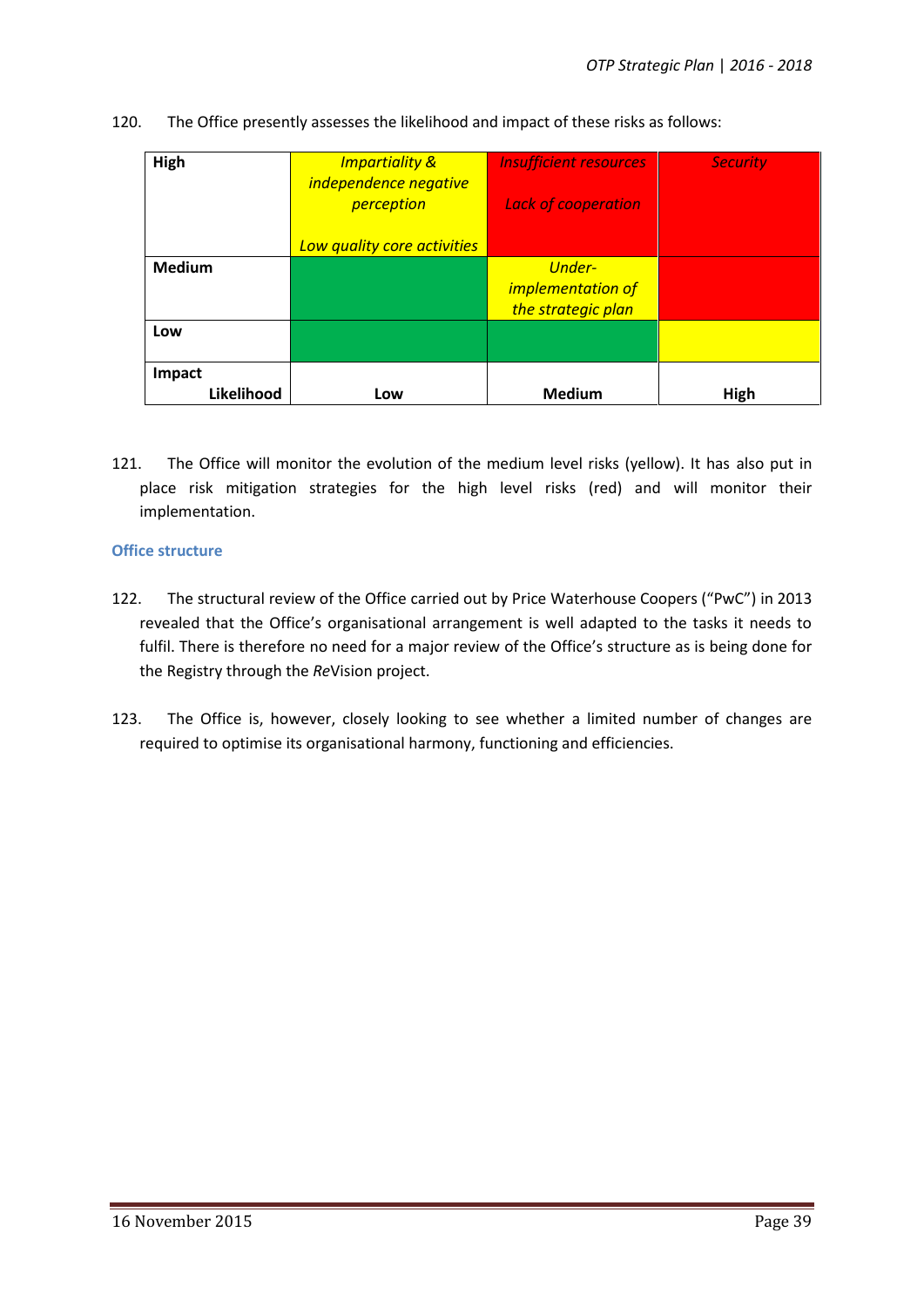# **Annex 1 – Results of the Strategic Plan (June 2012 – 2015)**

- 1. The Strategic Plan (June 2012 2015) foreshadowed changes to the Office's strategy at three levels:
	- At the prosecutorial policy level, the Office shifted its attention:
		- i. from its prior "focused" investigative approach to "open-ended, in-depth investigations";
		- ii. towards a "building upwards" strategy, if responsibility of the most responsible persons could not be sufficiently proven from the outset; and
		- iii. to being as trial-ready as possible from the earliest phases of proceedings such as when seeking an arrest warrant and no later than the confirmation hearing.
	- The Office requested an increase in resources for the investigations and prosecutions to achieve the required level of quality, while continuing to look for efficiency gains.
	- The Office identified organisational changes that would increase the performance (e.g. under the overall management and oversight of the Prosecutor, the three operational Divisions' reporting lines were modified; experienced Senior Trial Lawyers were placed in charge of the integrated teams; improvements were made to the processes and capabilities of each Division).
- 2. This annex provides an overview of the results that have been achieved so far with this new strategy. The overview first outlines the actual shift in achieved overall performance. The overview then highlights the main achievements for each of the six strategic goals that the Office had defined for the period June 2012 - 2015.

#### **Results at the level of mandated activities**

3. **In terms of preliminary examinations,** over the period June 2012 - October 2015, the Office has conducted nine preliminary examinations on a yearly average. In total, 13 distinct situations have been subject to preliminary examinations, including six new ones. Five preliminary examinations were completed, including three which led to a decision not to proceed (Korea, Comoros referral, $19$  Honduras) and two which led to the opening of an investigation (Mali, Central African Republic II). A sixth preliminary examination may be completed as well, pending authorisation from the Court's Judges to proceed to an investigation as per the Prosecutor's request of 13 October 2015 (Georgia).

 $19$  This decision was rendered in November 2014.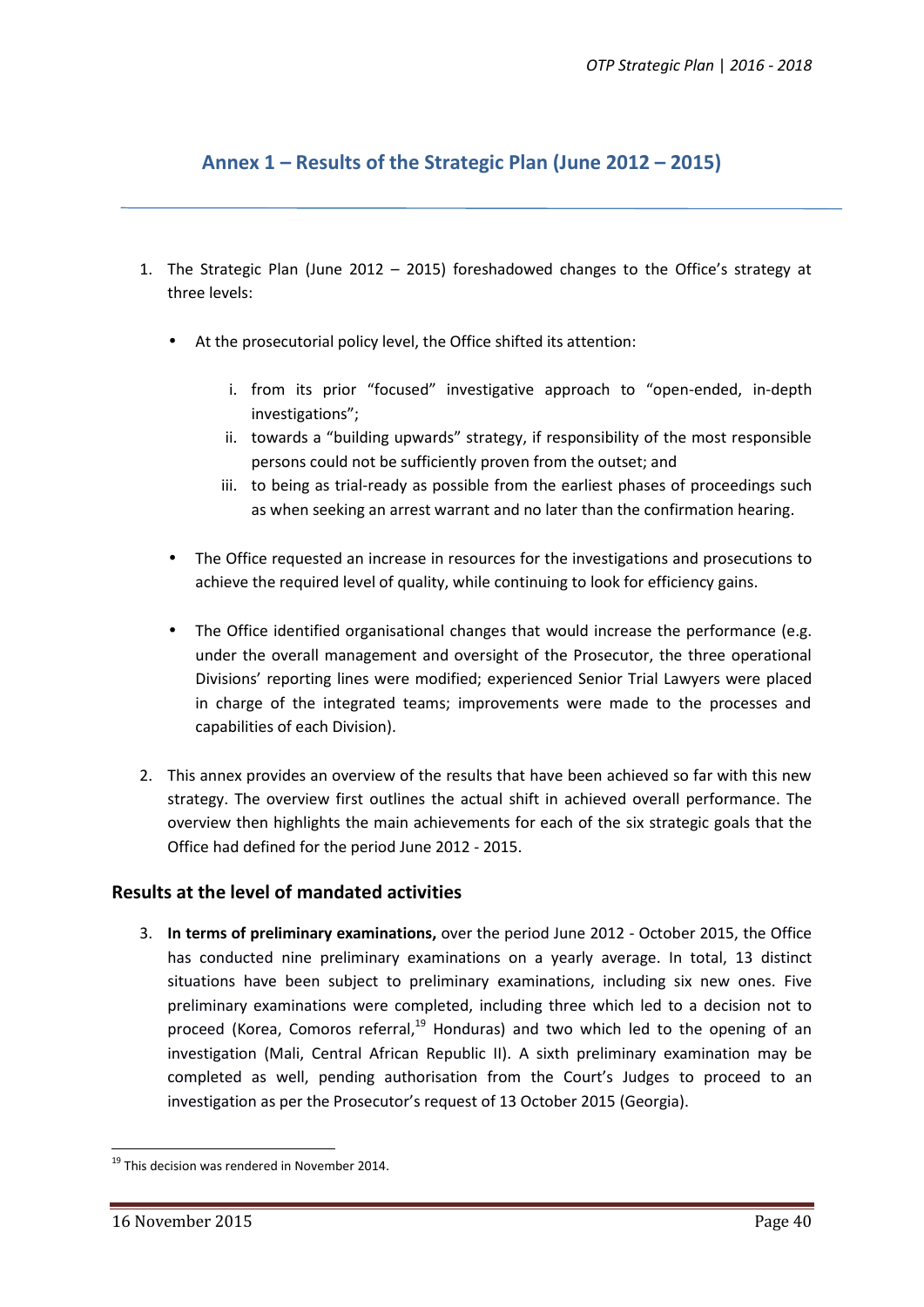- 4. **In terms of investigations and prosecutions**, a central aim of the Strategic Plan (June 2012 2015) was to improve the Office's prosecutorial results. The prosecutorial results in fact reflect the effectiveness and quality of the Office's investigations and prosecutions. The Strategic Plan (June 2012 - 2015) acknowledged that a transitional period was required during which cases based on the previous strategy would need to be strengthened if possible, and presented in court if there were still reasonable grounds to believe that the case would lead to a conviction. In parallel, cases based on the new standards would be developed. The Strategic Plan (June 2012 - 2015) explicitly stated that it would aim to increase the percentage of charges confirmed and the Office's conviction rate.<sup>20</sup>
- 5. Comparing data on the confirmation of charges and accused committed to trial between the previous and present strategy shows an important increase in performance. Annex 2 provides a more detailed breakdown of the supporting data:

| <b>CONFIRMATION</b> | <b>Previous strategy</b> |       | <b>Strategy</b>  |       | Performance |
|---------------------|--------------------------|-------|------------------|-------|-------------|
| <b>PERFORMANCE</b>  | 2003 - June 2012         |       | June 2012 - 2015 |       | increase    |
|                     | Total                    | %     | <b>Total</b>     | %     |             |
| Per charges         |                          |       |                  |       |             |
| Confirmed           | 50                       | 62.5  | $206^{21}$       | 85.83 | $+23.33%$   |
| Not confirmed       | 30                       | 37.5  | 34               | 14.17 |             |
| Total               | 80                       | 100   | 240              | 100   |             |
| Per accused         |                          |       |                  |       |             |
| Confirmed           | 10                       | 71.43 | 8                | 100   | $+28.57%$   |
| Not confirmed       | 4                        | 28.57 | 0                | 0     |             |
| Total               | 14                       | 100   | 8                | 100   |             |



<sup>&</sup>lt;sup>20</sup> OTP Strategic Plan (June 2012-2015), 11 October 2013, page 36, para. 97.<br><sup>21</sup> The inclusion of the charges in the CAR Article 70 case (where each of the five suspects charged with offences against the administration of justice were charged with 42 to 43 counts) increases the sample drastically. If this case were not included, the figures would show: (a) a higher rate of confirmed charges (*i.e.*, 22-0, or 100%); and (b) a reduced number of accused brought forward for confirmation but all of whom having had their charges confirmed for trial.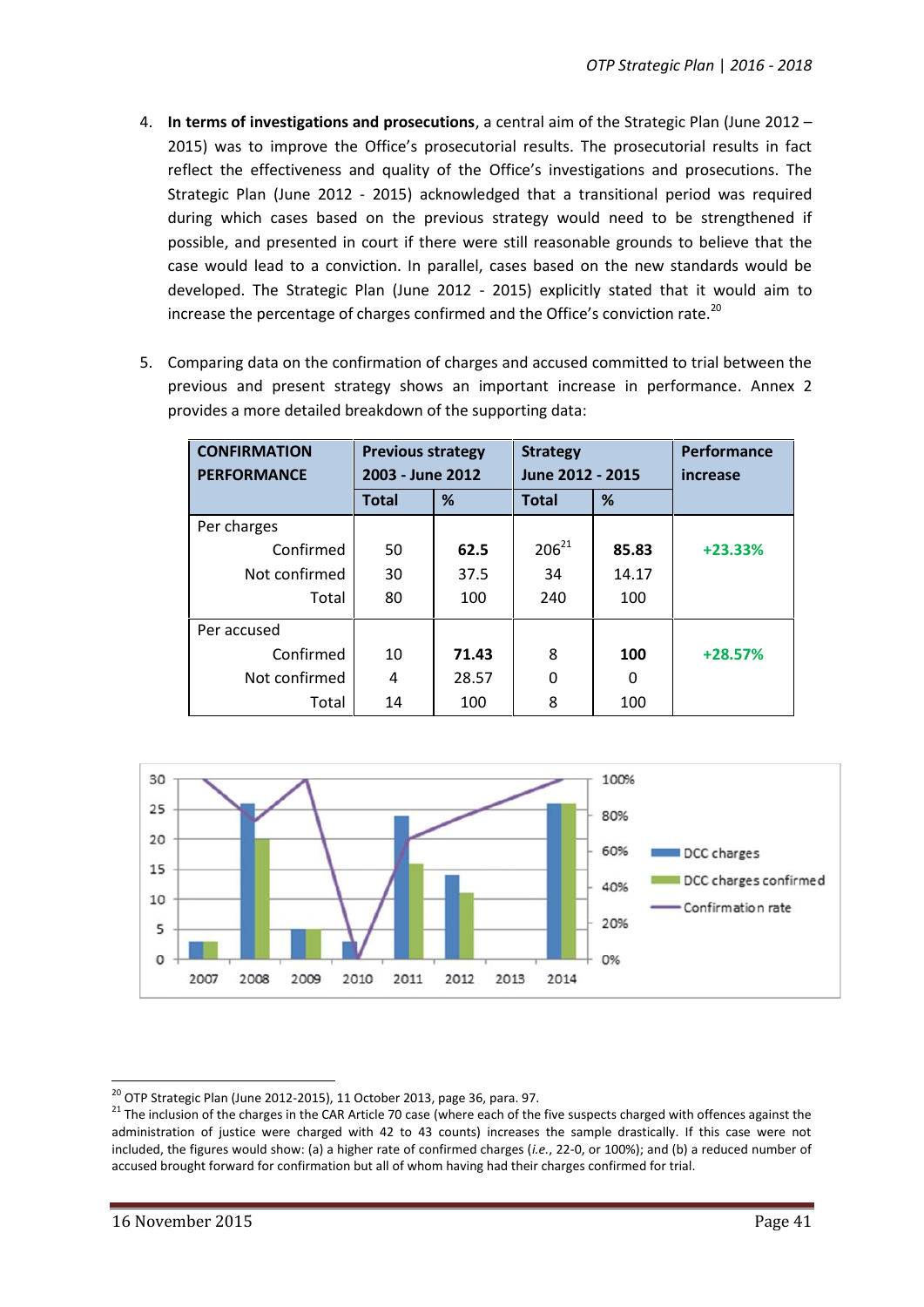- 6. These results at the confirmation of the charges stage offer a first indication of the impact of the new strategy. These positive results were achieved by allocating considerable resources to the cases against Laurent Gbagbo and Charles Blé Goudé (Côte d'Ivoire), and by making use of alternative forms of evidence in the Article 70 cases (Central African Republic). The Office will also evaluate the results at the trial and appeals phases of the proceedings. Given the pace of trials, a longer time perspective is needed to assess the final impact of the new strategy.
- 7. During this time period, the Office also had to face important challenges in the Kenya case against Messrs Uhuru Kenyatta and Francis Muthaura. Several factors led to the Prosecutor's decision to withdraw the case: the limited availability of evidence due to the specifics of the case, the Office's limited access to evidence due to non-cooperation, and the lack of alternative investigative avenues to substitute for unreliable key evidence. The Office committed in the Strategic Plan (June 2012 - 2015) to manage cases based on the previous strategy to the best of its ability. The shift in prosecutorial policy announced in the June 2012 – 2015 plan, emphasising the need to be trial-ready as early as possible, building cases upwards where necessary and increased reliance on varied forms of evidence, aims to, *inter alia*, mitigate and adequately respond to the challenges experienced in the previous cases should they arise in future situations.

### **Efficient use of resources**

- 8. The States Parties have supported the Office's Strategic Plan (June 2012 2015) through an important increase in **resources**. This has contributed, together with the other measures in the strategy, to the prosecutorial results in Table 1. It has allowed the Office to more adequately staff some of its cases and to collect more diverse forms of evidence.
- 9. However, the present resources are still insufficient to enable the Office to adequately meet its most pressing demands. Unforeseeable events like the dramatic increase in Article 70 cases, the surrender of Bosco Ntaganda, the transfer of Charles Blé Goudé, the need to open new investigations in the Central African Republic, and the recent transfer of Dominic Ongwen required the OTP to adjust its resource planning. And this has been at the expense of other urgently needed activities such as making the hibernated cases trial-ready in line with the present prosecutorial policy, starting the investigation into the other side of the conflict in Côte d'Ivoire, pursuing new crimes being committed in Libya and Darfur, and conducting further investigations required in Mali or the DRC.
- 10. Although the efficiency gains made by the Office in the June 2012 2015 period were considerable, they could not offset the impact of the unforeseen events.
- 11. The Office is constantly confronted with an over-demand of its services which calls for the most efficient use and management of its resources. The Office has been systematically striving to make the most efficient flexible use of its resources, including temporarily assigning staff members from one case to another at the same time to the extent possible.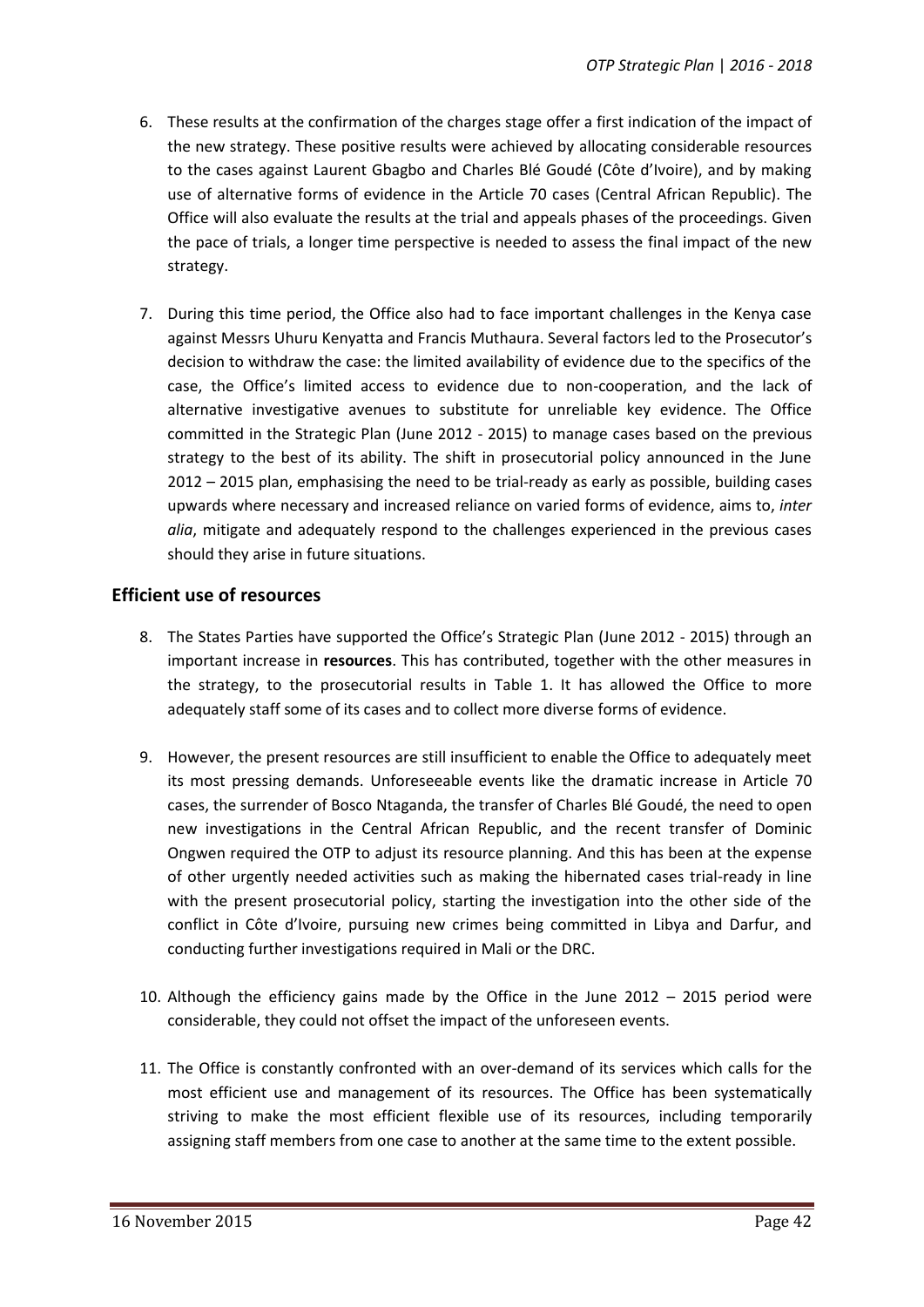- 12. After exploring how best to measure the **efficiency of the Office,** the OTP has concluded that:
	- It is difficult to draw accurate conclusions on efficiency at the overall level of the core activities (preliminary examination, investigation, prosecution). This is because (1) the total number of core activities of the Office is relatively low, (2) the activities differ in scope, and (3) they are performed under different cooperation, resource and security conditions over many years.
	- It could be possible to develop efficiency indicators for sub-activities of each core activity that are frequently performed and that are quite similar in nature (e.g. average duration of statement taking; average transcription time), but this approach may not be possible for all sub-activities (e.g. analytical product, arrest warrant application). Before such an approach could be considered, an accurate activity-based costing system would be needed which is still under development at the Court.
	- Identifying, measuring and reporting efficiency gains remain the best approach available to managing the Office's resources efficiently.
- 13. The Office has made the following efficiency gains in the 2012 2015 period in addition to the gains made in the previous years which are not reflected here. Annex 3 provides a further breakdown of how these results were achieved:

|                          | 2012    | 2013    | 2014    | $2015^{22}$ |
|--------------------------|---------|---------|---------|-------------|
| <b>Budget (mio euro)</b> | 27,7    | 28,2    | 33,2    | 39.6        |
| Efficiency gain (euro)   | 183.962 | 848.175 | 457.824 | TRD         |
|                          | 0.7%    | 3%      | 1.4 %   |             |

## **Implementation of objectives per strategic goal**

- 14. The Strategic Plan (June 2012 2015) identified **six strategic goals** for which possible yearly objectives were developed. As indicated in the strategic plan, the tentative list of objectives has been reviewed on an annual basis based on the results achieved, changes in the Office's operating environment, lessons learned by the Office, and the available budget. The most significant achievements at the level of the identified objectives are highlighted here.
- **Strategic goal 1: conduct impartial, independent, high-quality, efficient and secure preliminary examinations, investigations and prosecutions**
- 15. The main objective in the June 2012 2015 plan which supported this goal was to produce the level of annual activities foreseen in the budget assumptions. The comparison between the planned and actual output shows that the OTP met its budget assumptions. However,

<sup>&</sup>lt;sup>22</sup> The full amount of the 2015 efficiency gains will be part of the normal reporting to the CBF and States in 2016.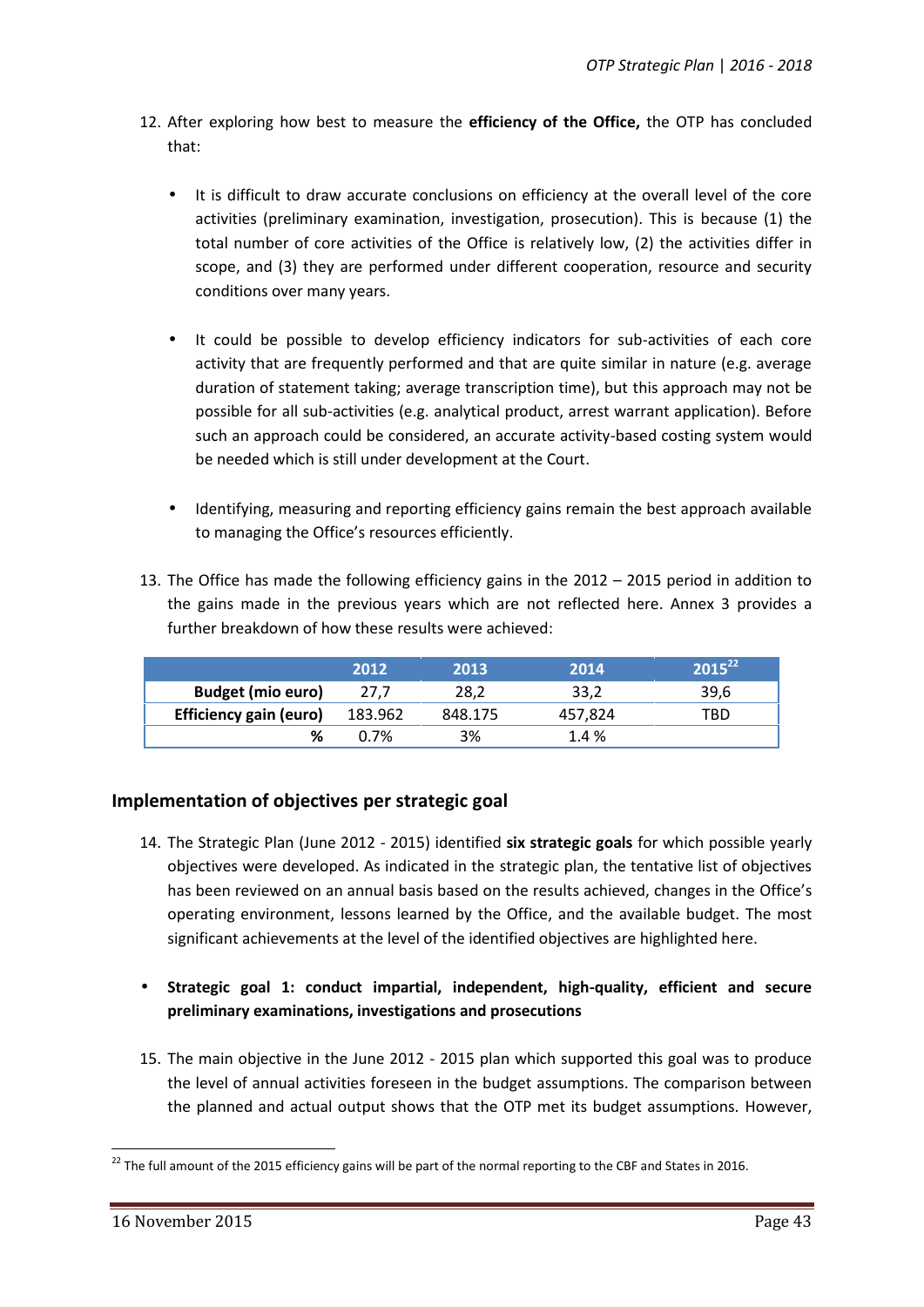this was only done by (1) postponing planned investigations in light of unforeseeable new demands; (2) delaying activities in ongoing investigations to support cases where an arrest, transfer or surrender had occurred, and by (3) delaying further investigative work needed to supplement evidence in the hibernated cases to meet the new higher standards used by the Office.



#### **Strategic goal 2: further improve the quality and efficiency of preliminary examinations, investigations and prosecutions**

#### **Preliminary examinations**

- 16. The Strategic Plan (June 2012 2015) identified the need to communicate more in relation to the preliminary examinations and to conduct activities to maximise a preventative impact where possible. Both results have been achieved.
- 17. In accordance with the strategic plan, the Office published its Policy on preliminary examinations in November 2013 and has issued a public report on its preliminary examination activities on an annual basis since 2011. The most recent activities report was also highlighted publically through a press release; a new practice the Office has adopted to make its preliminary examinations activities more accessible. Further, during the reporting period, the Office published five situation-specific reports to outline the basis of the Prosecutor's decisions (e.g., reports relating to Mali, Korea, CAR II, Comoros referral and Honduras) or to provide an update on specific situations under preliminary examinations (interim report on the situation in Colombia). The Office has also issued a number of public statements explaining the rationale behind its decisions to open, or not, preliminary examination in some situations (e.g. Palestine, ISIS, Egypt).
- 18. The Office has undertaken preventive activities, such as public statements and/or field visits, in situations displaying a serious risk of violence, such as the situation in Nigeria prior to the holding of general and state elections in February-March 2015, and with respect to Burundi. In accordance with its policy on preliminary examination and in light of the global nature of the Court and the complementarity principle, the Office has devoted relatively limited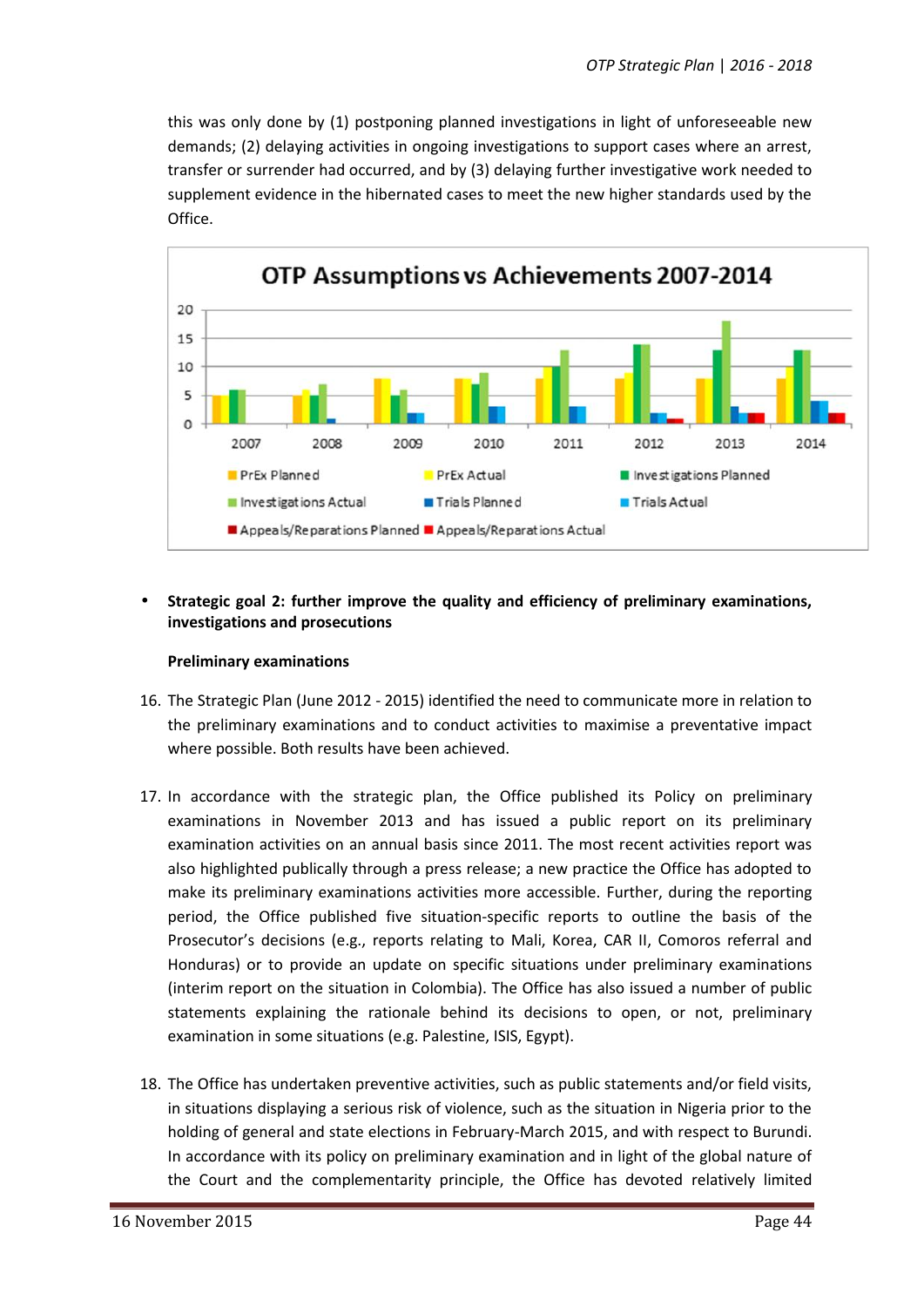efforts with a significant impact at the preliminary examination stage towards encouraging States to carry out their primary responsibility to investigate and prosecute international crimes. The efforts have been notably focused on situations under phase III of the preliminary examination process (in particular, Afghanistan, Colombia, Georgia, Guinea, and Nigeria) and have included, depending on the prevailing circumstances, in-country missions, requests for information on national proceedings, and consultations with national authorities, intergovernmental and non-governmental organisations for the purpose of identifying pending impunity gaps and the scope for possible remedial measures.

19. During this period, the Office decided as a matter of best practice that the conduct of preliminary examinations should be centralised within the Situation Analysis Section ("SAS"). A redefinition of the roles of the two sections of the Jurisdiction, Complementarity and Cooperation Division ("JCCD") has meant that SAS focuses on preliminary examinations and the International Cooperation Section ("ICS") provides support to joint/integrated teams in on-going situations (investigations and prosecutions). Further, SAS has taken over the crime pattern analysis function previously performed by the Investigations Division ("ID") with respect to situations under preliminary examination.

#### **Investigations**

20. The major development objectives for investigations have progressed. (1) The ability to collect evidence other than statements has increased through the creation of a cyber-unit and a technology advisory board, the initial training of investigators in online-investigations, and the increase of forensic capacity. (2) The analysis function has been further developed through the recruitment of additional analysts and support staff, the definition of a Factual Analytical Database to support teams, the testing of analytical software, the development of gender analysis capability, and through the roll-out of a systematic Source Evaluation model. (3) Investigative standards have been or are in the process of being reviewed by an external scientific advisory board and by a group of experts in investigations of international crimes. Training has been provided to all investigators in relation to the PEACE-model for interviewing of witnesses. Training has been increased for all staff. (4) Focused recruitment has brought on board new skill sets in line with the present strategy (e.g. cyber; telecommunications; military; country knowledge). A competence management system is being rolled out to map current profiles and align them through recruitment and training with the desired profiles. (5) The longer term or permanent field presence of investigators has been systematically implemented (Mali, Côte d'Ivoire, Central African Republic, Uganda). (6) The protection of persons at risk on account of their interaction with the Office has been increased through a streamlining of internal processes and through the present roll-out of a witness management system which has been purchased together with the Victims and Witnesses Section of the Registry.

#### **Prosecutions**

21. Progress has also been made on the main objectives. (1) The Office recruited more experienced lawyers, including senior trial lawyers who currently lead the integrated teams that conduct investigations and prosecutions. (2) Additional positions have been created and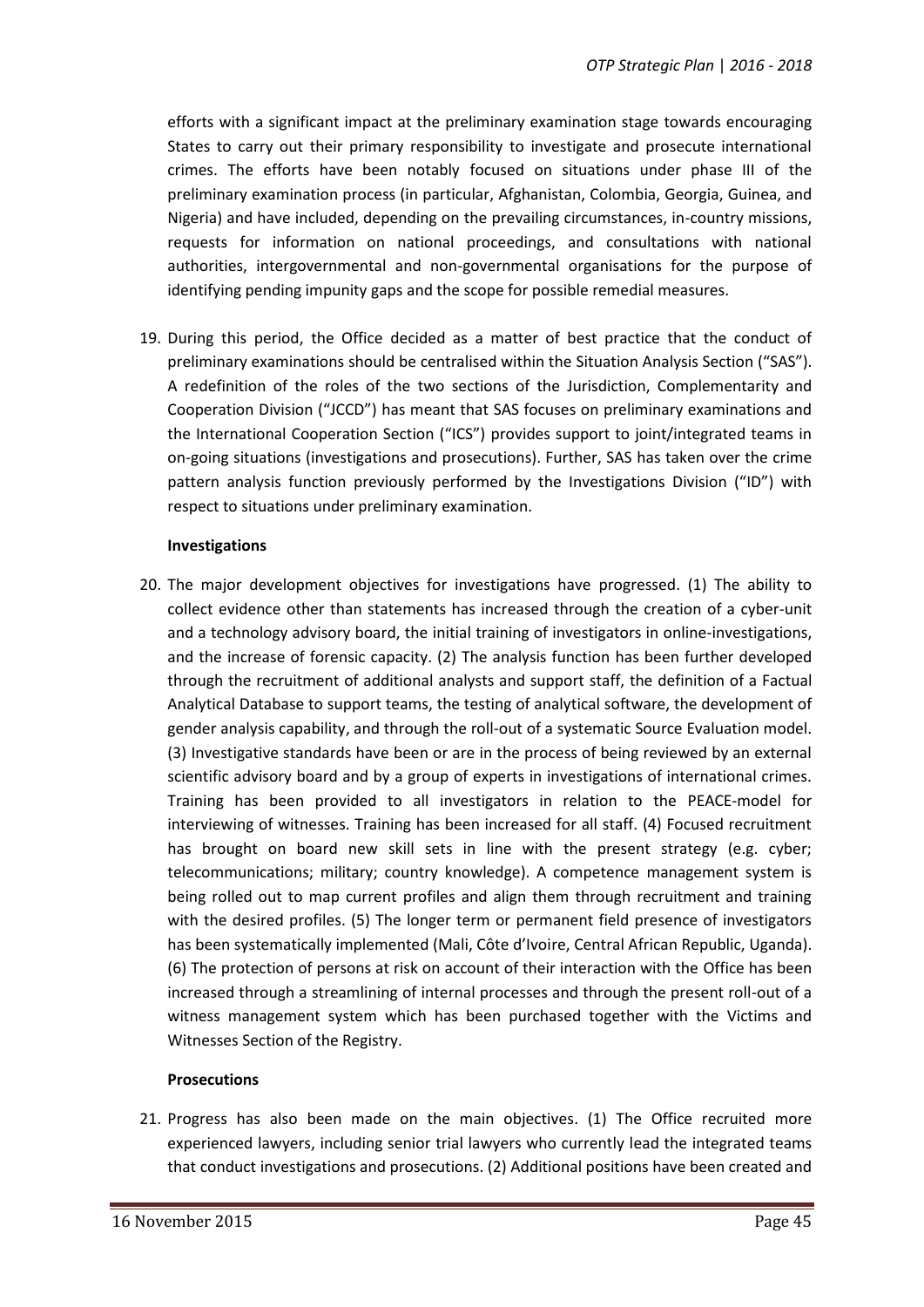staff recruited in order to improve the performance capacity of the teams; (3) A systematic and comprehensive internal case review before a review panel independent from the team is conducted prior to any case being brought forward, to provide the Prosecutor and ExCom with an independent opinion on the status of a case before taking any major decisions. (4) A continuing legal education program, composed of legal, oral and written advocacy training has been implemented. (5) Competencies to use alternative forms of evidence to develop and present cases are being developed. (6) An internal Measuring and Developing Managers ("MDM") program has been developed in consultation with Registry's Human Resources Section ("HRS"), which includes regular coaching as well as 360° review of the performance of all PD senior managers.

#### **Strategic goal 3: continue to integrate enhance the integration of a gender perspective in all areas of our work and continue to pay particular attention to SGBC and crimes against children**

- 22. The Office published its Policy on SGBC in June 2014. The various divisions and sections in the Office are in the process of implementing the SGBC policy in all aspects of their work. For instance, the template for investigation plans has been updated to cover a systematic planning and reporting in relation to SGBC. Guidelines in relation to the new gender analysis methodology are developed and will be tested in new investigations. The PEACE-model interviewing of vulnerable witnesses is being prepared and sufficient investigators to support the teams will be trained in it.
- 23. A working group to develop an Office policy in relation to children in and affected by armed conflict has started its work. The Office has held staff and expert consultations; consultations with children and youngsters are scheduled to take place.
- **Strategic goal 4: enhance complementarity and cooperation by strengthening the Rome Statute System in support of the ICC and of national efforts in situations under preliminary examination or investigation**
- 24. Three main themes were developed in the June 2012 2015 plan: (1) improve the Office's cooperation model by having JCCD take the lead on strategic contacts and having ID maintain operational contacts; (2) develop networks and support efforts by others to investigate and prosecute ICC crimes; and (3) strengthen understanding of the Office's work through communications.
- 25. The Office has started to implement the new cooperation model in situation countries like Côte d'Ivoire, Mali and the Central African Republic, and with other countries which frequently interact with the OTP. JCCD has also developed a structured database with an enhanced monitoring mechanism for incoming and outgoing requests for assistance (RFAs), as well as standardisation of language and processes, where possible.
- 26. Cooperation and complementarity also include investigations and prosecutions by national authorities both within and outside situations under preliminary examination or investigations: the primary responsibility of States to investigate and prosecute is a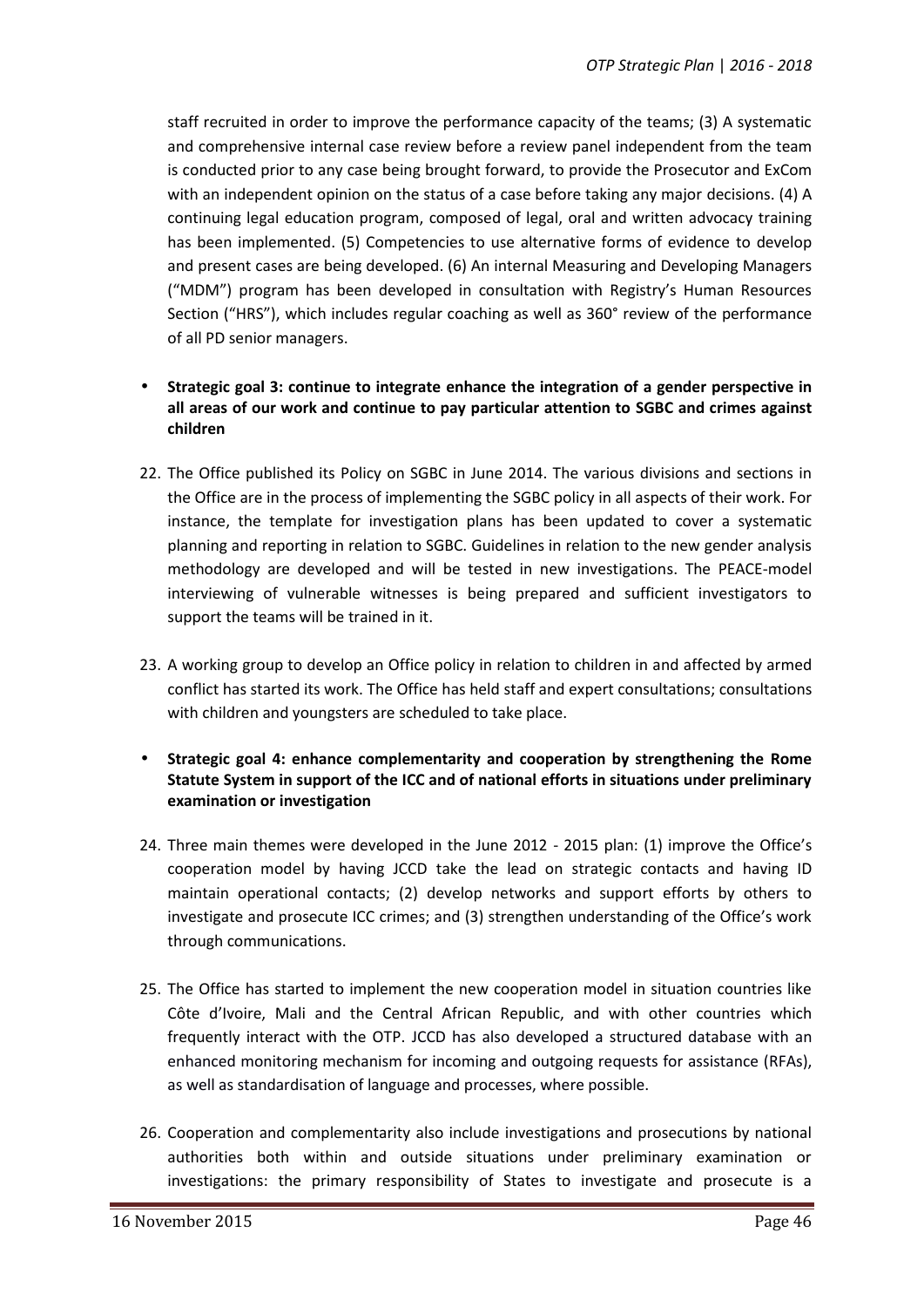cornerstone of the Rome Statute and is essential to close the impunity gap for such crimes. Over time, the Office has seen an increase in compliance with requests for assistance from States. This may indicate a growing consolidation of the Rome Statute system and an increasing closure of the impunity gap.

- 27. The Office has continuously sought to develop stronger relationships with relevant national and international authorities and their dedicated investigative and prosecutorial entities, as well as existing networks for judicial cooperation and expert groups on key thematic issues (such as SGBC), to enhance coordination of activities and develop a common understanding of how to conduct such investigations and prosecutions. The Office has dedicated much effort to increasing and strengthening its presence in transnational networks of practitioners (such as the EU Genocide network, CARIN, IberRed) and to maximising the mutual sharing of information and assistance between the Office and national judicial authorities.
- **Strategic goal 5: maintain a professional office with specific attention to gender and nationality balance, staff quality and motivation, and performance management and measurement**
- 28. The Office paid particular attention to improving the **gender and nationality balance**. Vacancy announcements and selection methods were revised to avoid any potential bias in the selection process. Outreach towards underrepresented groups was done via different channels (e.g. Interpol, Justice Rapid Respond ("JRR"), the Institute for International Criminal Investigations ("IICI"), etc.). Underrepresented groups were prioritised in shortlisting for interviews. The composition of interview panels was verified to ensure gender and geographical diversity.
- 29. Even though the Office has undertaken this systematic effort to improve its gender and nationality balance since June 2012, further progress is needed. More effort is required to reach underrepresented groups so that sufficient qualified candidates apply.

| Geographical<br>balance | <b>Budgeted posts</b><br><b>All posts</b><br><b>Professional staff</b><br>(budgeted, GTA, G+P) |          |           |                   |        |           |                   |
|-------------------------|------------------------------------------------------------------------------------------------|----------|-----------|-------------------|--------|-----------|-------------------|
|                         | Result<br><b>Target</b>                                                                        |          |           |                   | Result |           |                   |
|                         |                                                                                                | $Dec-12$ | Apr- $15$ | <b>Difference</b> | Dec-12 | Apr- $15$ | <b>Difference</b> |
|                         | %                                                                                              | %        | %         | %                 | %      | %         | %                 |
| <b>Africa</b>           | 13.11                                                                                          | 19.12    | 18.71     | $-0.41$           | 20     | 19        | $-1$              |
| Asia                    | 18.43                                                                                          | 5.88     | 5.04      | $-0.84$           | 5      | 6         | 1                 |
| <b>Eastern Europe</b>   | 8.37                                                                                           | 7.35     | 7.19      | $-0.16$           | 9      | 9         | $\Omega$          |
| <b>GRULAC</b>           | 16.06                                                                                          | 8.09     | 6.47      | $-1.62$           | 7      | 6         | $-1$              |
| <b>WEOG</b>             | 44.04                                                                                          | 59.56    | 62.59     | 3.03              | 59     | 60        | 1                 |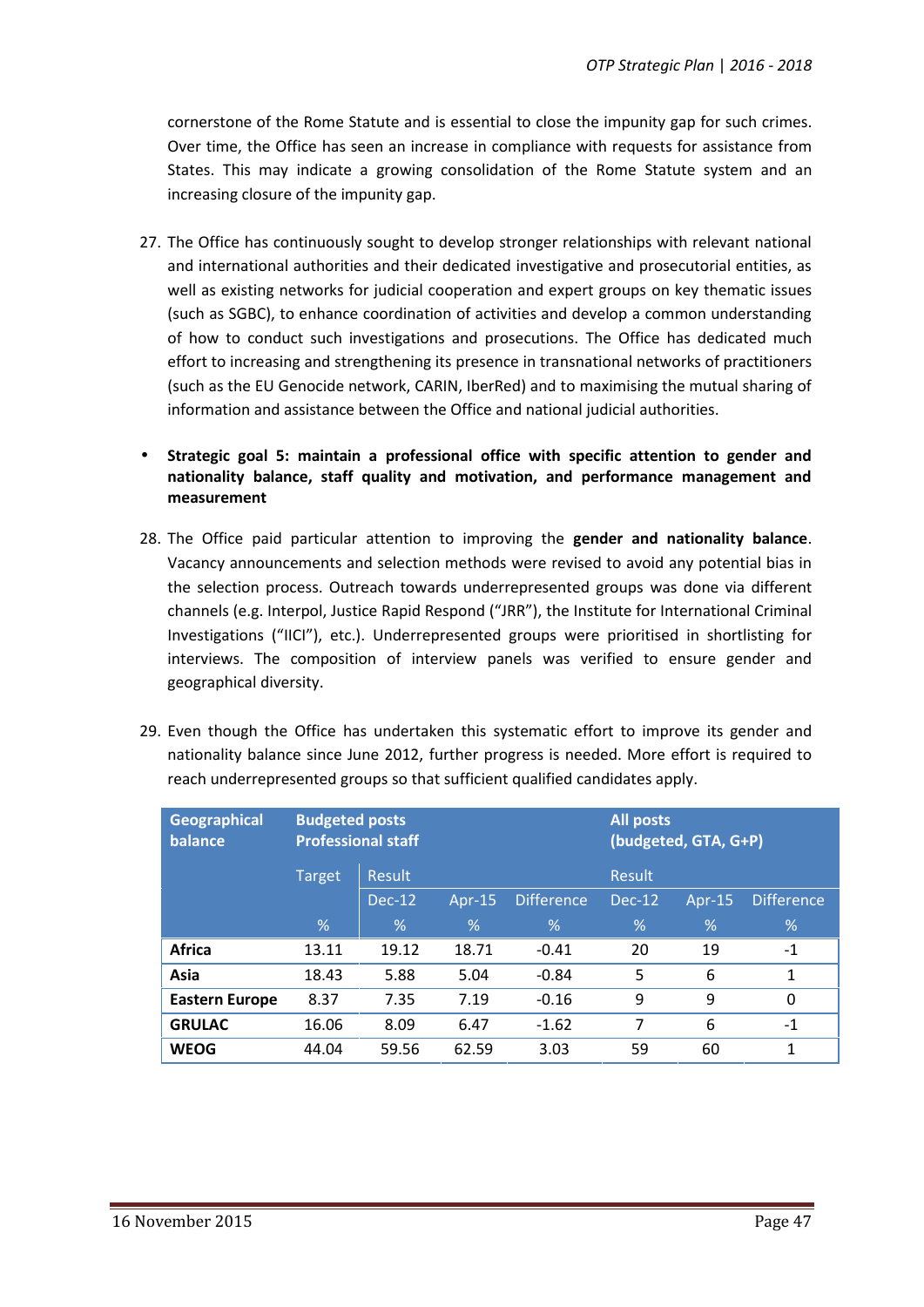| <b>Gender balance</b> | <b>Budgeted posts</b><br><b>Professional staff</b> |        |        | All posts<br>(budgeted, GTA, G+P) |               |         |                   |
|-----------------------|----------------------------------------------------|--------|--------|-----------------------------------|---------------|---------|-------------------|
|                       | Target                                             | Result |        |                                   | Result        |         |                   |
|                       |                                                    | Dec-12 | Apr-15 | <b>Difference</b>                 | <b>Dec-12</b> | $Ar-15$ | <b>Difference</b> |
|                       | %                                                  | %      | %      | %                                 | $\%$          | %       | %                 |
| Female                |                                                    | 45.65  | 44.29  | $-2.36$                           | 52            | 52      | 0                 |
| <b>Male</b>           |                                                    | 54.35  | 55.71  | 1.36                              | 48            | 48      | 0                 |

- 30. While geographical representation for the OTP will always be influenced by the areas in which it needs to operate, the Office believes that more progress is needed in relation to the gender and nationality balance. Efforts will be exerted in this regard guided by the Office's commitment to select only amongst the best candidates. It will prioritise this in its 2016- 2018 strategy, acknowledging however that this will be a gradual process.
- 31. **Staff quality** formed another important component of this strategic goal. PwC indicated in its 2013 report the high level of professionalism and commitment of the Office's staff and this remains the case.

Staff quality has been ensured through a variety of steps in addition to the already high recruitment standards. The OTP promulgated its Code of Conduct on 5 September 2013 and subsequently all staff were trained on it. Work has been finalised on a project led by the Deputy Prosecutor on creating core values for the Office.

States Parties have supported this effort to have quality staff by increasing the training budget.

The Office has ensured that performance appraisals were systematically done (84% in 2014), and in a proper manner: training was provided to managers and staff for this purpose and Office-wide guidelines were issued to avoid inflated appraisals.

32. The Office attaches great importance to **staff motivation and well-being**. A task force on working climate made recommendations to the Prosecutor based on a review of past staff surveys, focus group discussions with OTP staff and baseline questionnaires. The recommendations of the working group have been approved by the Prosecutor and have been disseminated OTP-wide. The Office is working on a policy to avoid secondary traumatisation of staff and is reviewing with the Registry how to best ensure the well-being of its staff (e.g. medical support in the field, burn-out prevention). Even though the Office has not been able to organise a systematic measurement of the motivation, well-being and culture within the Office, the OTP management has noticed signs of a positive shift towards an environment in which staff feels at ease in expressing their views and taking initiatives to improve the functioning of the Office. The Office intends to monitor this shift in a more systematic way as part of its future system of performance indicators.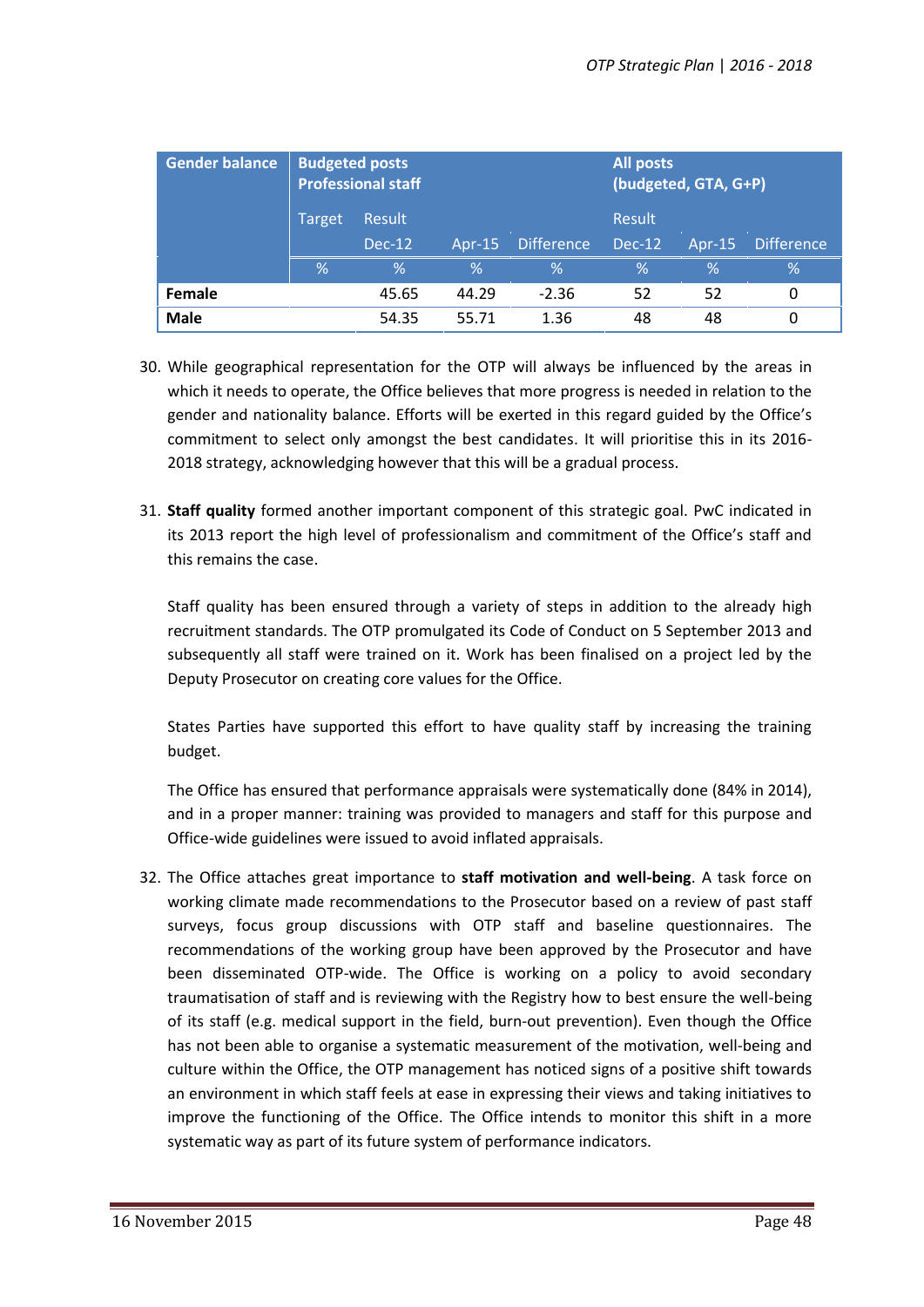33. The **management and measurement of the overall performance** of the Office (as opposed to the individual performance) is well illustrated through the achievements highlighted in the previous paragraphs. The main objectives in relation to this strategic goal have also been implemented. (1) The roles between ExCom, the operational Divisions and integrated teams, as well as the leadership of the integrated teams have been clarified, as suggested by PwC. (2) A working group has defined a limited yet comprehensive set of performance indicators which are being rolled out (see paras. 111 to 117 of the Strategic Plan (2016 - 2018)). (3) The Office has adopted a lessons learned concept paper and staff has been trained to facilitate structured discussions on lessons learned. The Legal Advisory Section ("LAS") has been entrusted with ensuring that best practices are identified, documented and implemented. (4) Court-wide an update of the risks faced by the Court has been performed. In parallel, LAS in cooperation with ID has developed a risk management framework, and ID has completed a pilot project in this regard.

#### **Strategic goal 6: ensure good governance, accountability and transparency**

- 34. As highlighted above, internally the Office has taken the steps PwC recommended to clarify its **internal governance** structure relating to the role of the Deputy prosecutor, ExCom, the operational Divisions and the leadership within the integrated teams. It has also taken the issue of risk management and performance measurement forward.
- 35. At the **inter-organ level**, the governance framework remains unchanged. The cooperation between the organs has however significantly improved.
- 36. In relation to **accountability** towards States Parties, the following steps can be highlighted: (1) Since 2014, the budget has been explicitly linked to the OTP strategic plan through the expected annual level of activities and the main improvement projects derived from the strategic plan; (2) the Office has also reported on its achievements through the annual performance reporting as well as through separate briefings to the CBF, the Hague Working Group ("HWG") and ASP; (3) the Office has strongly contributed to resolving the pending matter on the role and responsibilities of the Independent Oversight Mechanism ("IOM").
- 37. Efforts relating to **transparency** have been highlighted above related to preliminary examinations and the SGBC policy.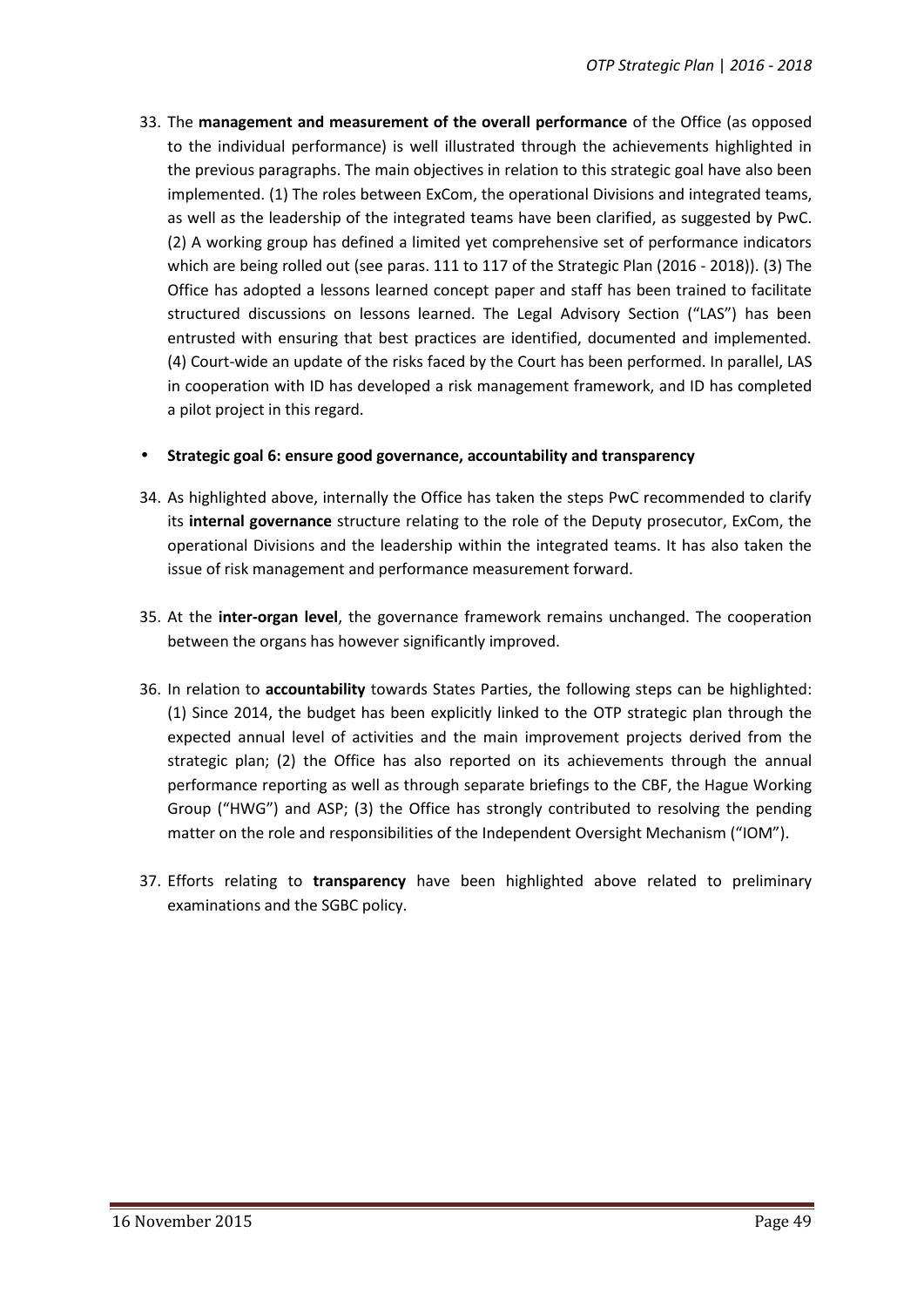# **Annex 2 – Efficiency gains**

1. The table below provides a summary of efficiency gains during the period June 2012 - 2015. A more detailed description of the nature of the saving is provided along with the estimated cost that has been saved.

| <b>Description of Efficiency</b>                                                                                                                              | <b>Details of Cost</b>                                                                                                                                                                                                                                                                                                                                                                                                                         | <b>Total</b><br>saving | <b>Total</b><br>saving | <b>Total</b><br>saving<br>$2014^{23}$ |
|---------------------------------------------------------------------------------------------------------------------------------------------------------------|------------------------------------------------------------------------------------------------------------------------------------------------------------------------------------------------------------------------------------------------------------------------------------------------------------------------------------------------------------------------------------------------------------------------------------------------|------------------------|------------------------|---------------------------------------|
| <b>Travel Related</b>                                                                                                                                         |                                                                                                                                                                                                                                                                                                                                                                                                                                                | 2012                   | 2013                   |                                       |
| Non-implementation of<br>the UN Policy of<br><b>Business Class for flights</b><br>over nine hours replaced<br>with a cost effective<br><b>Economy Comfort</b> | In 2013, circa 125 ID missions with flight<br>times over nine hours were bought at<br>economy rate (1,580€) as opposed to<br>following UN policy of Business Class<br>$(3,300)$ , meaning that the travel for<br>these flights resulted in 197,000€<br>instead of 412,000€.                                                                                                                                                                    |                        | Circa<br>215,000€      |                                       |
| Increasing the duration<br>of missions in the field<br>to facilitate more<br>activity for the cost of a<br>single air fare.                                   | In 2013 and currently in 2014, missions<br>are on average 3-5 days longer than in<br>previous years. Longer missions allow<br>more activity to take place on the cost<br>of a single air fare. It is estimated<br>extended activity may have saved up to<br>ten additional missions deploying. Each<br>mission of two persons with average<br>ticket of 1,580€ = 2x10x1580 = 31,600€.                                                          | €112,875               | Circa<br>32,000€       |                                       |
| <b>Outsourcing</b>                                                                                                                                            |                                                                                                                                                                                                                                                                                                                                                                                                                                                |                        |                        |                                       |
| In certain areas, such as<br><b>Transcription the use of</b><br>outsourced has allowed<br>to significantly reduce<br>costs.                                   | Since 2010, the Office has outsourced<br>much of the Transcription in English &<br>French and some minority languages.<br>Revision and QC are still undertaken in<br>house. Effectively this has reduced staff<br>overheads by 8 FTE. This reduced<br>staffing costs by 570,000 €. The actual<br>cost of transcription in the period has<br>never surpassed 100,000€ - while never<br>compromising on quality and improving<br>delivery times. |                        | Circa<br>470,000€      |                                       |
| <b>Field Accommodation</b>                                                                                                                                    |                                                                                                                                                                                                                                                                                                                                                                                                                                                |                        |                        |                                       |
| Where conditions have<br>permitted (Ivory Coast)<br><b>ID use of residential</b><br>accommodation instead<br>of use of Hotels and<br>reducing DSA have        | During Oct 12-Oct 13, the OTP house<br>was utilised approximately for 600<br>nights. DSA (Room %) for Abidjan is 95€<br>$(95*600=57,000€).$<br>The House rental +overheads cost<br>approx. 44,000€, leaving an efficiency                                                                                                                                                                                                                      | €3687.5                | €33,187.5              | €21,000                               |

 $23$  CBF/24/7.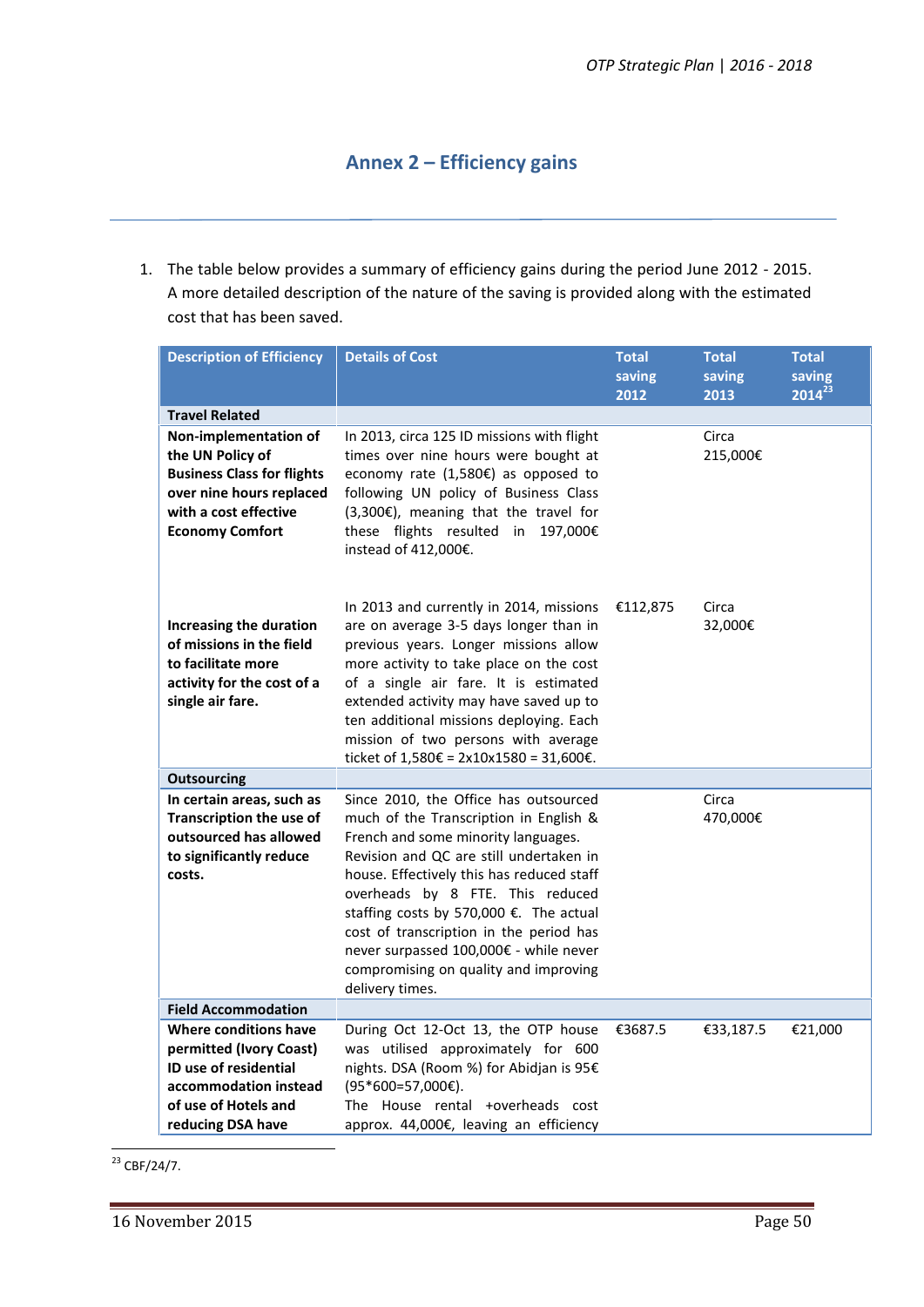| achieved significant<br>operational savings.                                                                                                                                                               | gain of 13,000€ This set up also reduced<br>the need to have additional office space<br>$(8,000)$ . During 2014, a reduced level<br>of occupancy diminished the overall<br>efficiency gain, but based on the same<br>calculation, a saving of €21,000 above<br>residence in Hotels in Abidjan was<br>made.                                                                                                                                                                                                                                                                             |                  |
|------------------------------------------------------------------------------------------------------------------------------------------------------------------------------------------------------------|----------------------------------------------------------------------------------------------------------------------------------------------------------------------------------------------------------------------------------------------------------------------------------------------------------------------------------------------------------------------------------------------------------------------------------------------------------------------------------------------------------------------------------------------------------------------------------------|------------------|
| <b>ID Administration</b>                                                                                                                                                                                   |                                                                                                                                                                                                                                                                                                                                                                                                                                                                                                                                                                                        |                  |
| <b>Creation of a centralised</b><br><b>Admin unit in ID</b>                                                                                                                                                | Reducing one GS staff<br>by<br>having<br>centralised unit = $70,900 \epsilon$ .<br>More<br>efficient use of stationary, based on<br>2012 saved circa 3,000€.                                                                                                                                                                                                                                                                                                                                                                                                                           | Circa<br>74,000€ |
| <b>Article 15</b>                                                                                                                                                                                          |                                                                                                                                                                                                                                                                                                                                                                                                                                                                                                                                                                                        |                  |
| A new system was<br>introduced whereby<br>those wishing to submit<br>communications to the<br>Office are now<br>encouraged to make an<br>appointment and/or to<br>send their queries by<br>post or e-mail. | The practical benefit is that the number<br>of visitors has reduced from an average<br>of 20 per month to one. In Euro terms,<br>this means: each visit is 30 minutes,<br>with two staff, that is 1 hour per visit $=$<br>40 €per visit (800€ per month, 9,600€<br>per year). On a yearly basis this<br>amounts to savings of about 9,000 €.                                                                                                                                                                                                                                           | Circa<br>9,000€  |
| <b>Improved Office</b><br><b>Automation</b>                                                                                                                                                                |                                                                                                                                                                                                                                                                                                                                                                                                                                                                                                                                                                                        |                  |
| <b>Improved Office</b><br><b>Automation</b>                                                                                                                                                                | Using Microsoft SharePoint technology,<br>workflows<br>have<br>request<br>been<br>implemented to allow service providers<br>to receive work requests and create<br>work tasks that are notified to team<br>members by automatic emails. OTP<br>implemented<br>$\mathsf{a}$<br>variety of work<br>processes in this way to make efficiency<br>across the Office including<br>gains<br>Transcription requests ("DPU");<br>Information Security and access control<br>administration<br>("KBU"), Information<br>gathering and tasking for integrated<br>teams (starting with Libya team). | €67,400          |
| A new automated<br>routine for verification<br>of documents for<br>disclosure has been<br>developed internally by<br>IEU. This will save four<br>working days every<br>month.                              | The process previously in place required<br>manual verification of electronic files.<br>This, on average, would take five<br>working days of a GSOL staff every<br>month (in Euro terms this equals about<br>17,700 € per year). The automated<br>routine saves 80% of that time as the<br>application verifies the files without the<br>need to manually open them for the<br>check.                                                                                                                                                                                                  | Circa<br>14,000€ |
| Improved submission of<br>mission plans                                                                                                                                                                    |                                                                                                                                                                                                                                                                                                                                                                                                                                                                                                                                                                                        |                  |
|                                                                                                                                                                                                            | 0f<br>Reduction<br>late<br>submissions<br>οf<br>mission plans (48 missions of multiple<br>travellers) has reduced both work time                                                                                                                                                                                                                                                                                                                                                                                                                                                       | €41,154          |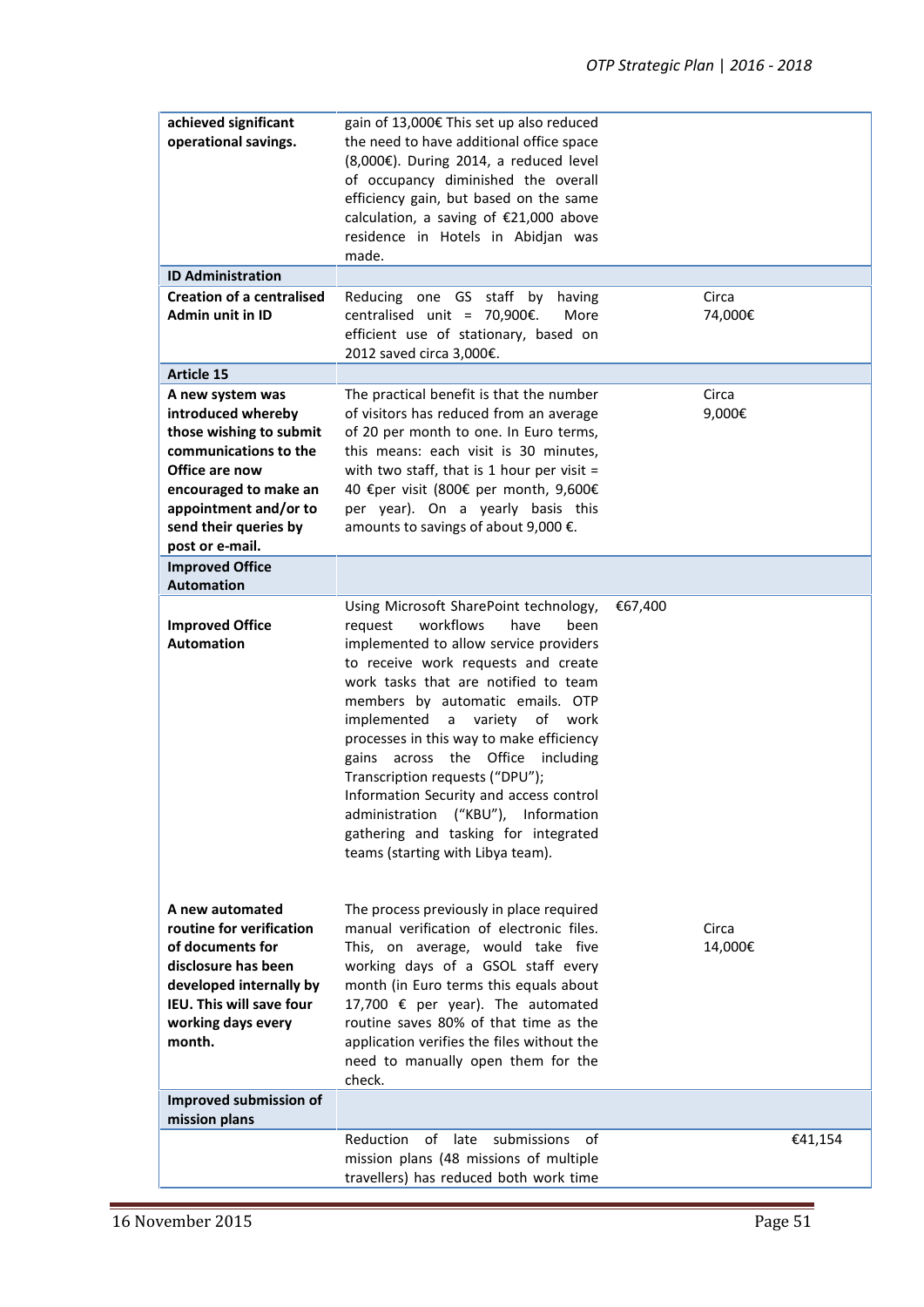|                                               | through inefficient and last-minute<br>processing (9% of 1 FTE) and reduced<br>the cost of higher last-minute airfares -<br>9% of 1 FTE= 6,507€ + 34,647€ in lower |         |
|-----------------------------------------------|--------------------------------------------------------------------------------------------------------------------------------------------------------------------|---------|
|                                               | airfares amounts to a total of 41,897€.                                                                                                                            |         |
| Leave management                              |                                                                                                                                                                    |         |
| <b>Simplification of leave</b>                | Based on an average saving of 15                                                                                                                                   | €6,840  |
| management process                            | minutes per leave form (individual,                                                                                                                                |         |
|                                               | supervisor and Admin).                                                                                                                                             |         |
| <b>Witness management</b>                     |                                                                                                                                                                    |         |
| <b>Co-ordination: Better co-</b>              | OTP currently has about 100 witnesses                                                                                                                              | €34,000 |
| ordination, simplifying                       | co-ordination<br>that<br>require<br>and                                                                                                                            |         |
| or clarifying areas of                        | significant effort spent managing them.                                                                                                                            |         |
| responsibility and<br>reducing overlap will   | Re-engineering of the workflow and<br>reporting procedures is likely to save at                                                                                    |         |
| have the effect of                            | least three hrs per week in meeting                                                                                                                                |         |
| freeing up resources                          | time spent between Units, Teams and                                                                                                                                |         |
|                                               | managers co-ordinating. (Avg. four                                                                                                                                 |         |
|                                               | persons)                                                                                                                                                           |         |
|                                               | $3hrs*4*52=624hrs.$                                                                                                                                                |         |
|                                               |                                                                                                                                                                    |         |
| Change of in field-                           |                                                                                                                                                                    |         |
| deployment concept                            |                                                                                                                                                                    |         |
|                                               | Procedure changed to ensure witness in                                                                                                                             | €37,400 |
|                                               | place before HQ deployment to the                                                                                                                                  |         |
|                                               | field<br>has<br>ensured<br>no<br>wasted                                                                                                                            |         |
|                                               | deployment. Based on 11 occasions of                                                                                                                               |         |
|                                               | no-shows<br>saved<br>at<br>least<br>two                                                                                                                            |         |
|                                               | investigators airfare (circa 1500€ + DSA                                                                                                                           |         |
|                                               | (circa 200 $\varepsilon$ ) - Savings equivalent to<br>1700*2*11.                                                                                                   |         |
|                                               |                                                                                                                                                                    |         |
| <b>Field operations</b><br>Improved audit and | Reconciliation of field offices' MOD's                                                                                                                             | €80,630 |
| reconciliation of field                       | has been improved in terms of both                                                                                                                                 |         |
| offices' expenses.                            | quality and time. The time reduction                                                                                                                               |         |
| <b>Efficiency achieved</b>                    | can be assessed in one quarter, that is,                                                                                                                           |         |
| thanks to improved                            | 25% of the fiscal year. Due to the                                                                                                                                 |         |
| internal co-ordination                        | increased level of activities in the field,                                                                                                                        |         |
| between GAU and ID-                           | actual expenses were 40% higher than                                                                                                                               |         |
| OSU                                           | the budget. The affected activity has                                                                                                                              |         |
|                                               | always required on average 2.5 FTE                                                                                                                                 |         |
|                                               | (GSOL level) in GAU. The cost benefit                                                                                                                              |         |
|                                               | can be estimated as GSOL salary * (2.5 *                                                                                                                           |         |
|                                               | theoretically<br>40%)<br>(i.e.:<br>required                                                                                                                        |         |
|                                               | increase in FTE) * 25% (i.e.: reduction in                                                                                                                         |         |
|                                               | reconciliation time) = Euro 73.3k $*$ 1.10                                                                                                                         |         |
|                                               | = Euro 80.6k.                                                                                                                                                      |         |
| rip Settlement                                |                                                                                                                                                                    |         |
| Co-ordination: better co-                     | Re-engineering of processes has                                                                                                                                    | €47,800 |
| ordination inside the                         | reduced turn-around time of trip                                                                                                                                   |         |
| <b>Office and faster</b>                      | settlement from 90 days to 60 days                                                                                                                                 |         |
| submission of verified                        | and has allowed for 49% growth in                                                                                                                                  |         |
| claims to the Registry                        | number of missions processed to be                                                                                                                                 |         |
| for final booking.                            | by current staff. The<br>absorbed                                                                                                                                  |         |
|                                               | affected activity has always required                                                                                                                              |         |
|                                               | at least 1 FTE (GSOL level) in GAU.                                                                                                                                |         |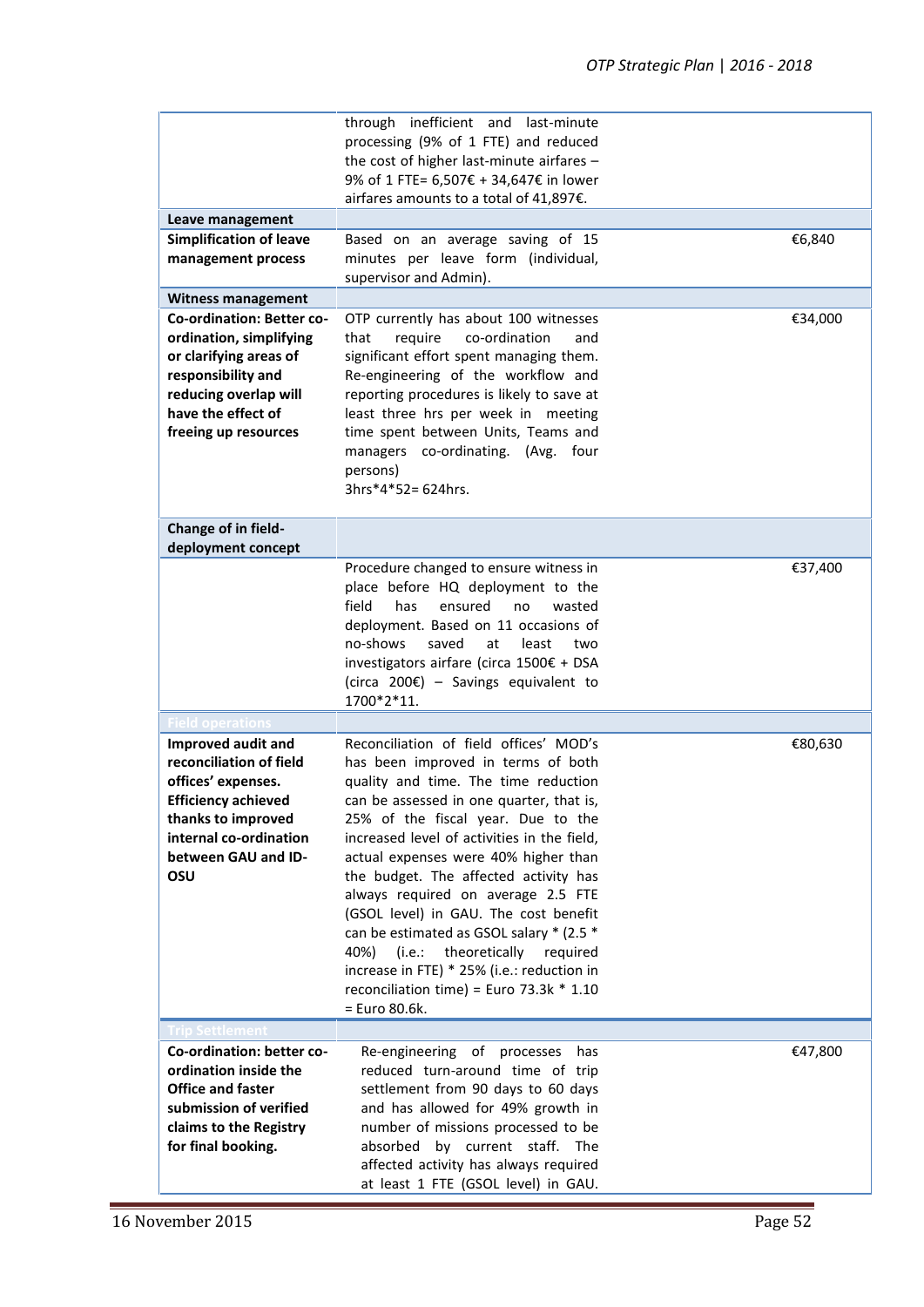|                                                                                        | The cost benefit can be estimated as<br>GSOL salary * 1.49 (i.e.: theoretically<br>required increase in FTE) * 33% (i.e.:<br>reduction in submission time) = Euro<br>73.3k * 0.6517 = € 47,800.                                                                                                                                         |            |            |          |
|----------------------------------------------------------------------------------------|-----------------------------------------------------------------------------------------------------------------------------------------------------------------------------------------------------------------------------------------------------------------------------------------------------------------------------------------|------------|------------|----------|
| <b>Reduction frequent</b><br>meetings                                                  |                                                                                                                                                                                                                                                                                                                                         |            |            |          |
| <b>Investigation Division</b><br>management meeting                                    | The two hr meeting is being held once a<br>month instead of every two weeks. The<br>meeting,<br>attended<br>by<br>17<br>senior<br>managers is still held on a frequency to<br>address all the necessary issues facing<br>the Division.                                                                                                  |            |            | €35,000  |
| <b>Security Briefing</b>                                                               | A refocus and reformatting of a core<br>security briefing is estimated to have<br>saved the units producing the product<br>at least six hours per week - over 300<br>hrs per year - equivalent to approx. 0.2<br>FTE which is redeployed to undertake<br>other operational tasks. Financially this<br>is equivalent to approx. 18,000€. |            |            | €18,000  |
| <b>Recruitment</b><br>Use of video-conference<br>instead of face-to-face<br>interviews | Based on saving in flight tickets and DSA<br>for candidates to travel to the Hague.<br>Using an average (Intercontinental/<br>European flight ticket + DSA) The<br>average saving per Face to Face is<br>approx. 1,500€. Total saving 1500 X 34<br>video conferencing undertaken.                                                       |            |            | €51,000  |
| <b>Training</b>                                                                        |                                                                                                                                                                                                                                                                                                                                         |            |            |          |
| <b>Reduction of cost of</b><br>specialized training                                    | Collaborative approach to developing<br>delivering<br>core<br>investigative<br>and<br>training has been delivered for 47,000€<br>for the design & delivery of three<br>courses - 44 persons. Normal fee is<br>3000€ per person. Cost should have<br>been 132,000€ - Actual cost 47,000€ =<br>85,000€ saving.                            |            |            | €85,000  |
| <b>Total</b>                                                                           |                                                                                                                                                                                                                                                                                                                                         | €183,962.5 | €848,187.5 | €457,824 |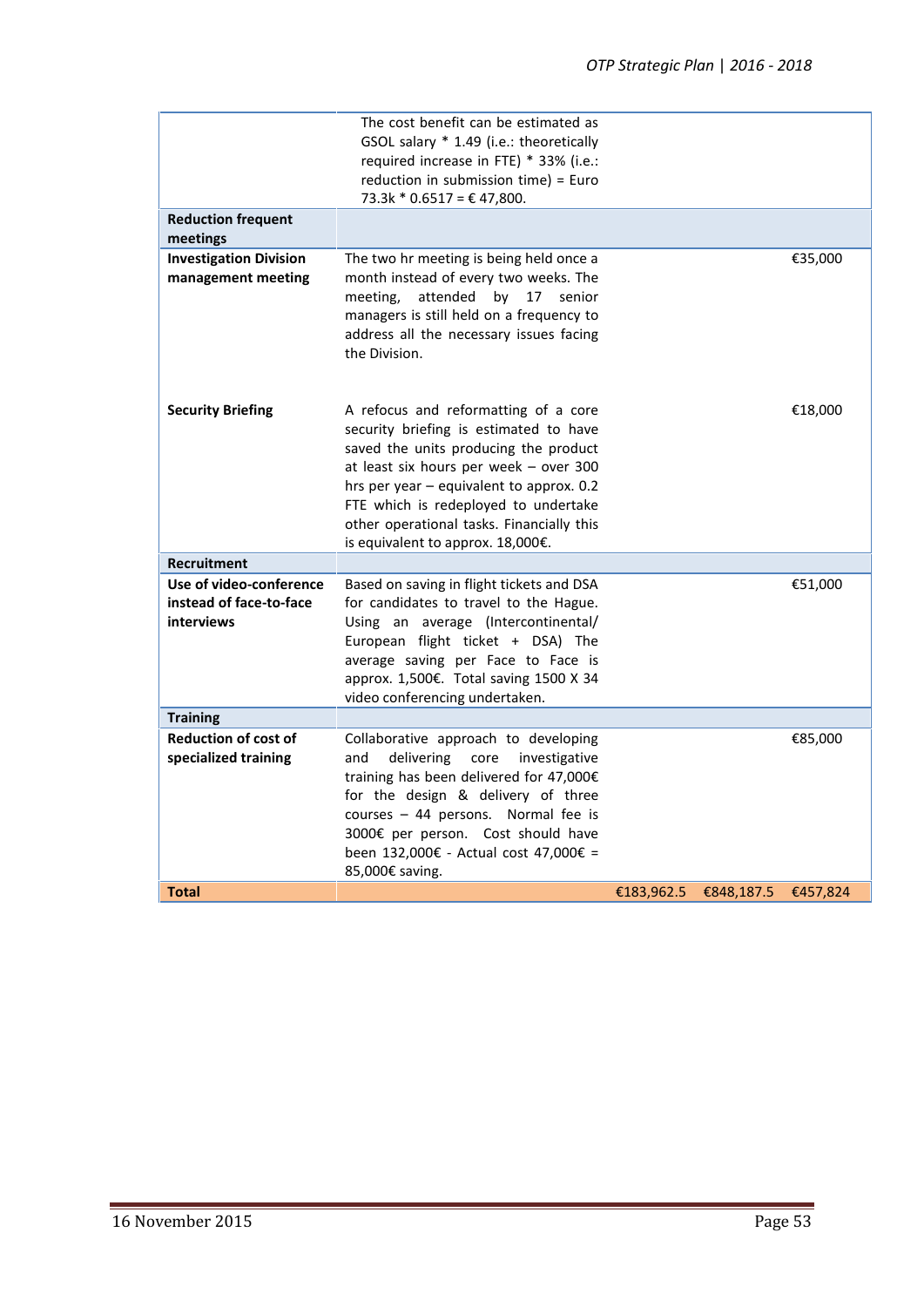# **Annex 3 - Improvement of the results at the confirmation stage**

1. This annex clarifies and explains the methodology used to compare the performance of the current strategy with the previous one. The table below indicates that the OTP's performance under the Strategic Plan (June 2012 - 2015) has improved. On average, charges per accused were more likely to be confirmed.

| <b>CONFIRMATION</b><br><b>PERFORMANCE</b> | <b>Previous strategy</b><br>2003 - June 2012 |       | <b>Strategy</b><br>June 2012 - 2015 |       | Performance<br>increase |
|-------------------------------------------|----------------------------------------------|-------|-------------------------------------|-------|-------------------------|
|                                           | <b>Total</b>                                 | %     | <b>Total</b>                        | %     |                         |
| Per charges                               |                                              |       |                                     |       |                         |
| Confirmed                                 | 50                                           | 62.5  | $206^{24}$                          | 85.83 | $+23.33%$               |
| Not confirmed                             | 30                                           | 37.5  | 34                                  | 14.17 |                         |
| Total                                     | 80                                           | 100   | 240                                 | 100   |                         |
| Per accused                               |                                              |       |                                     |       |                         |
| Confirmed                                 | 10                                           | 71.43 | 8                                   | 100   | $+28.57%$               |
| Not confirmed                             | 4                                            | 28.57 | 0                                   | 0     |                         |
| Total                                     | 14                                           | 100   | 8                                   | 100   |                         |

2. In order to make a proper comparison, it must be determined which cases fall under the new prosecutorial strategy and which one do not. Investigations that were entirely conducted during the time period June 2012 - 2015 fall within the new prosecutorial strategy (e.g. CAR Article 70). Cases dating from before but to which the Office was able to apply its new strategy during the period also fall within this category (Côte d'Ivoire: Laurent Gbagbo, Charles Blé Goudé; DRC: Bosco Ntaganda). The table below shows which accused<sup>25</sup> fell under the previous and current strategy. The data shown represent the day that the Document Containing the Charges ("DCC") was filed with the Pre-trial Chamber.

<sup>&</sup>lt;sup>24</sup> The inclusion of the charges in the CAR Article 70 case (where each of the five suspects charged with offences against the administration of justice were charged with 42 to 43 counts) increases the sample drastically. If this case were not included, the figures would show: (a) a higher rate of confirmed charges (*i.e.*, 22-0, or 100%); and (b) a reduced number of

accused brought forward for confirmation but all of whom having had their charges confirmed for trial.<br><sup>25</sup> This table does not include all cases or investigations performed by the Office. Some arrest warrants are still pe presently under investigation, or are hibernated investigations. The current table therefore only shows the cases that have been through a confirmation process before a Pre-Trial Chamber.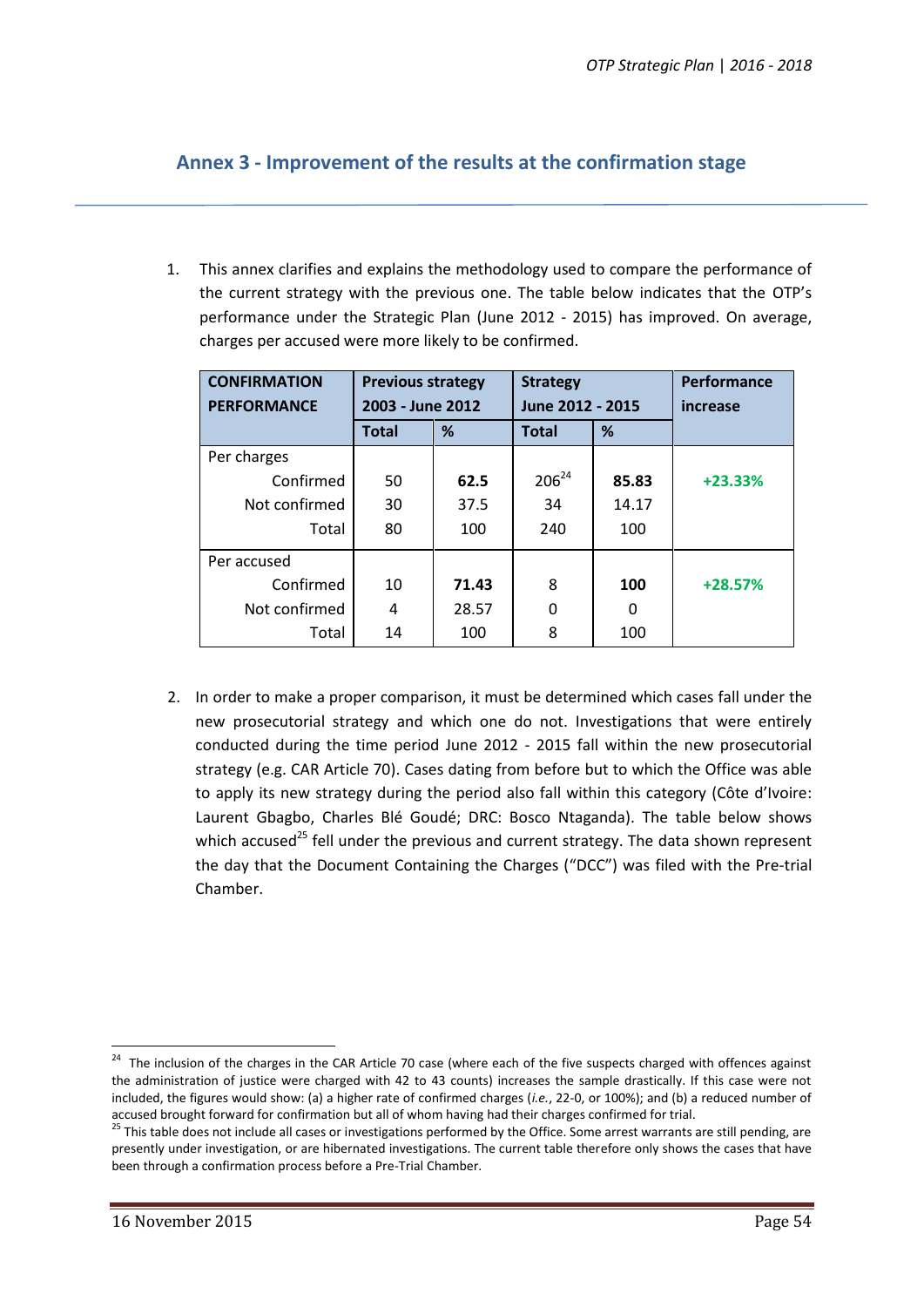| Previous strategy 2002 - 2012                                                                  |                          | Strategy June 2012-2015 |                          |  |  |  |  |
|------------------------------------------------------------------------------------------------|--------------------------|-------------------------|--------------------------|--|--|--|--|
| <b>Central African Republic</b>                                                                |                          |                         |                          |  |  |  |  |
| Jean-Pierre Bemba Gombo                                                                        | 18/08/2010 <sup>26</sup> | Article 70              | 30/06/2014 <sup>27</sup> |  |  |  |  |
| <b>Democratic Republic of the Congo</b>                                                        |                          |                         |                          |  |  |  |  |
| 28/08/2006 <sup>28</sup><br>10/01/2014 <sup>29</sup><br>Bosco Ntaganda<br>Thomas Lubanga Dyilo |                          |                         |                          |  |  |  |  |
| Germain Katanga                                                                                | 26/06/200830             |                         |                          |  |  |  |  |
| Callixte Mbarushimana                                                                          | 03/08/201131             |                         |                          |  |  |  |  |
| Mathieu Ngudjolo                                                                               | 12/06/2008 <sup>32</sup> |                         |                          |  |  |  |  |
| Kenya                                                                                          |                          |                         |                          |  |  |  |  |
| <b>Art 70</b>                                                                                  | 01/09/201133             |                         |                          |  |  |  |  |
| Uhuru Muigai Kenyatta                                                                          | 19/11/2011 <sup>34</sup> |                         |                          |  |  |  |  |
| William Samoei Ruto                                                                            | 15/08/2011 <sup>35</sup> |                         |                          |  |  |  |  |
| Joshua Arap Sang                                                                               | 15/08/2011 <sup>35</sup> |                         |                          |  |  |  |  |
|                                                                                                | Sudan                    |                         |                          |  |  |  |  |
| Bahr Idriss Abu Garda                                                                          | 10/09/200936             |                         |                          |  |  |  |  |
| Abdallah Banda Abakeer Nourain                                                                 | 19/10/2010 <sup>37</sup> |                         |                          |  |  |  |  |
| Saleh Mohammed Jerbo Jamus                                                                     | 19/10/2010 <sup>37</sup> |                         |                          |  |  |  |  |
| Côte d'Ivoire                                                                                  |                          |                         |                          |  |  |  |  |
|                                                                                                |                          | Laurent Gbagbo          | 25/01/2013 <sup>38</sup> |  |  |  |  |
|                                                                                                |                          | Charles Blé Goudé       | 27/08/2014 <sup>39</sup> |  |  |  |  |

3. To assess the number of charges presented and confirmed, the DCCs were studied and compared to the decisions of the Pre-Trial Chambers. The table below is the result of this study and was used as the basis for comparison.

<sup>&</sup>lt;sup>26</sup> *Prosecutor v Jean-Pierre Bemba Gombo,* ICC-01/05-01/08-856-AnxA-Red, 18/08/2010, Revised Second Amended<br>Document Containing the Charges.

<sup>&</sup>lt;sup>27</sup> Prosecutor v Jean-Pierre Bemba Gombo, Aime Kilolo Musamba, Jean-Jacques Mangenda, Fidele Babala Wandu and<br>Narcisse Arido. ICC-01/05-01/13-526-Conf-AnxB1. 30/06/2014. Document Containing the Charges.

<sup>&</sup>lt;sup>28</sup> Prosecutor v Lubanga, ICC-01/04-01/06, 28/08/2006, Document Containing the Charges, Article 61(3)(a).<br><sup>29</sup> Prosecutor v Ntaganda, ICC-01/04-02/06, 10/01/2014, Document Containing the Charges.<br><sup>30</sup> Prosecutor v Katang

<sup>61(30(</sup>a). <sup>31</sup> *Prosecutor v Mbarushimana,* ICC-01/04-01/10-tEN, 03/08/2011, Prosecution's document containing the charges submitted pursuant to Article 61(3)(a).<br><sup>32</sup> Prosecutor v Ngudjolo Chui, ICC-01/04-01/07-584 and annexes, 12/06/2008, Amended Document Containing the

Charges.<br><sup>33</sup> Start of confirmation hearing.<br><sup>34</sup> *Prosecutor v Francis Kirimi Muthaura and Uhuru Miugai Kenyatta,* ICC-01/09/20/11, 24/08/2012, Public redacted version<br>of the updated document containing the charges.

<sup>&</sup>lt;sup>35</sup> Prosecutor v William Samoei Ruto, Henry Kiprono Kosgey, and Joshua Arap Sang, ICC-01/09-01/11-261-AnxA,<br>15/08/2011, Document Containing the Charges.

<sup>&</sup>lt;sup>36</sup> Prosecutor v Bahar Idriss Abu Garda, ICC-02/05-02/09-91-Red, 25/09/2009, Prosecution's document containing the charges submitted pursuant to Article 61(3)(a) of the Statute.

<sup>&</sup>lt;sup>37</sup> Prosecutor v Abdallah Banda Abakaer Nourain & Saleh Mohammed Jerbo Jamus, ICC-02/05-03/09, 11/11/2010, Public<br>redacted version of Document Containing the Charges Pursuant to Article 61(30(a) of the Statute filed on 19

<sup>&</sup>lt;sup>38</sup> Procureur v Laurent Gbagbo, ICC-02/11-01/11, 25/01/2013, Document Amendé de notification de Charges

<sup>39</sup> *Procureur v Charles Blé Goudé*, ICC-02/11-02/11, 27/08/2014, Version Corrigée du Document de notification des charges.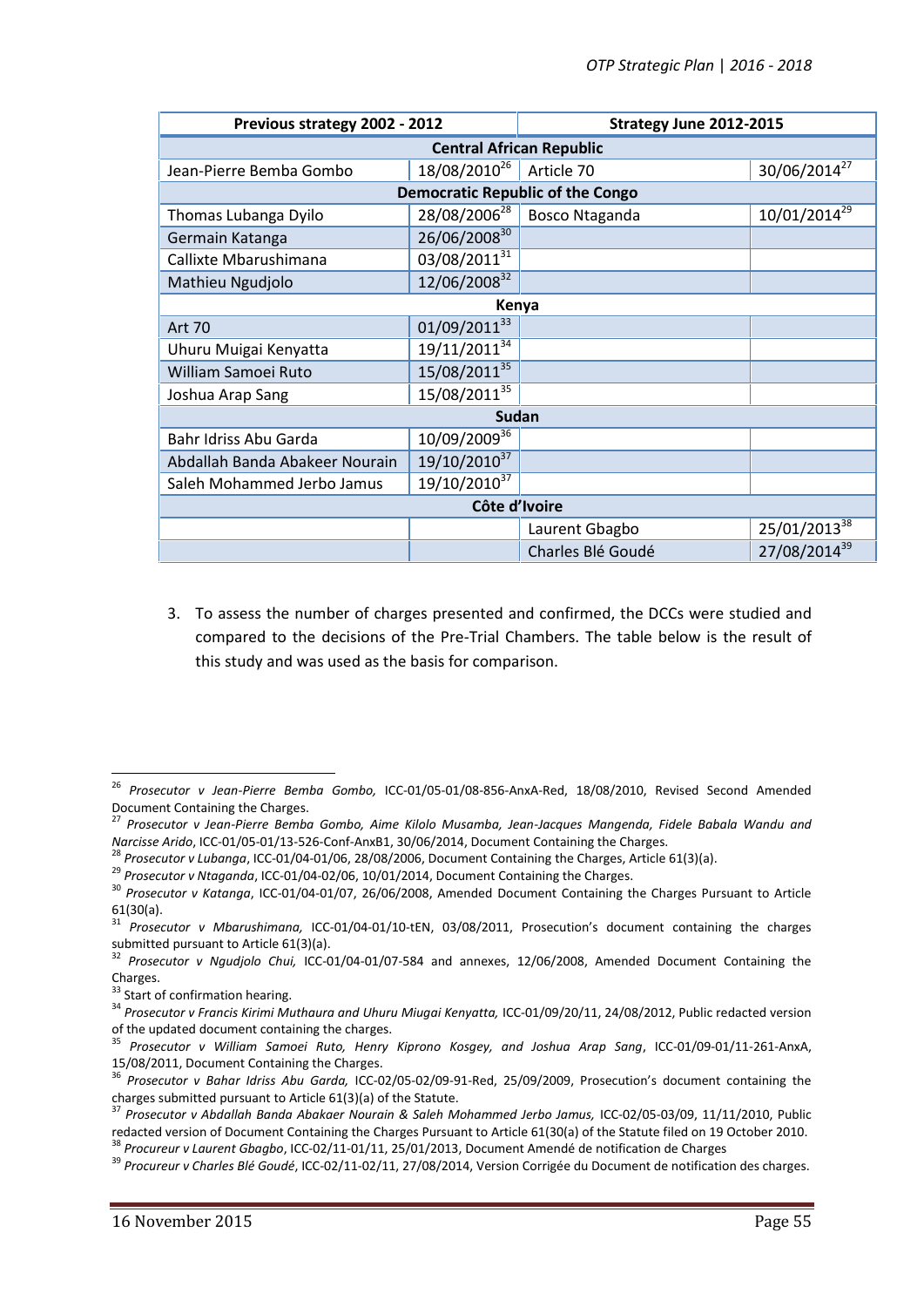|                          |                                 | <b>Previous strategy</b>              |                                               | <b>Current strategy</b>         |                                       |                                               |
|--------------------------|---------------------------------|---------------------------------------|-----------------------------------------------|---------------------------------|---------------------------------------|-----------------------------------------------|
| <b>Situation country</b> | Sum of<br><b>DCC</b><br>charges | Sum of<br><b>Charges</b><br>confirmed | <b>Country</b><br><b>Confirmation</b><br>rate | Sum of<br><b>DCC</b><br>charges | Sum of<br><b>Charges</b><br>confirmed | <b>Country</b><br><b>Confirmation</b><br>rate |
| <b>CAR</b>               | 5                               | 5                                     | 100.00                                        | 214                             | 180                                   | 84.19                                         |
| Arido                    |                                 |                                       |                                               | 43                              | 12                                    | 27.91                                         |
| J.-P. Bemba              | 5                               | 5                                     | 100.00                                        | 43                              | 42                                    | 97.67                                         |
| Kilolo                   |                                 |                                       |                                               | 43                              | 42                                    | 97.67                                         |
| Mangenda                 |                                 |                                       |                                               | 43                              | 42                                    | 97.67                                         |
| Wandu                    |                                 |                                       |                                               | 42                              | 42                                    | 100.00                                        |
| CdI                      |                                 |                                       |                                               | 8                               | 8                                     | 100.00                                        |
| C.B. Goudé               |                                 |                                       |                                               | 4                               | $\overline{4}$                        | 100.00                                        |
| L. Gbagbo                |                                 |                                       |                                               | 4                               | 4                                     | 100.00                                        |
| <b>DRC</b>               | 42                              | 23                                    | 63.46                                         | 18                              | 18                                    | 100.00                                        |
| B. Ntaganda<br>C.        |                                 |                                       |                                               | 18                              | 18                                    | 100.00                                        |
| Mbarushimana             | 13                              | 0                                     | 0.00                                          |                                 |                                       |                                               |
| G. Katanga               | 13                              | 10                                    | 76.92                                         |                                 |                                       |                                               |
| M. Ngudjolo              | 13                              | 10                                    | 76.92                                         |                                 |                                       |                                               |
| T. Lubanga               | 3                               | 3                                     | 100.00                                        |                                 |                                       |                                               |
| <b>KEN</b>               | 24                              | 16                                    | 66.67                                         |                                 |                                       |                                               |
| Hussein Ali              | 5                               | $\mathbf 0$                           | 0.00                                          |                                 |                                       |                                               |
| Kenyatta                 | 5                               | 5                                     | 100.00                                        |                                 |                                       |                                               |
| Kosgey                   | 3                               | 0                                     | 0.00                                          |                                 |                                       |                                               |
| Muthaura                 | 5                               | 5                                     | 100.00                                        |                                 |                                       |                                               |
| Ruto                     | 3                               | 3                                     | 100.00                                        |                                 |                                       |                                               |
| Sang                     | 3                               | 3                                     | 100.00                                        |                                 |                                       |                                               |
| <b>SUD</b>               | 9                               | 6                                     | 66.67                                         |                                 |                                       |                                               |
| Abu Garda                | 3                               | $\pmb{0}$                             | 0.00                                          |                                 |                                       |                                               |
| Banda                    | 3                               | 3                                     | 100.00                                        |                                 |                                       |                                               |
|                          |                                 |                                       |                                               |                                 |                                       |                                               |
| Jerbo                    | 3                               | 3                                     | 100.00                                        |                                 |                                       |                                               |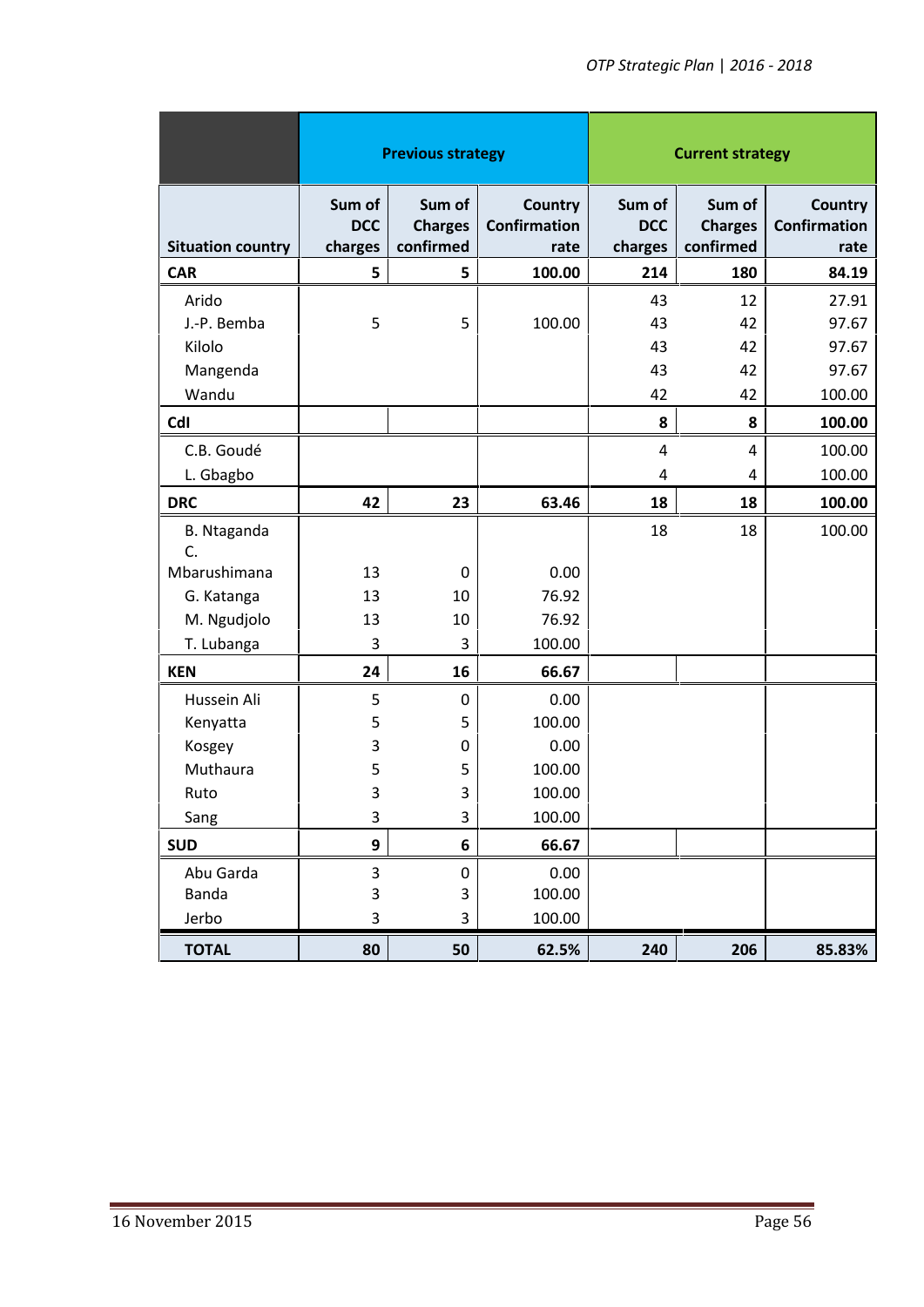# **Annex 4 –Link between goals, budget objectives and performance indicators 2016**

The table hereunder shows the link between the goals of the Strategic pPlan (2016 – 2018), the related objectives set for 2016 in the budget proposal of the Office, and the 14 identified performance indicators. Some of the 14 generic indicators are repeated in the table each time when this is required. It leads to a total of 31 indicators in the table but these will be regrouped in line with the 14 generic indicators.

|    | <b>Strategic goal</b>                                                                                                                        |                                                                                         | <b>Objective 2016</b>                                                                          |    | <b>Performance indicator</b>                                                                                          |
|----|----------------------------------------------------------------------------------------------------------------------------------------------|-----------------------------------------------------------------------------------------|------------------------------------------------------------------------------------------------|----|-----------------------------------------------------------------------------------------------------------------------|
| 1. | Conduct impartial,<br>independent, high<br>quality preliminary                                                                               | To produce the yearly<br>1.<br>defined level of activities in<br>light of the allocated |                                                                                                | 1. | Milestones per core activity:<br>planned versus actual                                                                |
|    | examinations,<br>investigations and<br>prosecutions                                                                                          |                                                                                         | budget                                                                                         | 2. | Pattern of judicial findings on<br>how we conduct our<br>preliminary examinations,<br>investigations and prosecutions |
|    |                                                                                                                                              |                                                                                         |                                                                                                | 3. | Compliance with OTP policies &<br>standards                                                                           |
|    |                                                                                                                                              |                                                                                         |                                                                                                | 4. | Quality of interaction with the<br>OTP                                                                                |
|    |                                                                                                                                              |                                                                                         |                                                                                                | 5. | Lessons learned implemented                                                                                           |
|    |                                                                                                                                              |                                                                                         |                                                                                                | 6. | Prosecutorial results in terms<br>perpetrators<br>Arrest warrants/summonses to<br>appear granted/requested:           |
|    |                                                                                                                                              |                                                                                         |                                                                                                |    | Persons confirmed /<br>a.<br>charged<br>Persons convicted /<br>b.<br>charged                                          |
|    |                                                                                                                                              |                                                                                         |                                                                                                | 7. | Counts granted / counts<br>charged at stage of arrest<br>warrant, confirmation, trial.                                |
| 2. | Continue to integrate a<br>gender perspective in<br>all areas of the Office's                                                                | 1.                                                                                      | Sexual and Gender Based<br>Crimes Policy implemented<br>as planned                             | 8. | Milestones: planned versus<br>actual                                                                                  |
|    | work and to pay<br>particular attention to<br>sexual and gender-<br>based crimes ("SGBC")<br>and crime against and<br>affecting children, in | 2.                                                                                      | Specialised training for<br>relevant staff on<br>interviewing vulnerable<br>witnesses provided | 9. | Impact of improvement<br>projects on effectiveness,<br>operational and management<br>excellence                       |
|    | accordance with Office<br>policies.                                                                                                          | 3.                                                                                      | The Policy on children and<br>implementation plan<br>adopted.                                  |    |                                                                                                                       |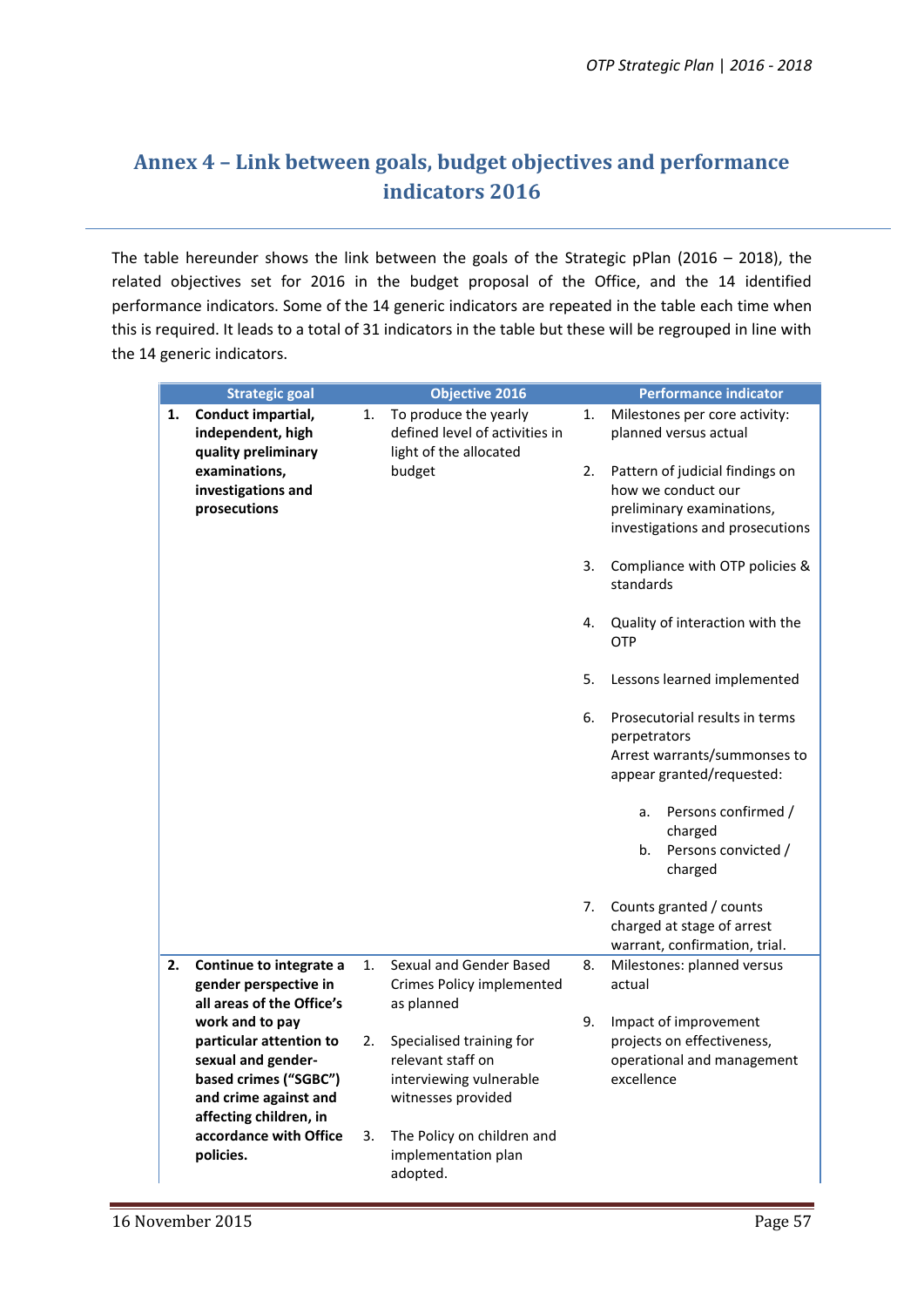| 3. | <b>Further improve the</b><br>quality of the<br>preliminary<br>examinations,<br>investigations and<br>prosecutions                                                                      | <b>Preliminary examination</b><br>1.<br>Define the possibilities to<br>further integrate the<br>investigative needs and<br>start-up in the preliminary<br>examination phase<br>Further increase the<br>2.<br>communication in relation<br>to preliminary<br>examinations<br>3.<br>Further develop the early<br>response function to<br>upsurges or serious risks of | 10. Milestones: planned versus<br>actual<br>11. Impact of improvement<br>projects on effectiveness,<br>operational and management<br>excellence |
|----|-----------------------------------------------------------------------------------------------------------------------------------------------------------------------------------------|---------------------------------------------------------------------------------------------------------------------------------------------------------------------------------------------------------------------------------------------------------------------------------------------------------------------------------------------------------------------|-------------------------------------------------------------------------------------------------------------------------------------------------|
|    |                                                                                                                                                                                         | violence<br>Investigations                                                                                                                                                                                                                                                                                                                                          |                                                                                                                                                 |
|    |                                                                                                                                                                                         | 1.<br>Implement the selected<br>improvement projects<br>related to the priority<br>areas: closing time gap,<br>forensics and technology,<br>analysis, standards,<br>financial investigations and<br>field presence                                                                                                                                                  |                                                                                                                                                 |
|    |                                                                                                                                                                                         | <b>Prosecutions and appeals</b>                                                                                                                                                                                                                                                                                                                                     |                                                                                                                                                 |
|    |                                                                                                                                                                                         | 1.<br>Implement the selected<br>improvement projects<br>related to the priority<br>areas: internal processes,<br>management capabilities,<br>case design, case review<br>process, technology, key<br>competences                                                                                                                                                    |                                                                                                                                                 |
|    |                                                                                                                                                                                         | Cooperation                                                                                                                                                                                                                                                                                                                                                         |                                                                                                                                                 |
|    |                                                                                                                                                                                         | Assessment of the quality<br>1.<br>of the internal cooperation<br>dimension done and the<br>selected improvement<br>projects implemented                                                                                                                                                                                                                            |                                                                                                                                                 |
| 4. | <b>Further adapt the</b><br>Office's investigative<br>and prosecutorial<br>capabilities and<br>network to the<br>scientific and<br>technological<br>environment in which<br>it operates | All relevant staff trained in<br>1.<br>the basics of online<br>investigations and handling<br>of electronic evidence<br>Capability to use<br>2.<br>technology to present<br>evidence in court<br>strengthened                                                                                                                                                       | 12. Milestones: planned versus<br>actual<br>13. Impact of improvement<br>projects on effectiveness,<br>operational and management<br>excellence |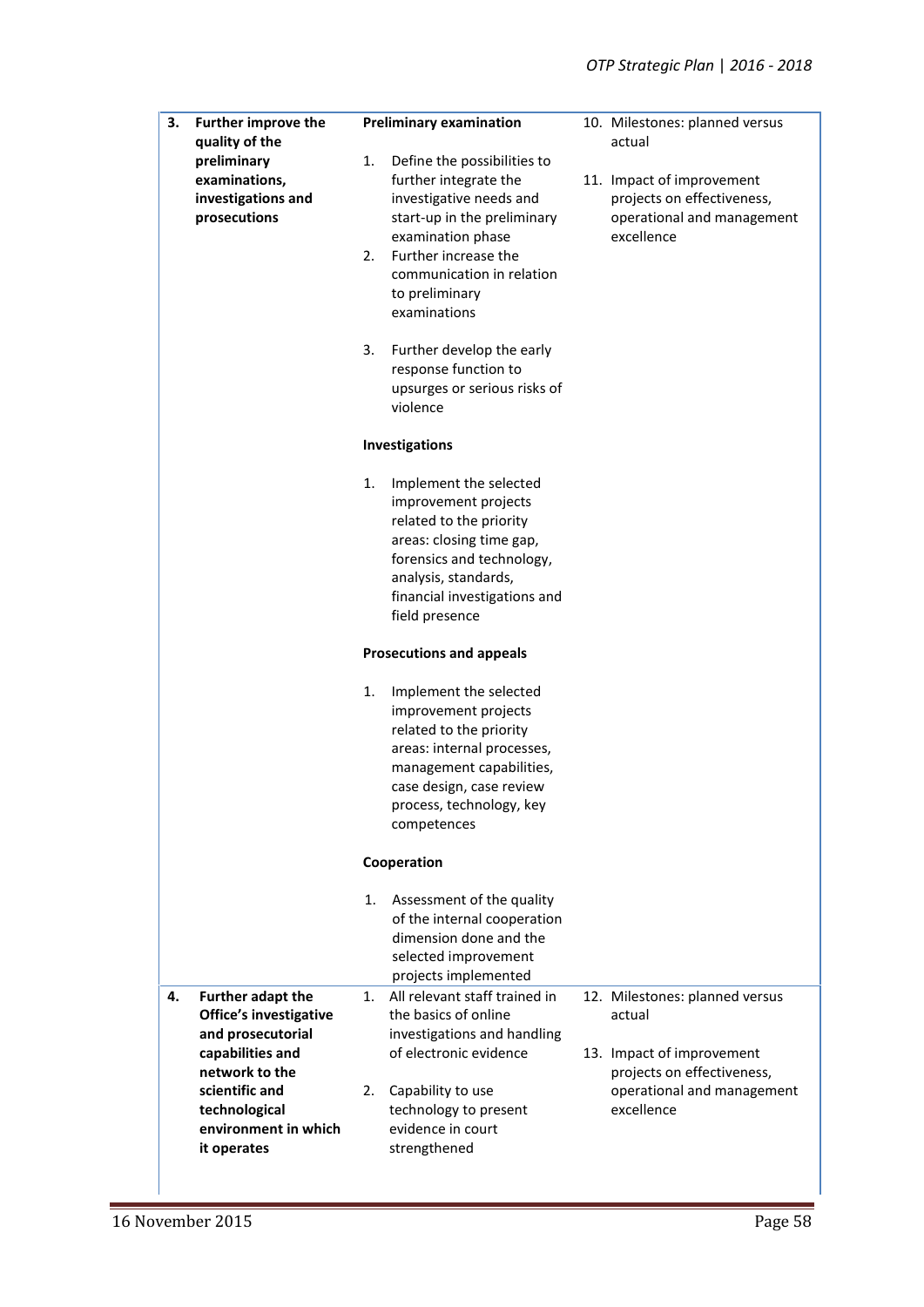| 5. | <b>Achieve the basic size</b><br>so that it can respond<br>to demands placed<br>upon the Office with<br>the required quality,<br>effectiveness and<br>efficiency | 1. To implement the approved<br>resource evolution and<br>adapt the output<br>accordingly<br>2. To present the impact of<br>the identified efficiency<br>gains on the budget | 14. Milestones: planned versus<br>actual<br>15. Impact of improvement<br>projects on effectiveness,<br>operational and management<br>excellence |
|----|------------------------------------------------------------------------------------------------------------------------------------------------------------------|------------------------------------------------------------------------------------------------------------------------------------------------------------------------------|-------------------------------------------------------------------------------------------------------------------------------------------------|
|    |                                                                                                                                                                  | proposal for 2017<br>3. To review the continuum of<br>services and the possible<br>synergies and efficiencies<br>between the Registry and<br>OTP                             | 16. Yearly achieved efficiency gains                                                                                                            |
| 6. | <b>Contribute to the</b><br>strengthening of the<br>cooperation and<br>promote general                                                                           | 1. Cooperation plans for the<br>critical support to the<br>investigations implemented                                                                                        | 17. Milestones: planned versus<br>actual<br>18. Impact of improvement                                                                           |
|    | support towards the<br>mandate and<br>activities of the Office                                                                                                   | as planned<br>2. Expansion of network of<br>operational focal points                                                                                                         | projects on effectiveness,<br>operational and management<br>excellence                                                                          |
|    |                                                                                                                                                                  | towards 3 partners<br>3. Communication to<br>stakeholders implemented<br>as planned                                                                                          |                                                                                                                                                 |
| 7. | <b>Adapt the Office's</b><br>protection strategies<br>to the new security                                                                                        | Establish a partnership<br>1.<br>with two key partners in<br>relation to cyber and                                                                                           | 19. Milestones: planned versus<br>actual                                                                                                        |
|    | challenges                                                                                                                                                       | information security                                                                                                                                                         | 20. Impact of improvement<br>projects on effectiveness,                                                                                         |
|    |                                                                                                                                                                  |                                                                                                                                                                              |                                                                                                                                                 |
|    |                                                                                                                                                                  | Establish a coordinated<br>2.<br>security-related<br>intelligence cycle with<br>partners within and<br>outside the Court                                                     | operational and management<br>excellence                                                                                                        |
|    |                                                                                                                                                                  | Update of the field craft<br>3.<br>requirements finalised                                                                                                                    |                                                                                                                                                 |
|    |                                                                                                                                                                  | Review of existing<br>4.<br>protocols with the<br>security entities within<br>Registry                                                                                       |                                                                                                                                                 |
| 8. | Ensure a professional,<br>transparent and<br>efficient management                                                                                                | Improved gender and<br>1.<br>nationality balance                                                                                                                             | 21. Evolution of the overall gender<br>and nationality balance per<br>year                                                                      |
|    | of the Office                                                                                                                                                    | 2.<br>All training and<br>performance appraisals<br>implemented                                                                                                              | 22. Implementation of training<br>program per year: planned<br>versus actual                                                                    |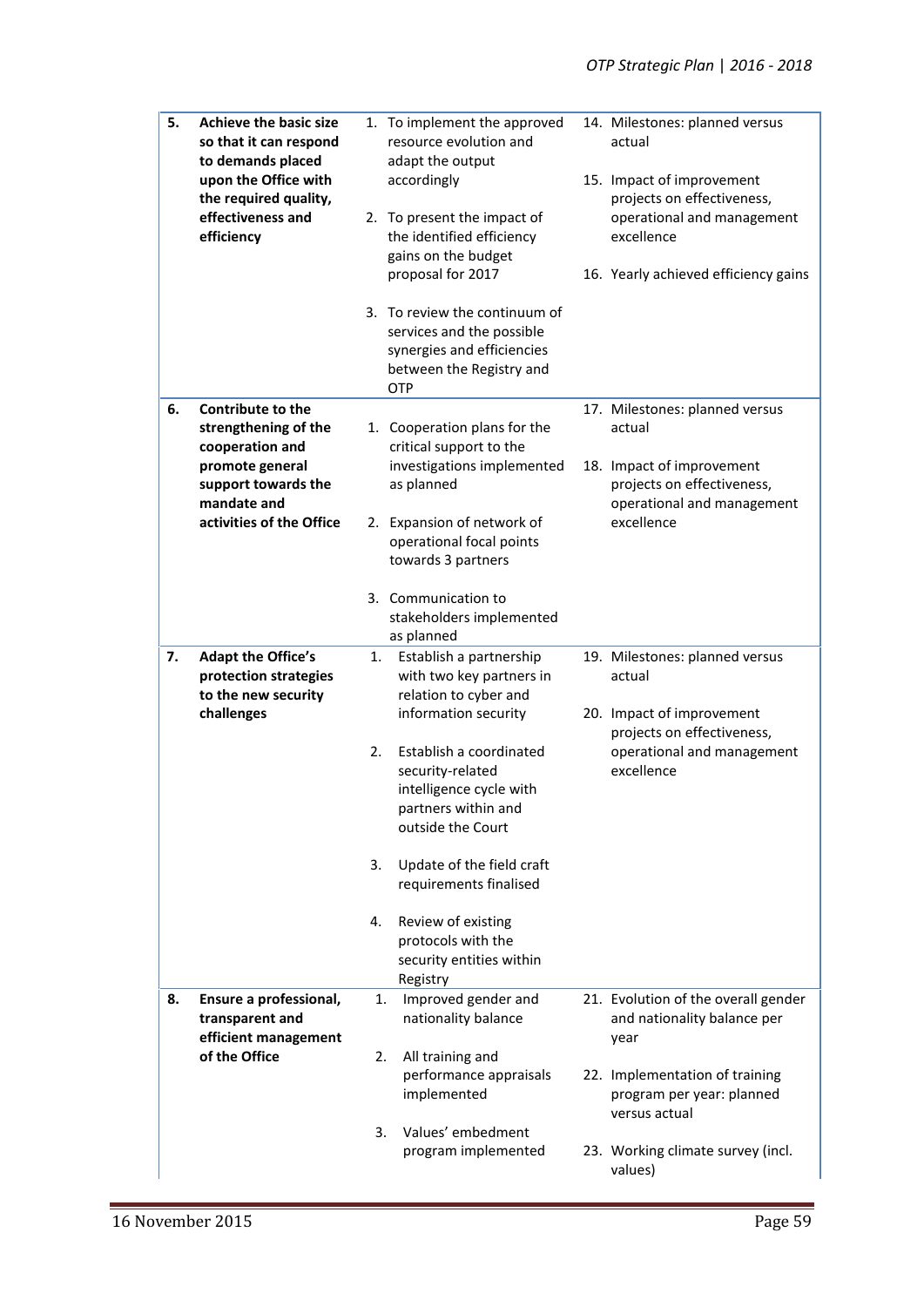|    |                                                             | 4. | Working climate<br>recommendation<br>implemented                                                            | $24.$ " |                                                                                                     |
|----|-------------------------------------------------------------|----|-------------------------------------------------------------------------------------------------------------|---------|-----------------------------------------------------------------------------------------------------|
|    |                                                             | 5. | Occupational hazard                                                                                         |         | 25. Staff well-being                                                                                |
|    |                                                             |    | review performed                                                                                            |         | 26. Impact of improvement<br>projects on effectiveness,                                             |
|    |                                                             | 6. | Review of the<br>information management<br>strategy and structure                                           |         | operational and management<br>excellence                                                            |
|    |                                                             |    |                                                                                                             | $27.$ " |                                                                                                     |
|    |                                                             | 7. | Systems for performance<br>indicators, risk<br>management and lessons<br>learned established                |         | 28. Yearly implementation rate of<br>the budget                                                     |
|    |                                                             |    |                                                                                                             |         | 29. Implementation rate of<br>measures to control priority<br>risks out of the OTP risk<br>register |
| 9. | Develop with partners<br>a coordinated<br>investigative and | 1. | Consultations on the<br>content, conditions<br>and implications of a                                        |         | 30. Milestones: planned versus<br>actual                                                            |
|    | prosecutorial strategy.                                     |    | coordinated<br>investigative and<br>prosecutorial strategy<br>assessed and OTP's<br>contribution identified |         | 31. Impact of improvement<br>projects on effectiveness,<br>operational and management<br>excellence |